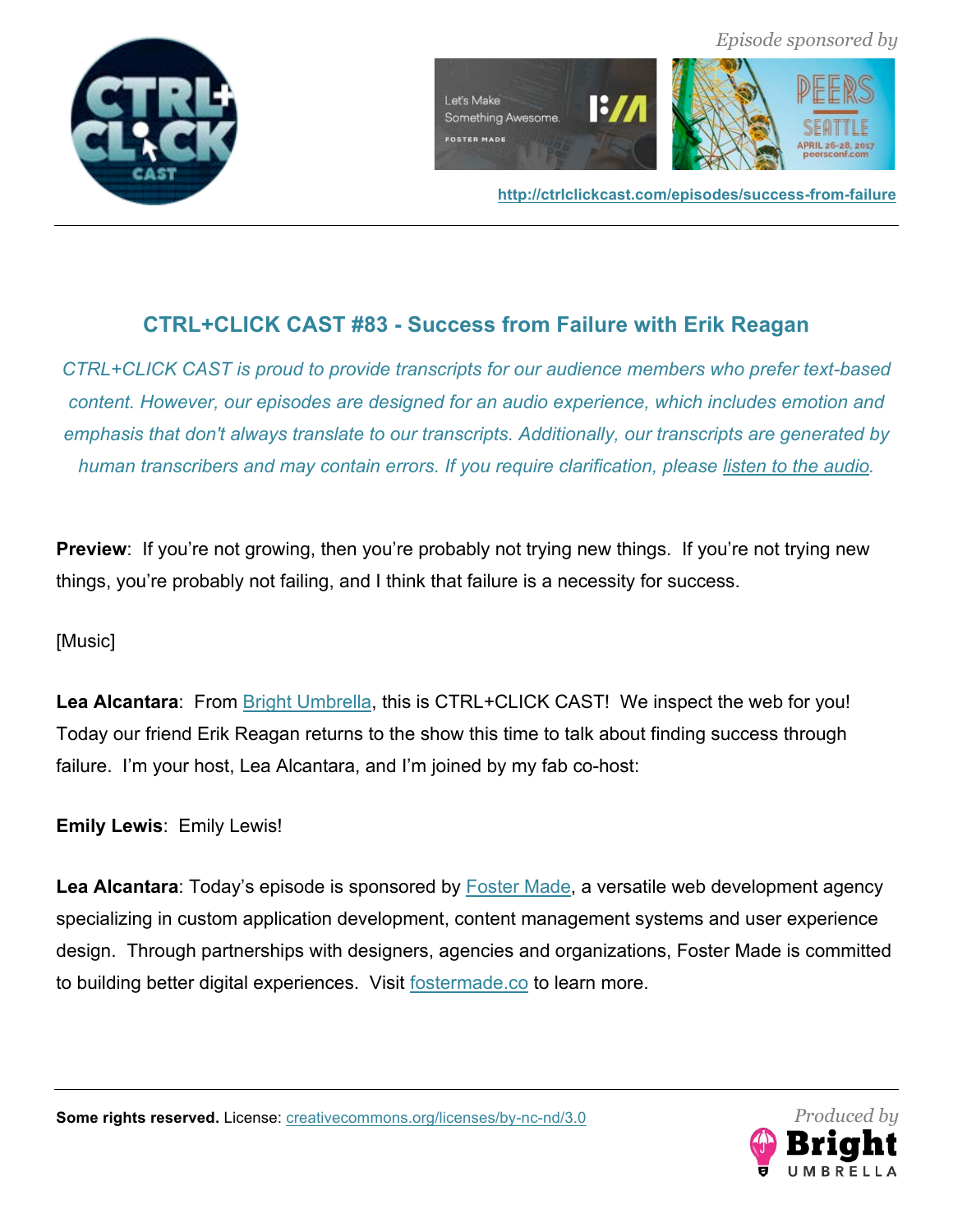



**http://ctrlclickcast.com/episodes/success-from-failure**

This episode is also sponsored by **Peers Conf**, a therapeutic gathering of web entreprenerds. Known for quality content on both the dev and business aspects of web and software and its friendly community, Peers is the best tech event you'll attend this year. Find out more at peersconf.com and register today.

[Music ends]

**Emily Lewis**: We are so excited to have Erik Reagan back on the show today. He is a musician turned web developer turned entrepreneur. He co-founded a brand and interactive design studio called Focus Lab about seven years ago and more recently he co-founded a second company called Watson Works, which helps people learn to communicate and collaborate better with others.

We're so glad to have you back, Erik, welcome!

**Erik Reagan: Oh, thank you. It's great to be back.** 

**Lea Alcantara**: So Erik, how is your 2017 going so far?

**Erik Reagan:** Oh, it's a bit early, but I am excited off to a good start. It's been a while since spoke. I was actually kind of curious about what the last topic was when we chatted, and it was weird listening to myself.

**Lea Alcantara**: [Laughs]



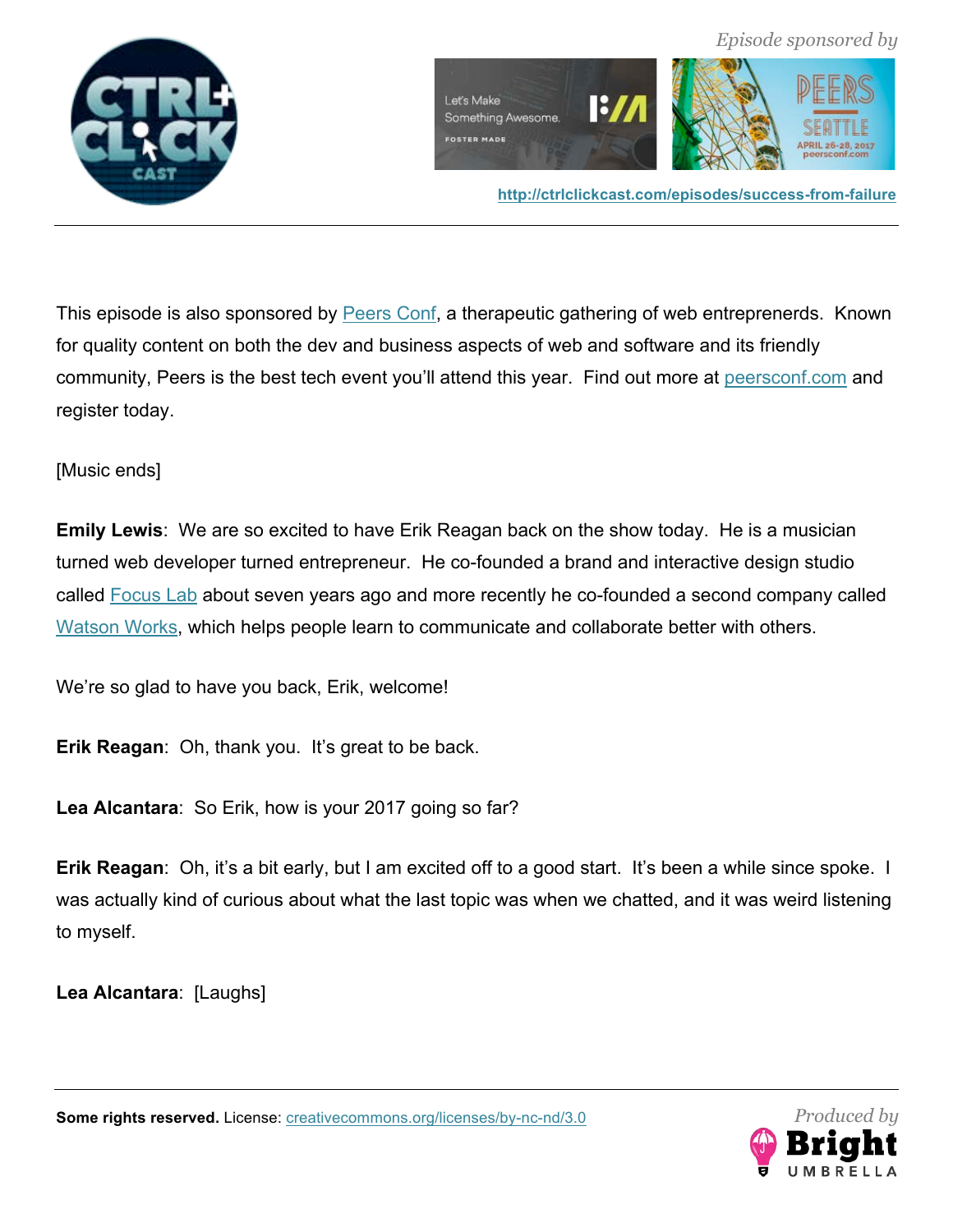



**Erik Reagan**: Because in the intro, I talked about how I have an awesome wife and daughter and a second child on the way. Well, that second child is now three, and like time just flies, so it's weird.

**Emily Lewis**: Yeah, that was back when you talked to us about developing for multiple environments.

**Erik Reagan**: Yes, yeah. But yeah, 2017 is off to a fun start. We've got a lot of things going on this year that we're trying that are new and a lot of things we learned from last year as a business that we're excited to kind of double down on.

**Emily Lewis**: And what's with this Watson Works? This new company, how did that come about? I mean, and why did you need a second company? [Laughs]

**Erik Reagan**: [Laughs] Yeah, oh, I didn't need it. The idea is that the world needs it. So that was born out of something that we do at Focus Lab. We put a lot of emphasis on communicating with one another, collaborating with one another really well, knowing one another's kind of personalities and then also taking that into knowing the personalities and communication styles of our customers so that we can work better together and work together better. So it was initially going to be something that we kind of wove into another product that we already had in place, but then the more my partner Bill [Kenney] and I thought about it, the more it seemed to make sense as just its own separate company.

**Lea Alcantara**: [Agrees]

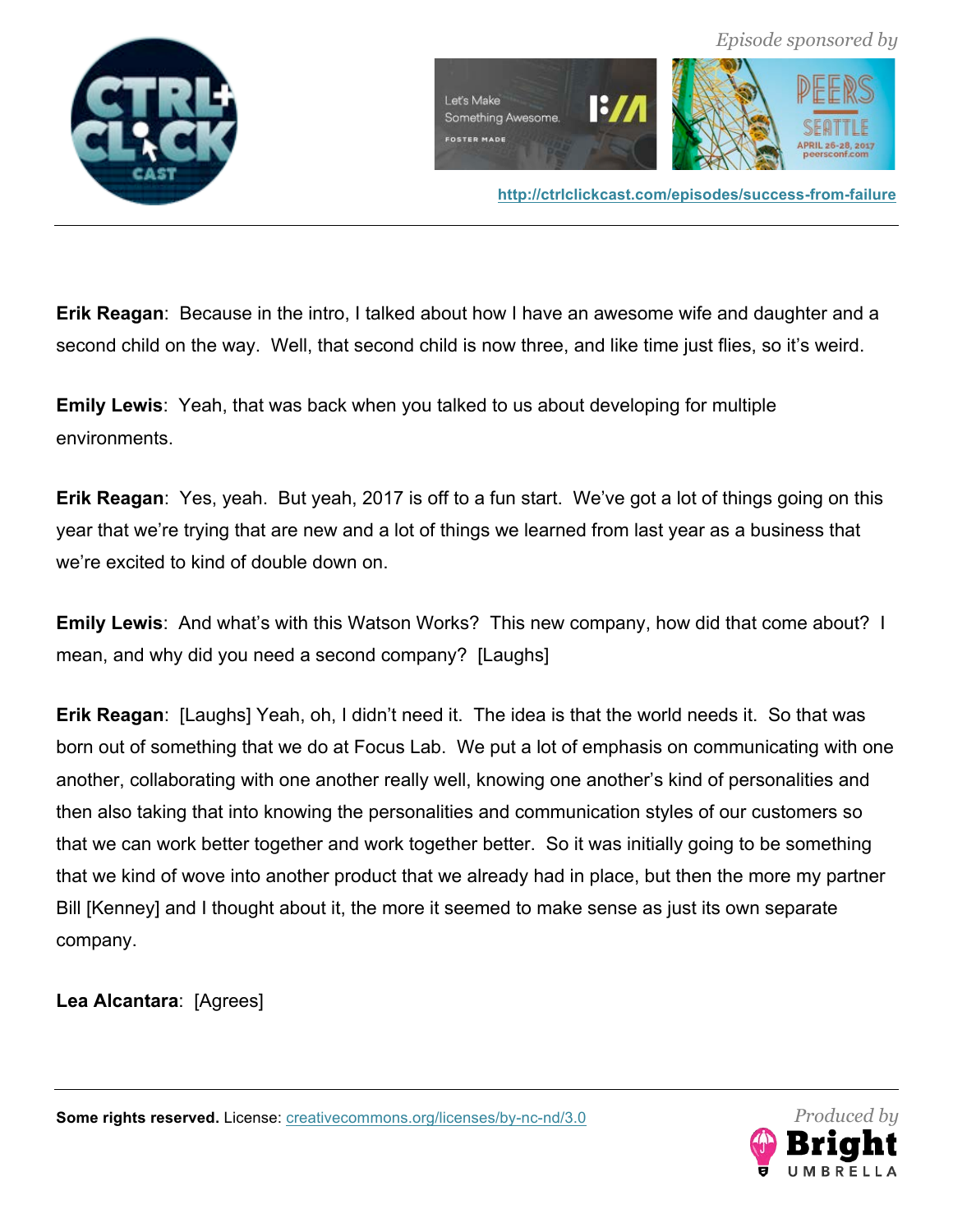

**Erik Reagan**: It was different enough from what Focus Lab does at its core that we didn't want to make it a part of Focus Lab. We don't want to spread ourselves too thin to where we're not effective in the things that we do. So we decided it made more sense to create a second company, a new company, with a different person running it.

# **Emily Lewis**: Oh.

**Erik Reagan**: So I don't' run the company. I am basically an investor and an adviser to the company and so is Bill, and we have a third partner who that's basically his full time job, that's what he does. He's building up this new company, Watson Works, and we kind of quietly got it off the ground last year and now, after kind of it being in place for about a year, we're really kicking it into high gear this year. Our third partner, his name is Andy Cabistan, he graduated with his Master's degree and now he has basically two jobs, trying to start a business and get a Master's degree.

# **Emily Lewis**: [Agrees]

**Erik Reagan**: And so now that he's got that knocked out, this is going to be hopefully a pretty fun year for learning and growing that second company, but I definitely did not need a second company.

**Emily Lewis**: [Laughs]

**Lea Alcantara**: [Laughs]

**Erik Reagan**: And I don't run a second company either.

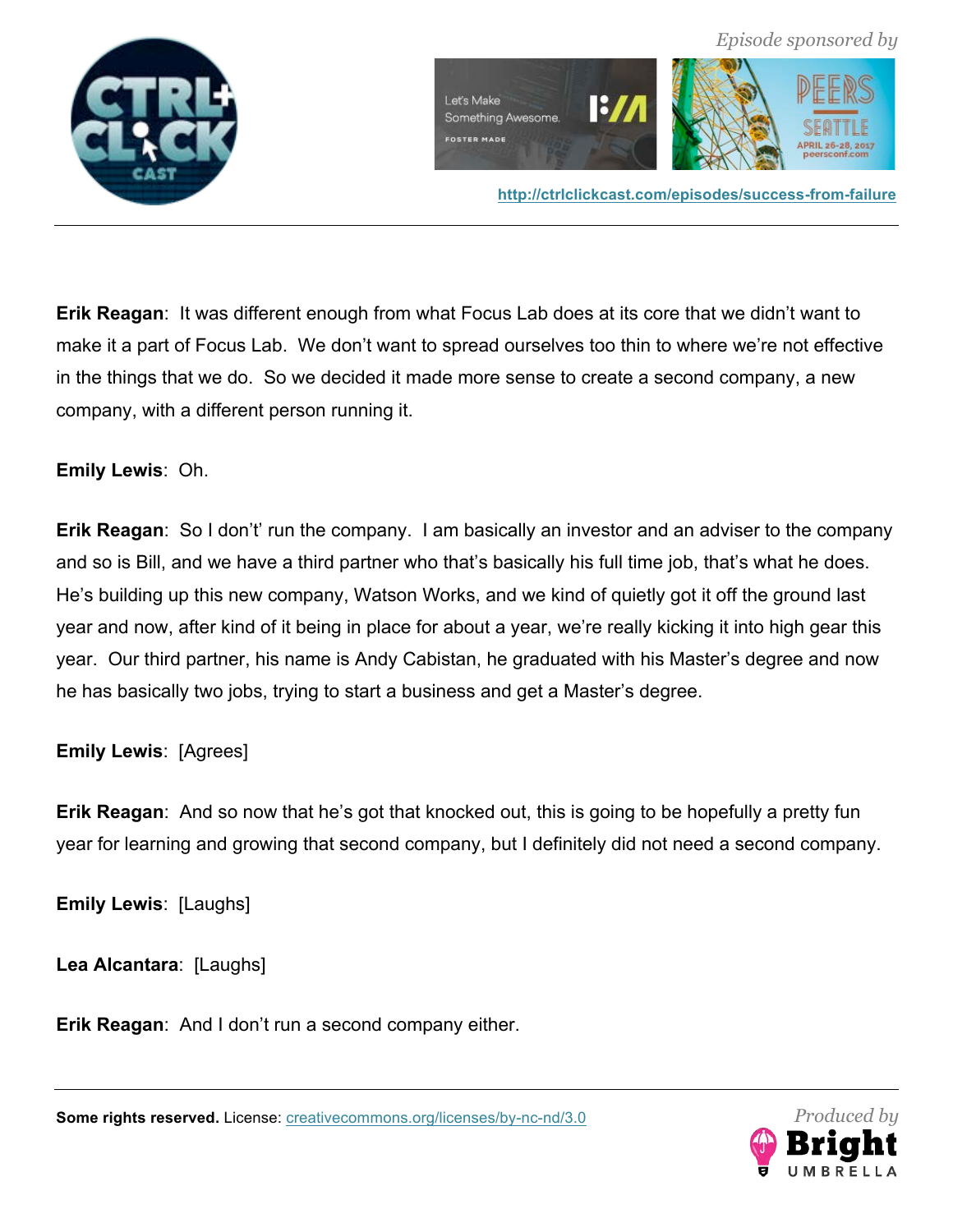



**Lea Alcantara**: Interesting.

**Emily Lewis**: So in that role as an adviser, is it kind of like you just literally just offer advice or do you expect you'll get called into actually work one on one with the client or anything?

**Erik Reagan**: Yeah, that's a good question. So essentially as we start this thing off, the understanding is that I'll still be on the ground level here and there doing things, like as an example, I'm building the website stuff right now myself.

**Emily Lewis**: [Agrees]

**Lea Alcantara**: Right.

**Erik Reagan**: And one of the services that Watson Works provides is in-person training or consulting on communication and it's specifically across teams, so we will teach groups of people how to work together better, and I'll go occasionally to those. I'm not doing much of the teaching. I'm more like a teacher's assistant, if you will, and just kind of contributing to the conversation.

**Emily Lewis**: Facilitate.

**Erik Reagan**: Yeah, but most of what I'm doing is helping solidify the vision of where this thing is going and making sure that Andy has the tools he needs to get there.

**Lea Alcantara**: [Agrees]

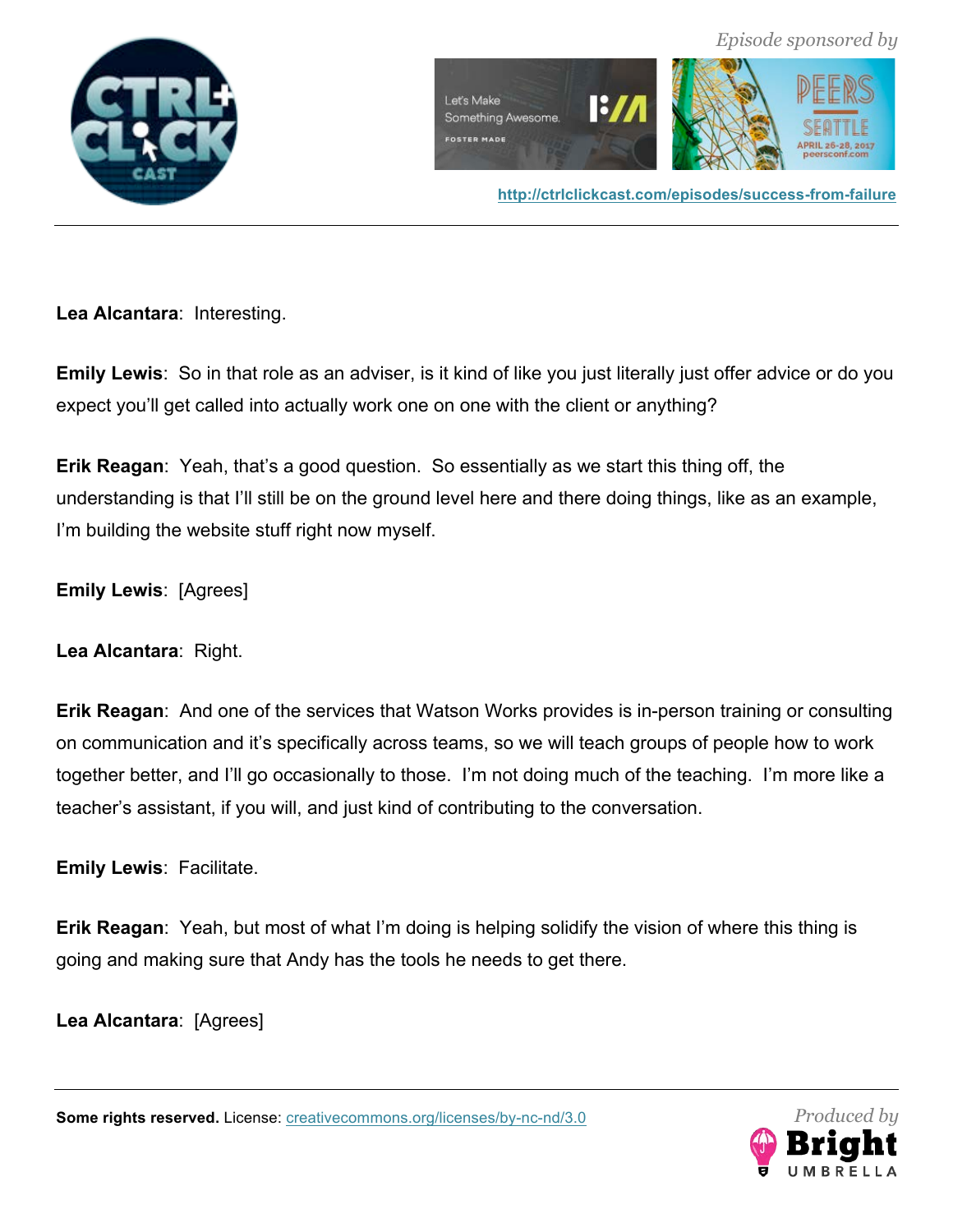



**Erik Reagan**: With Focus Lab, even though we're only seven years old, we've learned plenty.

**Emily Lewis**: [Agrees]

**Erik Reagan**: We've made plenty of mistakes and Bill and I can bring that to the table for the second company. Hopefully, different mistakes will be learned and they can learn from the things that the Focus Lab did wrong or just learned over the years. So it's about the business model ideas and testing, encouraging and supporting this third partner Andy and for now, a little here and there on the ground level, but the idea is that the involvement is pretty minimal in the long run.

**Emily Lewis**: I love that. Lea, it sounds very paying it forward.

Lea Alcantara: Yeah, absolutely, and it's really perfect for today's topic because I think we're going to dive into how you even decided to go this route with other projects and such, and you mentioned mistakes. So considering the topic of the day is failure, let's just dive right into it, let's define it for our listeners, because I feel like everyone has their own definition of what this means. What is failure? How would you define it?

**Erik Reagan**: Yeah, I mean, at its core, I think it's pretty simple to define. It's just not meeting a desired or intended outcome.

**Emily Lewis**: Right.

**Lea Alcantara**: [Agrees]

**Some rights reserved.** License: **creativecommons.org/licenses/by-nc-nd/3.0** *Produced by* 



 *Episode sponsored by*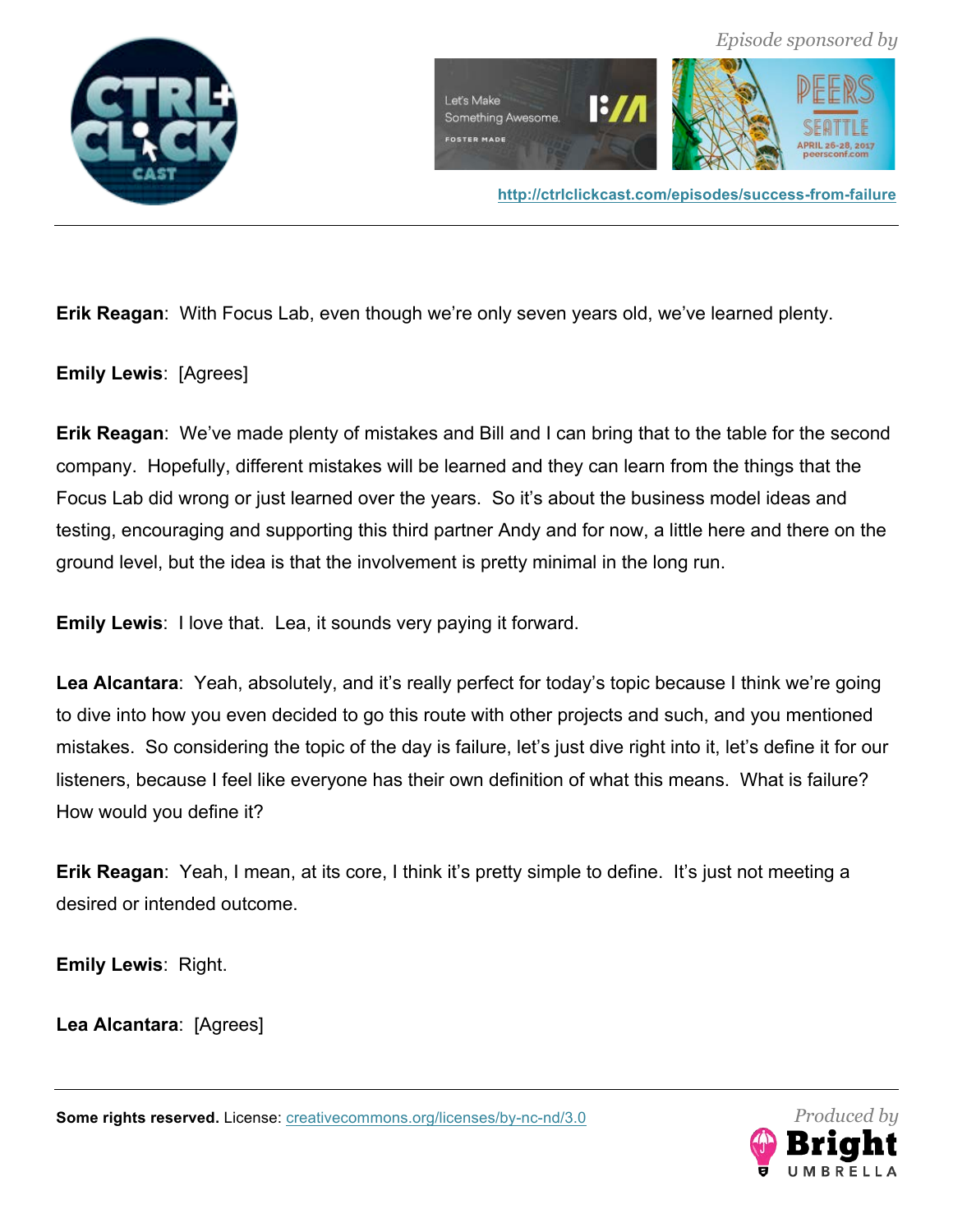



**Erik Reagan**: I think it's pretty basically defined.

**Emily Lewis**: And this topic came on our radar because you've actually talked about this I guess the past couple of years at a couple of conferences, and I'm just wondering, have you met anyone who has different definitions from that, or very narrow definitions of failure?

**Erik Reagan**: Yeah, you know I don't think I've even had the topic of defining failure come up.

**Emily Lewis**: Hmm.

**Lea Alcantara**: Interesting.

**Erik Reagan**: I think when I'm talking about it, I'll use one of the sponsors at Peers as an example. I talked about failure at Peers last year, which is, hands down, my favorite conference to attend in a year. I was trying to break down potential facades or barriers of what people might perceive of successful person or successful company and just be really raw and transparent from a stage about my own failures and how I dealt with them and encouraged people in ways they can deal with failure. So the failure that I've been talking about from a stage is not "I failed to test this thing before I launched a website and it was like an email didn't get sent or something."

**Emily Lewis**: [Agrees]

**Erik Reagan:** It's not little things like failed to... Like a good example I like to use is failing to put on deodorant. [Laughs]

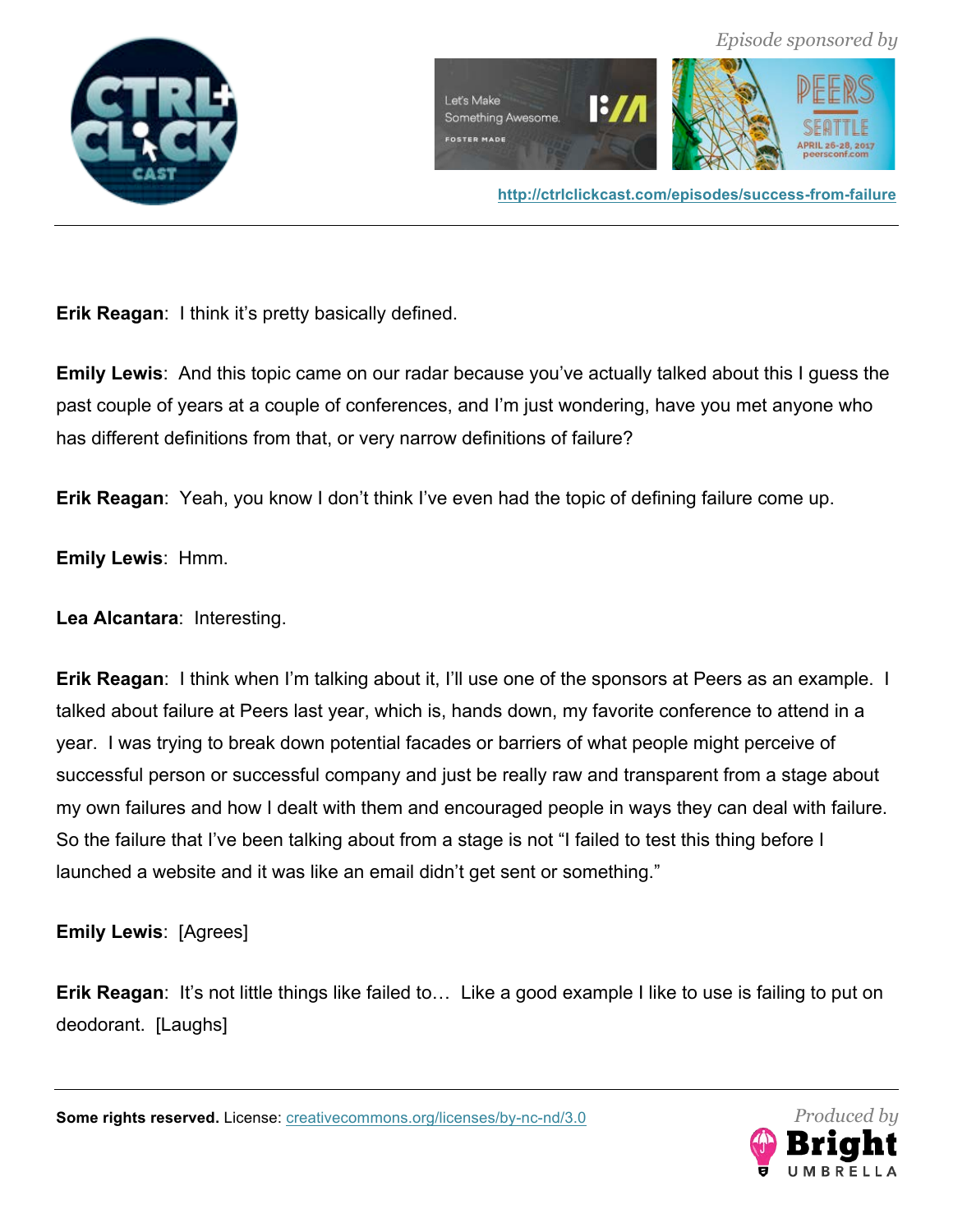



**http://ctrlclickcast.com/episodes/success-from-failure**

**Emily Lewis**: [Laughs]

**Lea Alcantara**: [Laughs]

**Erik Reagan**: I mean, that's a form of a failure in a way.

**Lea Alcantara**: [Laughs]

**Erik Reagan**: Because you did not meet a desired or intended outcome.

**Emily Lewis**: [Agrees]

**Erik Reagan**: But when I'm on a stage talking about the kind of stuff and even potentially here today, the stuff that I try to focus on is the failure that really sticks with you that has an impact on your life that last more than a day or an hour or even a week.

**Emily Lewis**: [Agrees]

**Erik Reagan**: And when I'm at conferences talking about failure, we're not really defining it. I feel like there's maybe an understanding of what failure could be, and what comes up is more about a person's story, their experience with that deep failure that they were thinking about while I happen to be talking about it. So I hadn't really had any different definitions. I haven't sought them out because they haven't really come up.

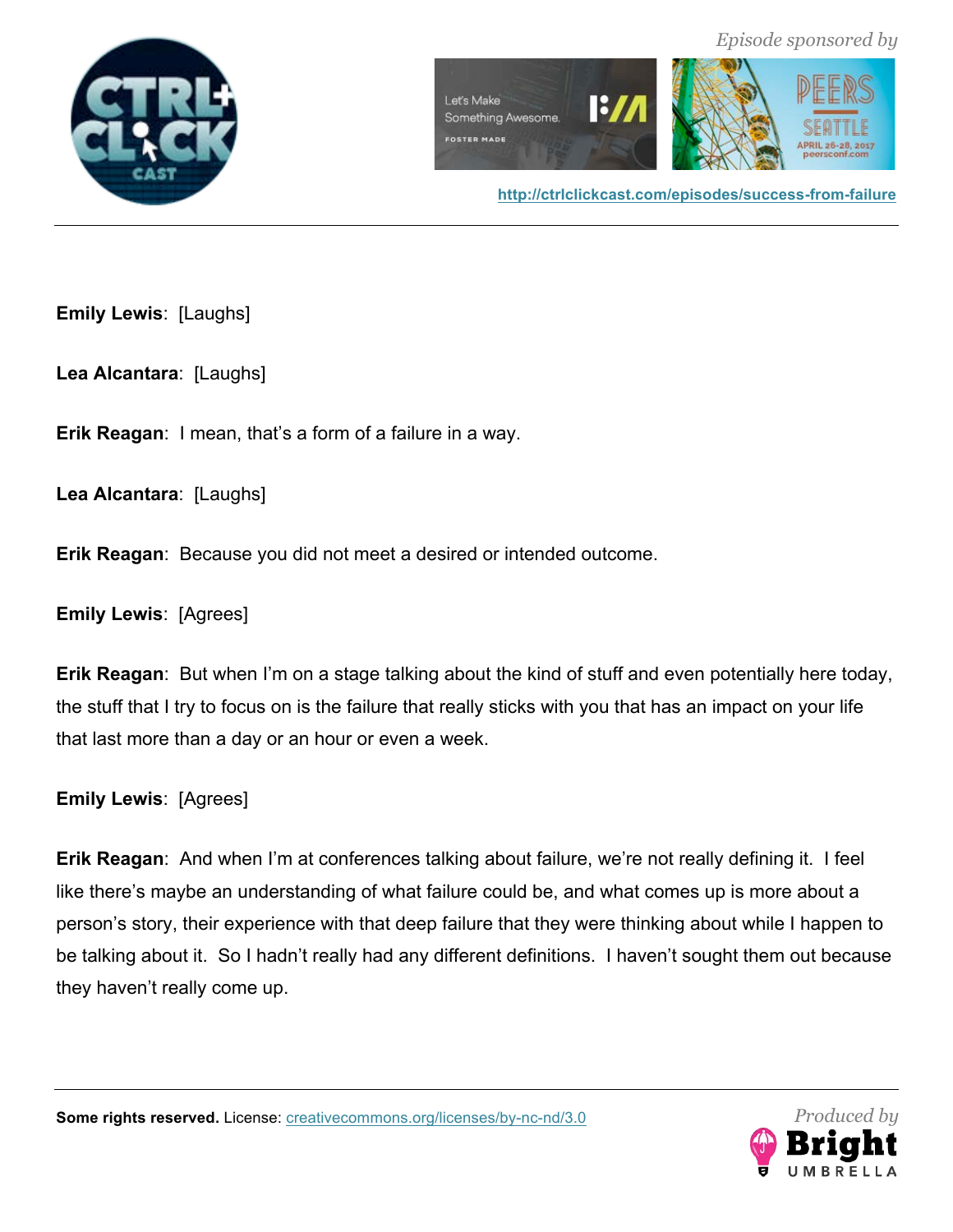



**Emily Lewis**: Yeah, it's one of those things that when you first said, "You didn't meet a desired outcome," I was like, "Huh, I did all the time and I don't think of it as failure." [Laughs]

**Lea Alcantara**: Yeah.

**Emily Lewis**: Like I often don't meet the desired outcomes, but I just shift so I guess I don't look at it as failure. Failure like it seems like it's such a harsh, bad word as opposed to, you know?

**Erik Reagan**: It does.

**Emily Lewis**: It's just part of life.

**Erik Reagan**: Yeah, there's a stigma to the word.

**Emily Lewis**: [Agrees]

**Erik Reagan**: It's almost inappropriate in a way.

**Emily Lewis**: Right.

**Erik Reagan**: I mean, I think that failure is just part of our lives. It's not a big deal.

**Emily Lewis**: [Agrees]

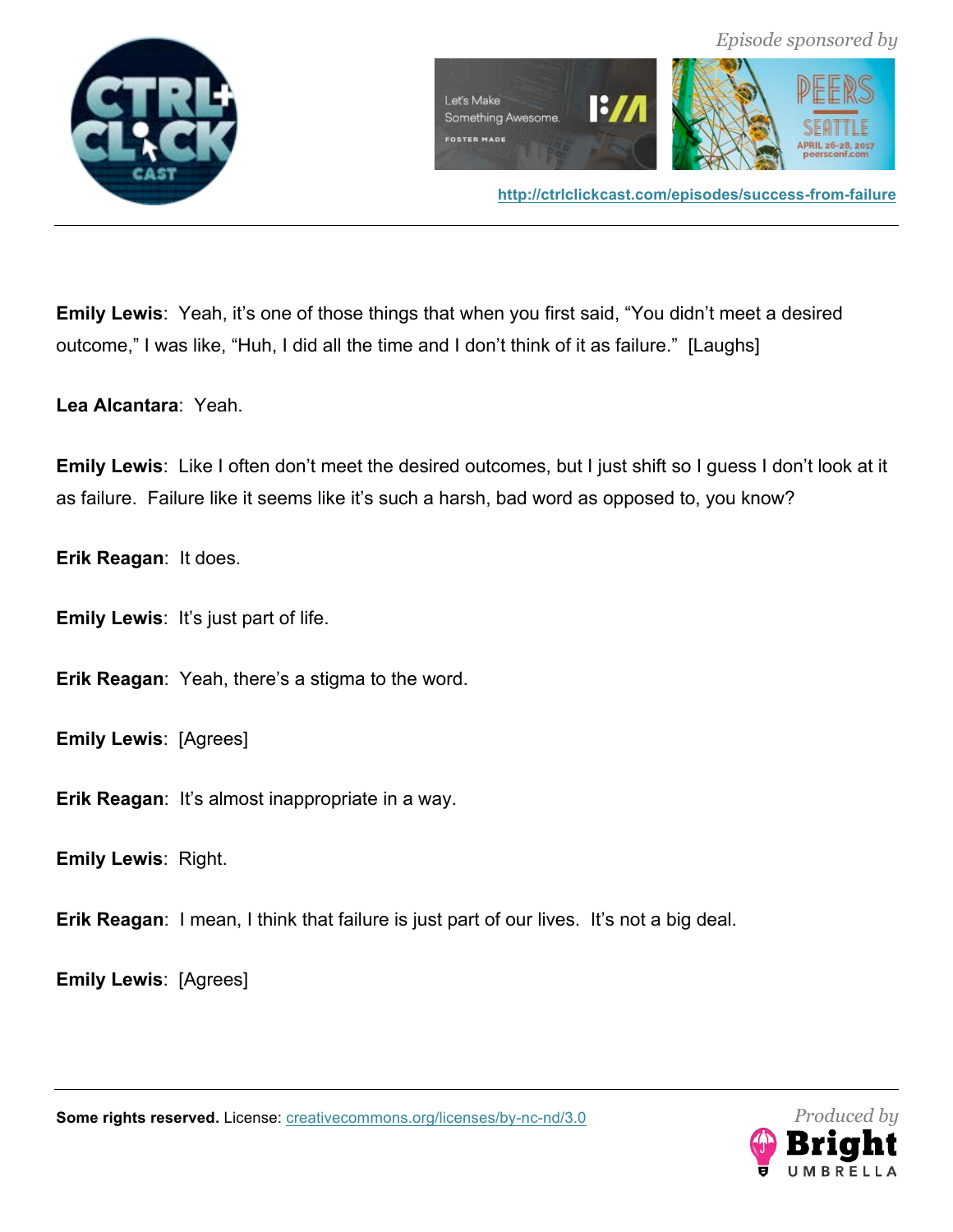

**Erik Reagan**: Now, some of the things that we fail in or the failures we experience are a lot more hurtful or impactful than others, but at its core, I still think that there's an overlap between failing to meet a deadline and failing to pay your mortgage.

**Emily Lewis**: Right.

**Lea Alcantara**: Right.

**Erik Reagan**: Or make enough money to pay your mortgage.

**Lea Alcantara**: So on the flipside then, have you heard of any different definitions of success? Like what about success, how would you define it?

**Erik Reagan**: Yes, success is, if I just kind of flip failure on its head and say that technically the antithesis of failure is probably meeting a desired or intended outcome, to me that's a simple answer, but success is actually one that I think people vastly differ in the way they define it.

## *Timestamp: 00:10:01*

**Emily Lewis**: Right.

**Lea Alcantara**: [Agrees]



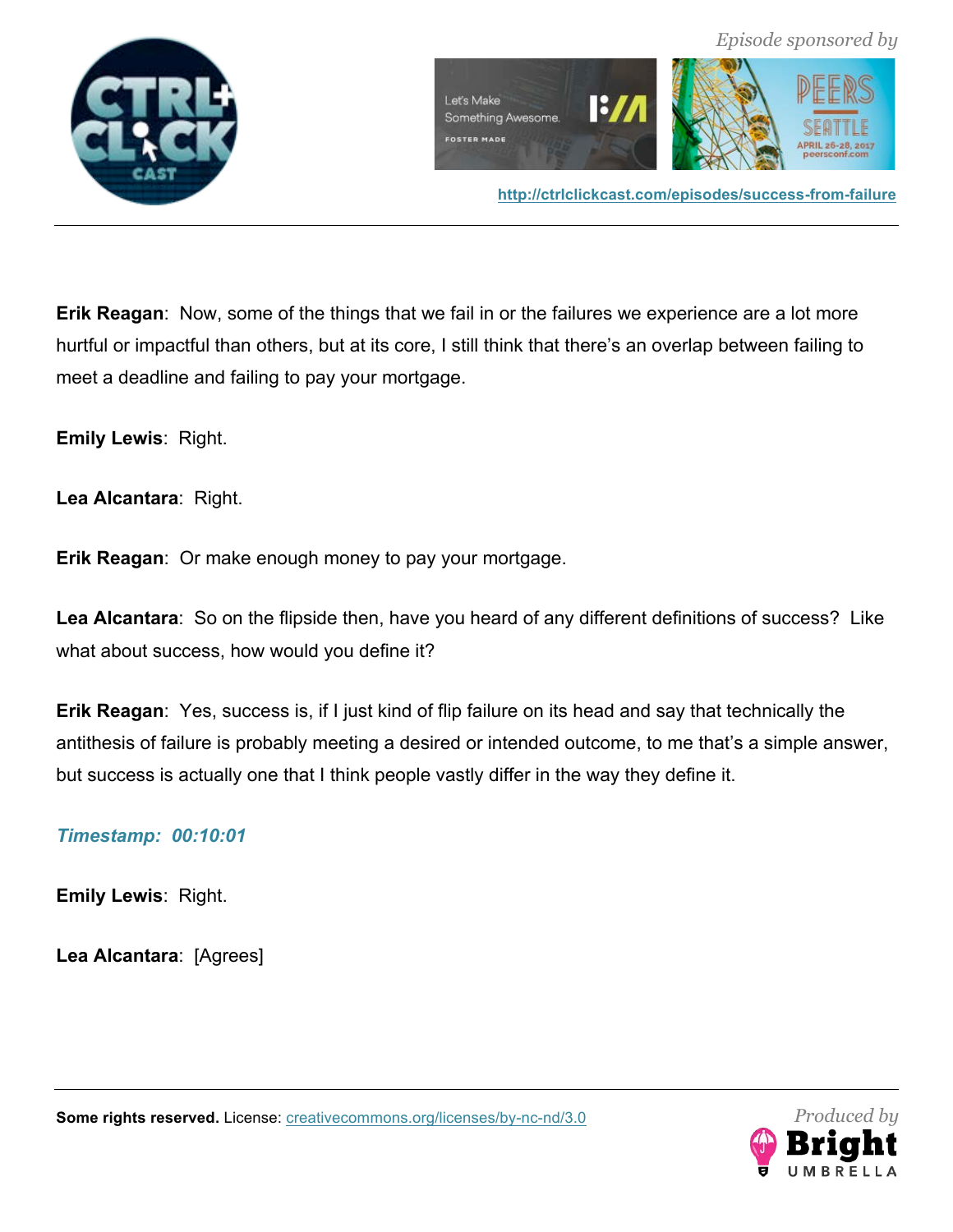

**Erik Reagan**: Because culturally, we have so many different things and people that we paint as successes or successful, and I think that there's a portion of like it's maybe my definition of success that's just missed there and it's the desired or the intended part.

# **Emily Lewis**: [Agrees]

**Erik Reagan**: I think that success is one of those things that nobody can define for you, that you have to define for yourself.

# **Lea Alcantara**: [Agrees]

**Erik Reagan**: So if you see a peer of yours who has a company that has 50 people on staff and they make \$10 to 12 million a year, whatever the case is, and like you look at them and you think, "Man, they are really successful. I am not successful." But your goal was just to literally travel the world and make enough money to pay for that, and you're doing exactly that, then you are just as much a success as somebody else who might have had a different desired or intended outcome. So the word "success" I think really needs to be defined by the individual.

When you get into kind of organizational success, then that's where maybe some other people are involved and you kind of need to be unified on what success is and looks like. But when it comes down to the people, individuals, it's a very fluid definition that should start with you.

**Emily Lewis**: I agree. I think in the same that failure has some connotations with it, I think success does as well, and I think your point about comparison, comparison of what success is, comparing

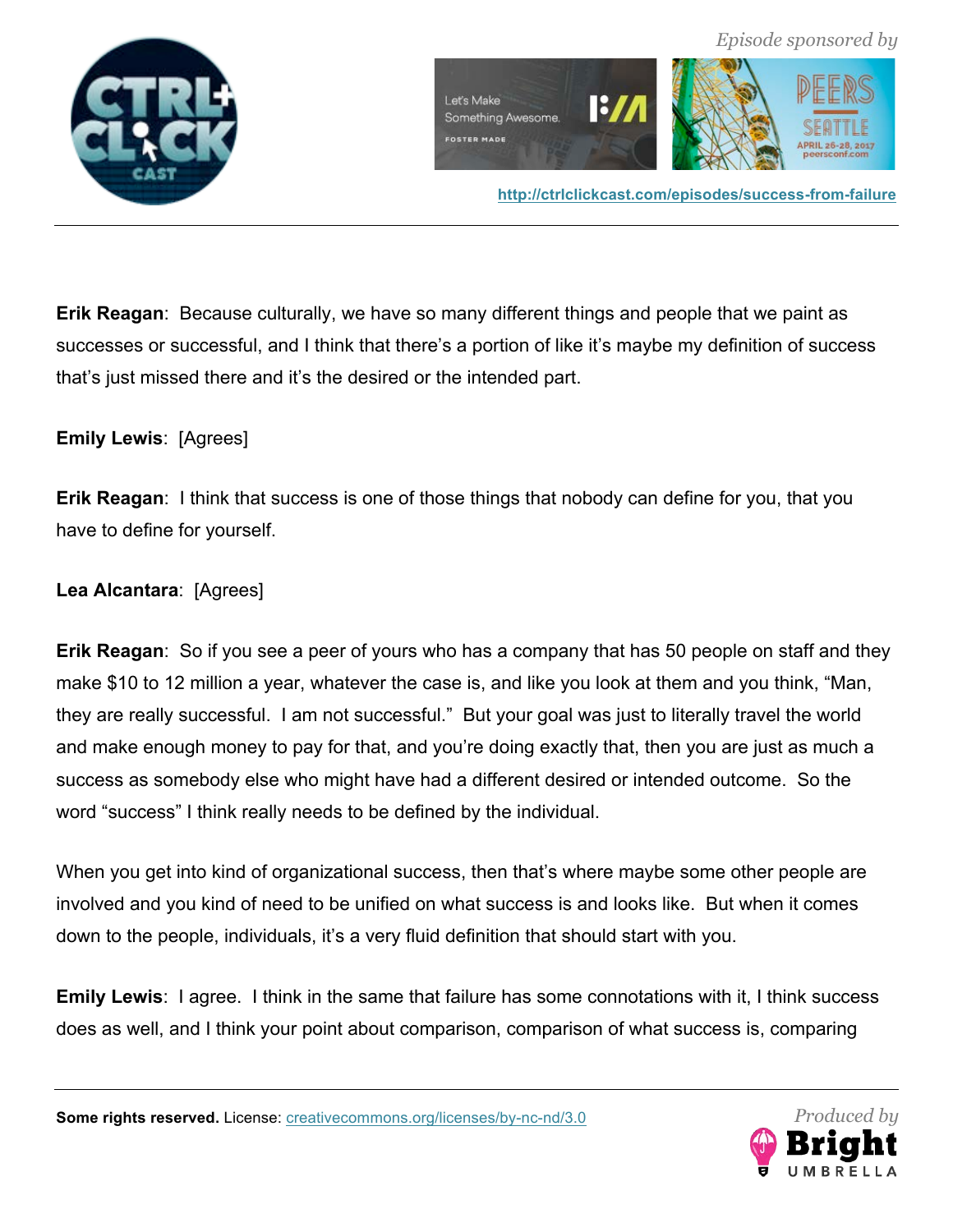

your success to another is a problem in today's society, especially with the prevalence of social media and everyone putting their good foot forward in that. But I agree that I feel like in the same way that failure has connotations, success does too, meaning when I think of the word "success," it seems grand in my head.

# **Erik Reagan**: [Agrees]

**Emily Lewis**: It's like a big deal as opposed to, "Oh, I managed to do what I've planned to do for the week in terms of making sure I got to the gym." I don't ever view that as a success as like, "Oh, I did what I thought I would do," but in a way, it's success.

## **Erik Reagan**: Yeah.

**Emily Lewis**: And being able to acknowledge those things is also important as well to see successes even in "smaller" situations.

**Erik Reagan**: Yeah, absolutely.

**Lea Alcantara**: So let's talk a little bit about the business aspects. You talk about how there's a slightly different tack over organizational success. With that, how would you define what goals if success is about achieving specific goals? How do you define what goals to pursue for your business?

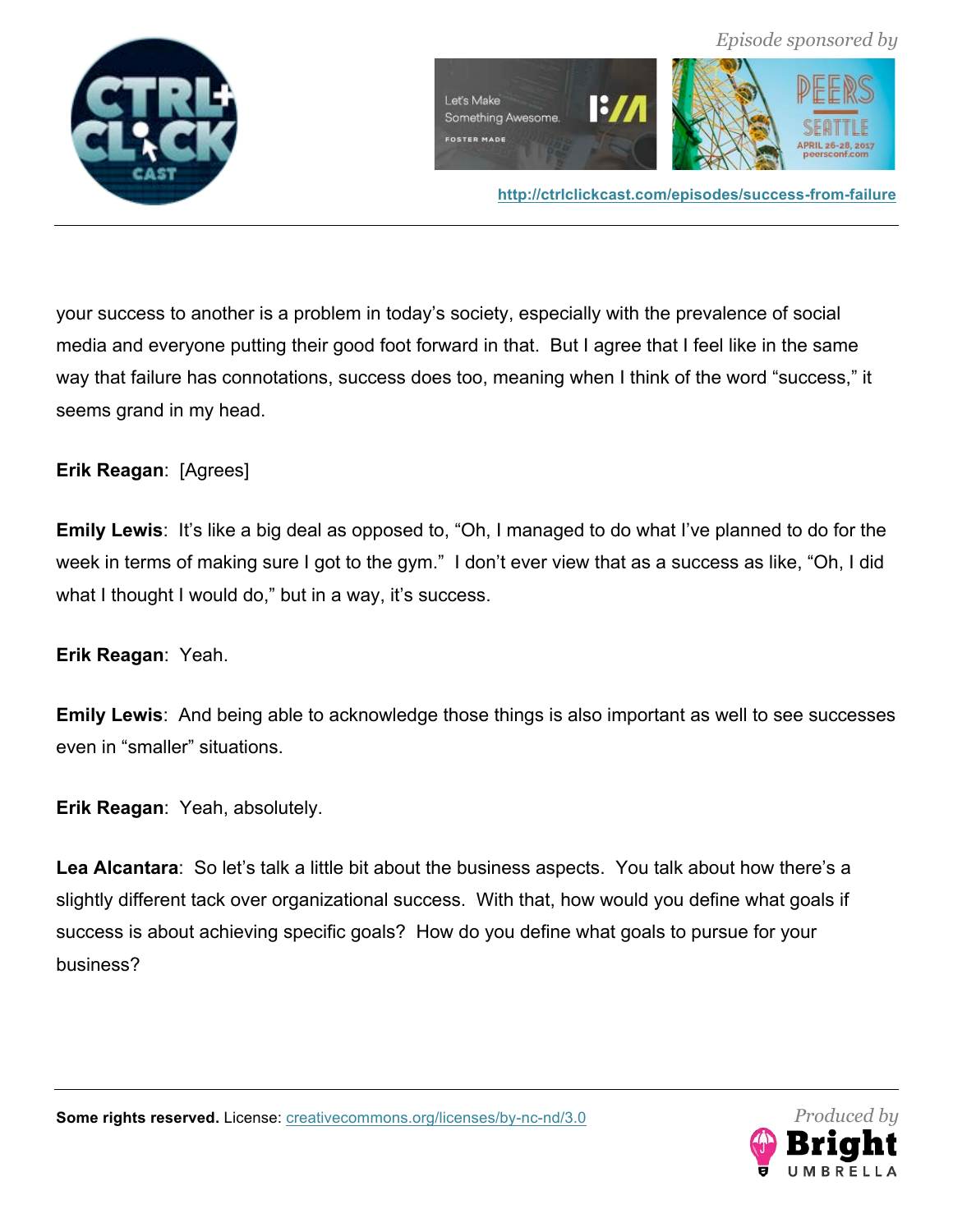

**Erik Reagan:** Yeah, I think that it's one of those things that start with much bigger questions, simple questions, but difficult to sometimes answer, so "why are you even in business" is a good place to start.

**Emily Lewis**: [Agrees]

# **Lea Alcantara**: [Agrees]

**Erik Reagan**: If you don't know why you're in business, why you own a business, why are you a freelancer, then any goal that you set is going to be probably a result of something that you think you're supposed to do because either somebody else is doing it or you read an article about why it makes a good goal or something like that. But if you go big enough picture to think about why you're even in business, why you own a business or why you work for yourself, why you work where you work, then that's I think the more powerful approach to coming up with goals.

So you start with maybe you have a long term vision or mission for yourself, for your family, and that should, in my mind, directly affect your career path and things that you do professionally, and from there, you can start breaking down that longer term vision or mission into achievable goals that actually relate to that and if you don't start there, I think that your goals are probably, even if you don't recognize it yet, being shaped by other people and not yourself.

**Emily Lewis**: I understand the question about why you're business, but when it comes to defining those goals, especially since you've been in business for seven years, how do you define the right

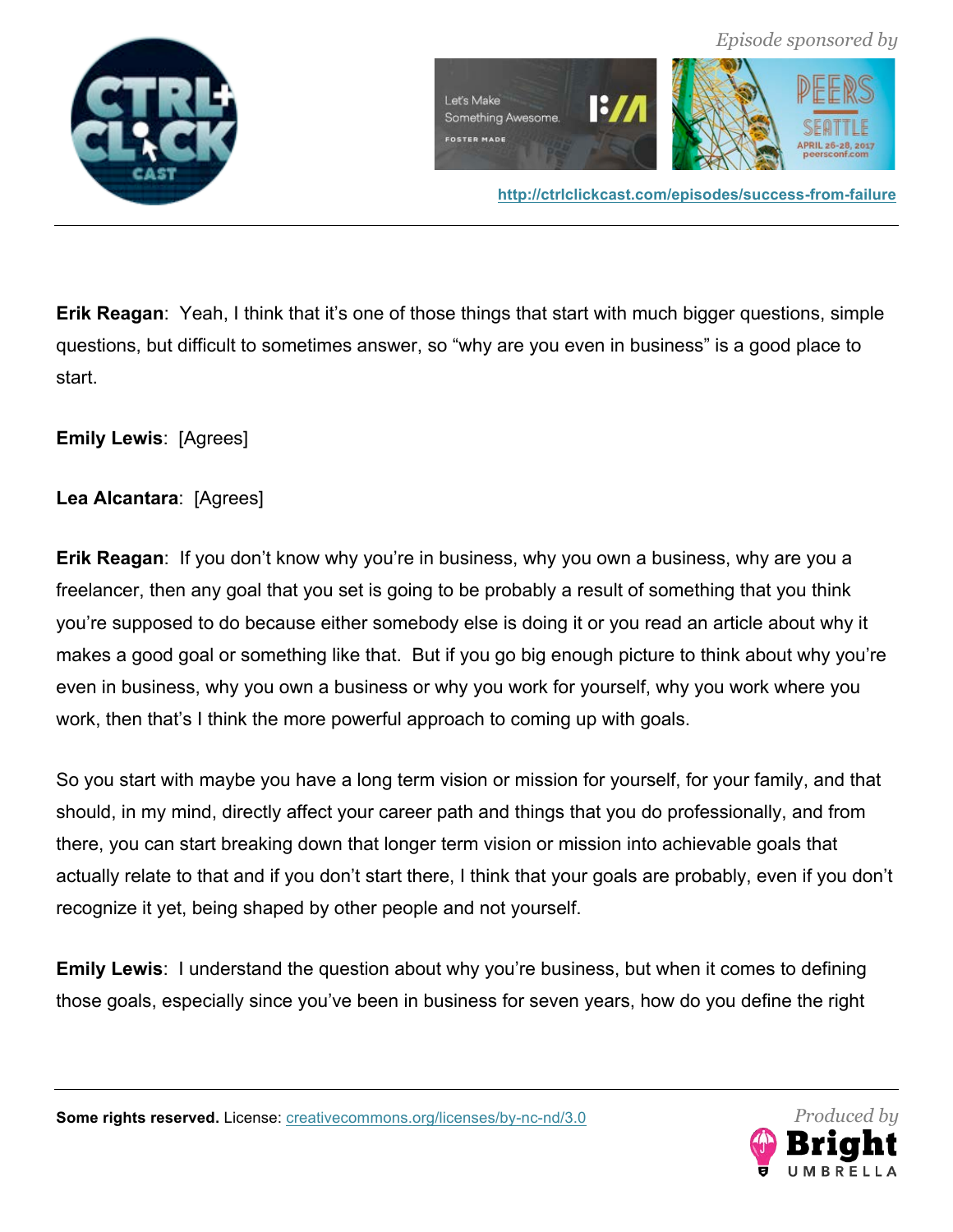

goals in the sense of I know that sometimes I establish goals and I almost start too granular? I almost feel like I should start more like an umbrella, a theme level to define the goals and then kind of create objectives within those goals. Sometimes I've done the objectives first and never really had the goal to tie it back to kind of thing.

**Erik Reagan**: Yeah.

**Emily Lewis**: So how have you gone about that process?

**Erik Reagan**: Yeah, I think it has changed over time. I think in the past five years or so, I've learned, read about, tried a few different approaches to actually defining goals and aiming for them, some successfully, some not, but the themes that seemed to come up every time I'm kind of looking at different ways to goals is that the goal, first off, I have to be able to relate it to that longer term vision or purpose of what I'm doing and then there are just some criteria that the goal needs to be in my mind a good goal. A goal needs to be specific.

**Emily Lewis**: [Agrees]

**Erik Reagan**: If it's not specific, then what are you even really aiming for? I think it was Zig Ziglar who said, "If you fail to plan, then you plan to fail."

**Emily Lewis**: [Agrees]

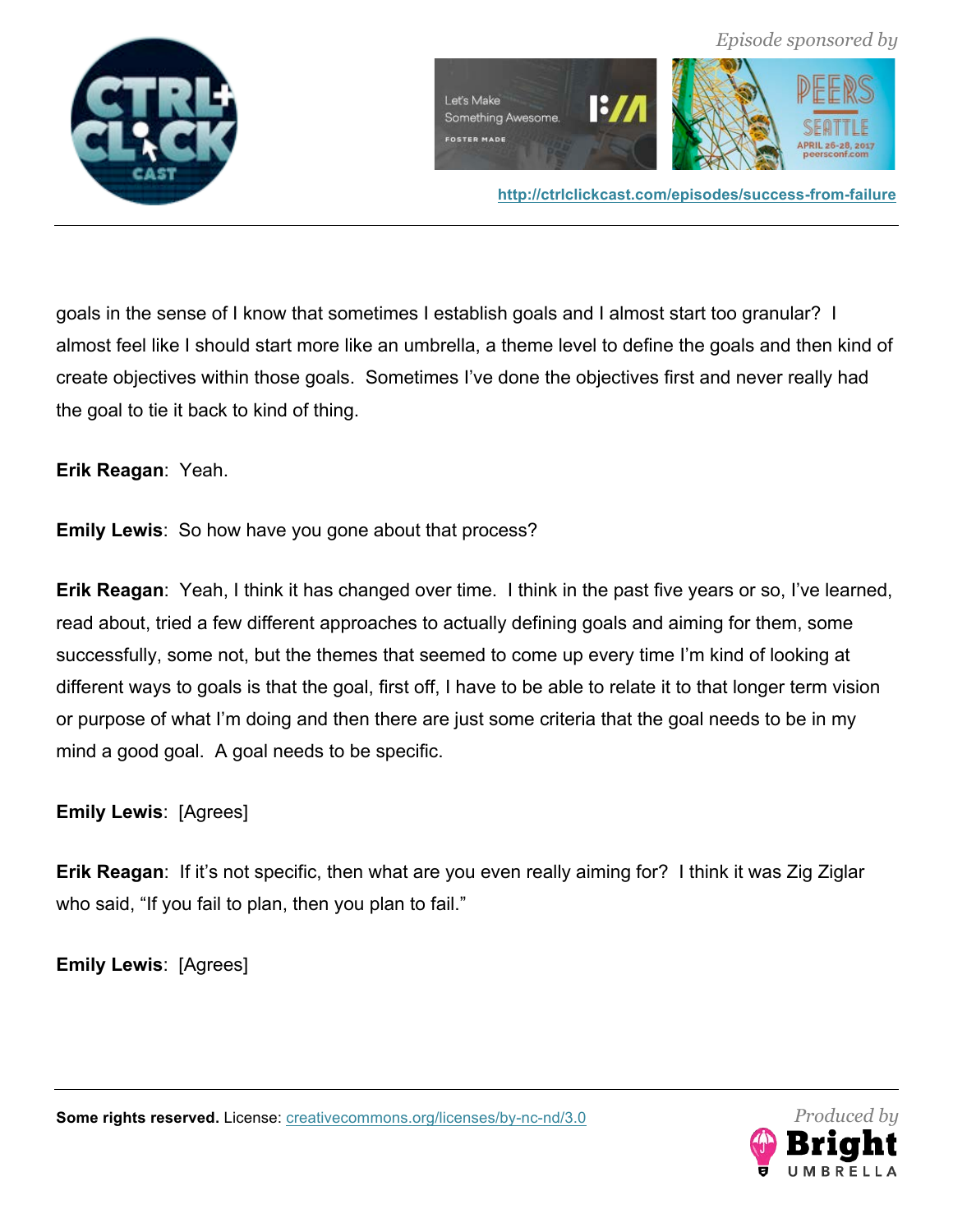

**Erik Reagan**: So planning these goals out is a part of avoiding the failure or achieving this success depending on which lens you're looking through. But a goal also needs to be measurable. It needs to have a solid time limit on it.

# **Emily Lewis**: Oh.

**Erik Reagan**: In my mind, if I think Focus Lab as the organization, we have some long term plans, and if I wanted to just put a number on it, we will say 5-year plan to be a certain type of company that operates a certain way, and if I want to figure out how to get there, then I'm going to need to slow down and think about it and maybe even talk to some people who are smarter than, and that's really often the case, and from there I get to decide, "Okay, well, if I want to be there in five years, then in the next two or three years, these are the types of changes that I probably need to make in my business, and to make these changes, I probably need to do these smaller set of changes."

So maybe kind of what you're describing as goals versus objectives, and if you don't break them down into things that are specific and things you can measure, things that have a time limit, then your goal is not going to really be likely happen. So for me, as an example, a concrete example, Focus Lab is launching a SaaS app this year, which is directly tied to one of our longer term missions of kind of how we want to shape our company and launching an app like that has a lot of different things we need to do, which we are breaking down into kind of a project-based set of goals that have measurable things within them and have time limits and things like that. So I don't know if that helped in any way or if that even answered the question.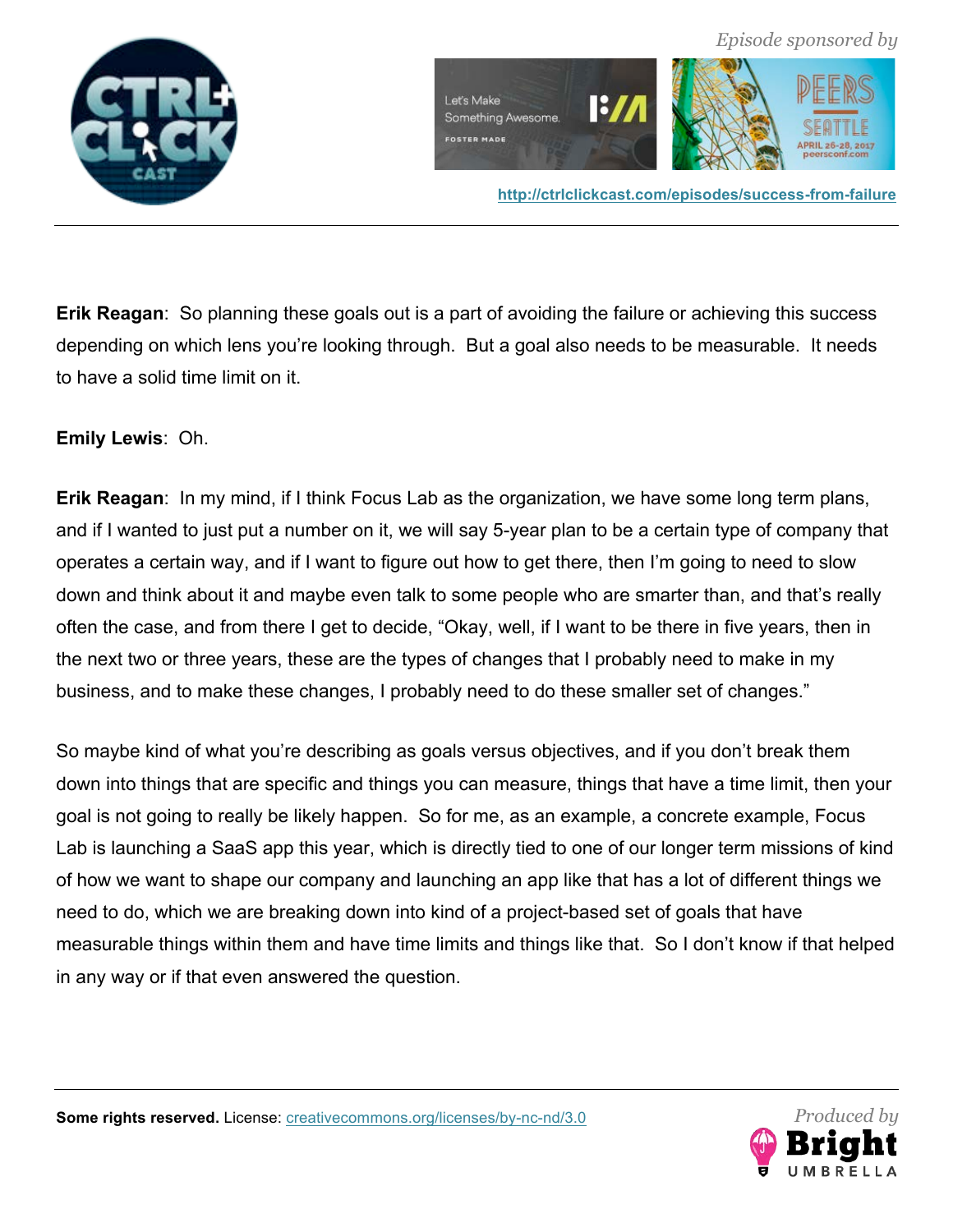

**Emily Lewis:** I think it's useful to understand that there's a process behind it. It's not just like you sit down and you write it down and that's it. There's discussion and brainstorming, but what came to me when you were describing that, I'm curious, do you typically set goals out five years? Do you go beyond that? Is there a point at which you shouldn't plan that far out because it's sort of unrealistic to think you could think that far ahead? Or is that really critical for that long-term goal setting compared to like shorter-term goal setting?

**Erik Reagan**: Are we talking kind of organizationally or…

**Emily Lewis**: Yes, business-wise.

**Erik Reagan**: Okay, yeah. So I feel like that that's going to kind of depend on who you ask. Focus Lab does not set really long-term goals that are very specific because I feel like that's almost – I don't want to say a waste of time, but there are so many other factors involved that I can't even pretend to predict that I don't want to try and create goals that are ten years away, you know?

**Emily Lewis**: [Agrees]

**Erik Reagan**: The traditional business answer is that, yeah, you'd create yourself a little 3-year, 5 year, 10-year plan and you work on it. My answer is probably a bit different because everything that I do at Focus Lab is somehow influenced by me as an individual, not that Focus Lab operations director Erik Reagan, but just Erik as a person, and a big part of who I am has to do with my faith, for example, and that influences how I set goals or don't set goals, and so one of the things that I think

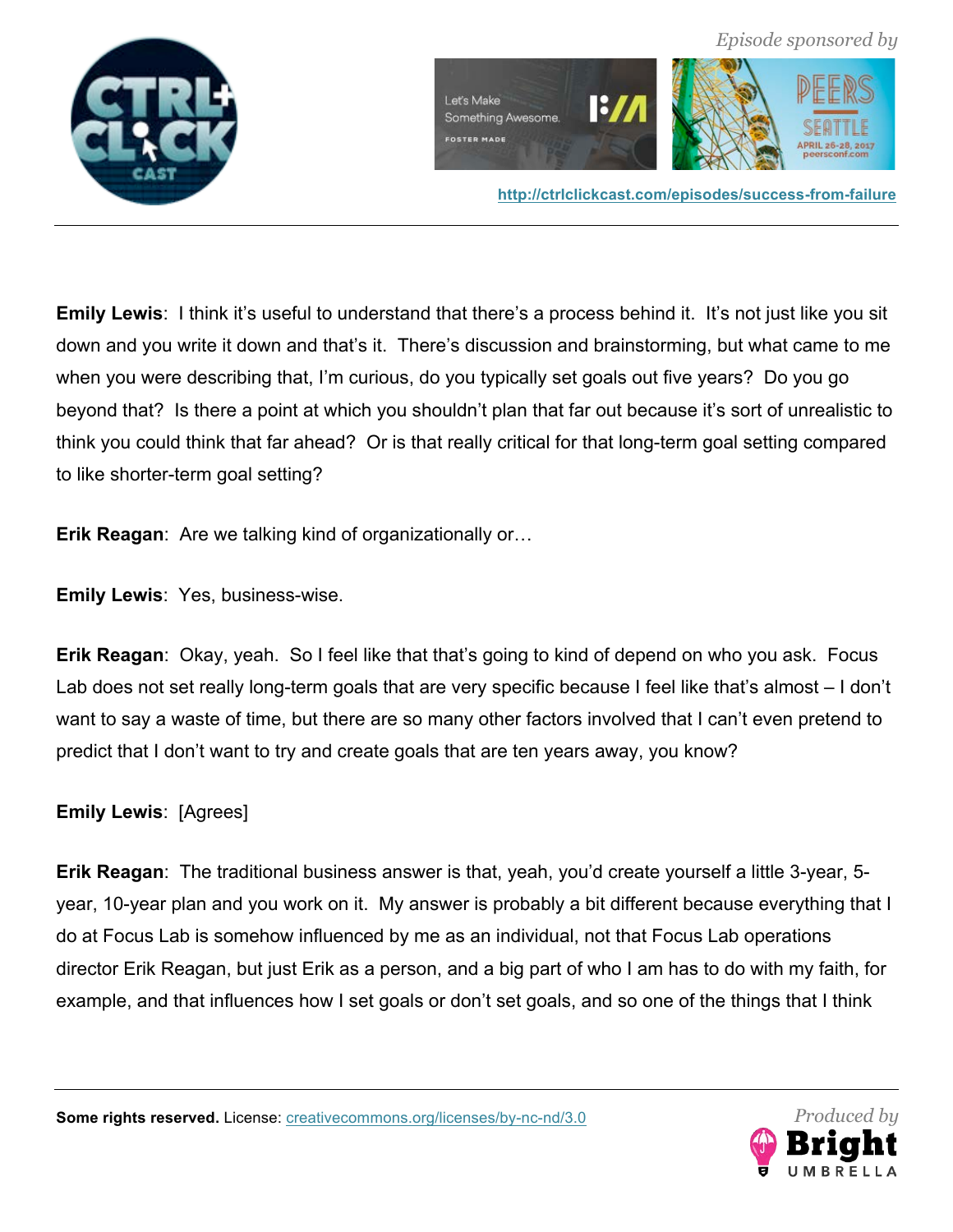



**http://ctrlclickcast.com/episodes/success-from-failure**

might be a little different from some business owners is that I don't actually want to set goals that are that far in advance, and that's a totally different topic for a different podcast episode, but I know a lot of people set goals that far out. I'm not one of them and Focus Lab is not one of them, but I know people do it and some people do it successfully, but that they probably have more experience than me.

**Emily Lewis**: Lea, I'm curious, before you and I got together, did you do like long-term forecasting goals or things like that with your business?

**Lea Alcantara**: No, not really. I feel like I had long-term ideas like that was tied to personal actually, just like Erik is in what I think success means to me, in general, but I feel like, because there are so many other factors that can affect how you pivot your business or even my own interest in what I want to do on the web it's so vast that I just have more of a general idea, but it never sat down and broken down specifically like, "Okay, so then by X, this should happen and by X."

I think when I was younger, I thought there was a whole bunch of things that I wanted to do, but I feel like in my own philosophy, that you can get stuck if you just are too rigid about those types of things and you can actually stunt your growth or your own success level if you're focusing on specific things, because there are other opportunities that come up that might be better for you. So I feel like sometimes when you have like a 5- or 10-year plan, that's just assuming that everything stays the same.

## *Timestamp: 00:20:16*

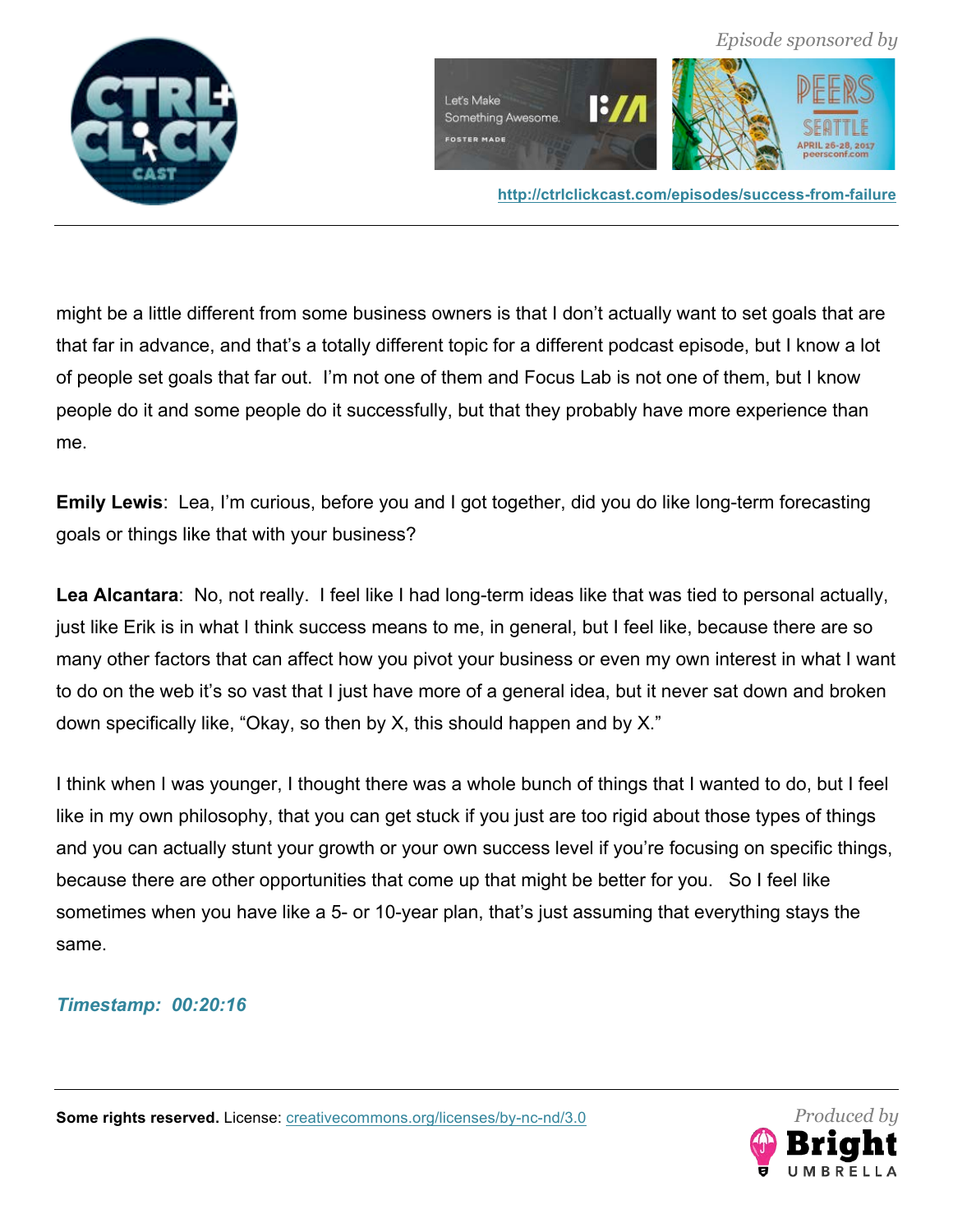



 *Episode sponsored by*

**Emily Lewis**: Right. [Laughs]

**Lea Alcantara**: And I don't think that's realistic relationship-wise. I mean, if you spoke to me five years ago, I was still living in Edmonton. I had no idea I was going to move to Seattle and then ending up starting a business with you, right?

**Emily Lewis**: [Agrees]

**Lea Alcantara**: So no, no, I've never thought of it that way. Whenever I thought about success or my business, I wanted my business to succeed, but it was in service for my life to succeed, if that make sense.

**Emily Lewis**: Oh, yeah, like Erik was saying, it's got to be based on your own personal definition of this stuff.

**Lea Alcantara**: Right.

**Emily Lewis**: I think that I heard the 5-year, I've even heard 10-year before, and neither seemed to make sense to me. I know you and I sort of set goals for a year.

**Lea Alcantara**: Yes.

**Emily Lewis**: I mean we have grand schemes. [Laughs]

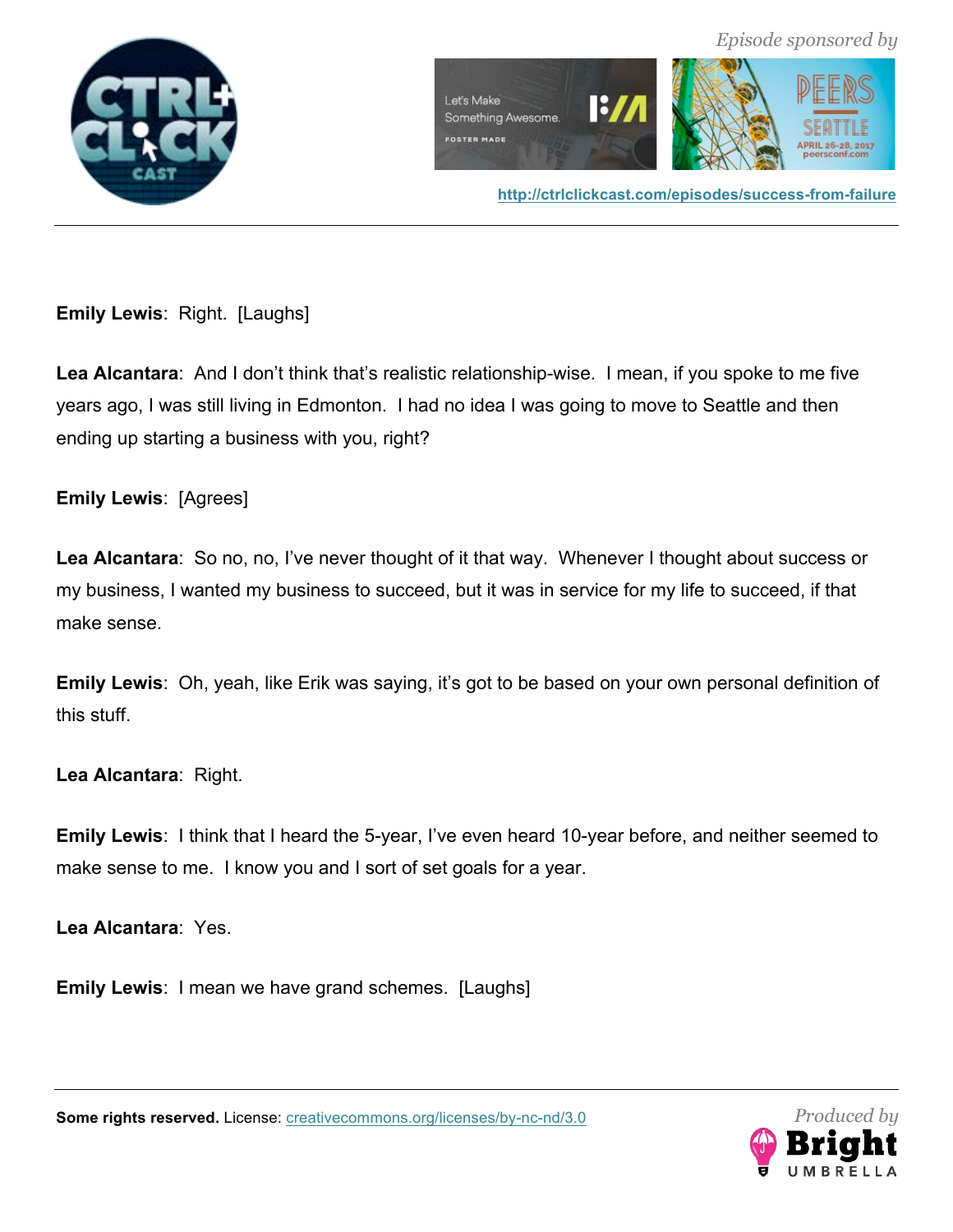



**http://ctrlclickcast.com/episodes/success-from-failure**

**Lea Alcantara**: [Laughs]

**Emily Lewis**: We make goals for like a year.

**Lea Alcantara**: Yeah.

**Emily Lewis**: That's pretty much as far out as I think make sense for what we do.

**Lea Alcantara**: Yeah.

**Emily Lewis**: But I think you're right, Erik, I think it really just depends on who you are, what your business is and where your strengths lie.

**Erik Reagan**: Yeah.

**Emily Lewis**: Maybe setting 5-year goals is something that really helps you.

**Erik Reagan**: Yeah, and if I could give a more concrete example, with Focus Lab, we don't have a timeline on this because I don't know how long this kind of thing should or could take, but we want to be a company where 100% of our monthly and annual operating costs are covered by product-based revenue.

**Lea Alcantara**: [Agrees]

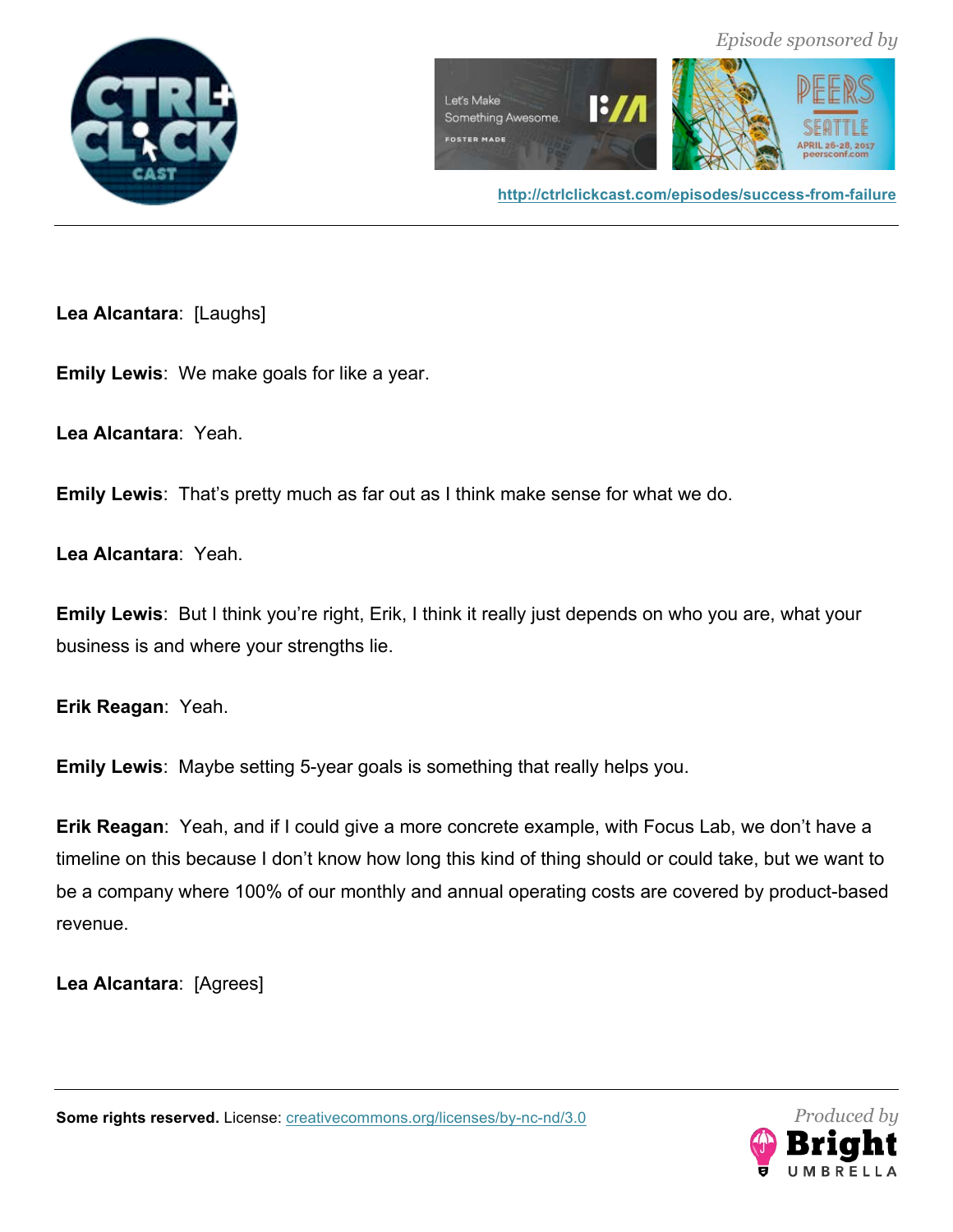

**Erik Reagan**: And that our client-services revenue is icing on the cake. There are a number of different reasons for that, and we would like to do both of those things. I think we do both well and I don't know how many people on staff we'll need to really get to that point. I don't know how many years I should expect for that to take. I know how long I would like for it to take or not take.

**Lea Alcantara**: Right.

**Erik Reagan**: But at this point, I couldn't tell you whether that's on a 3-year map or a 5-year map or what have you.

# **Emily Lewis**: [Agrees]

**Erik Reagan**: What I can tell you though is that we have that across our company as an aware vision or milestone that we want to reach, and we're working towards it because we've broken it down into steps that we think are logical and we're going outside to other expertise and other people to say, "Hey, this is what we want to do. This is how we're currently structured to get there. Are we missing something that you see or are we doing something a little off that you see?" And we just get people who've got more experience than we do to kind of guide us in those ways.

**Emily Lewis**: [Agrees]

**Erik Reagan**: But there's no time limit on that big kind of vision of where we want to go, even though we know want to go there.

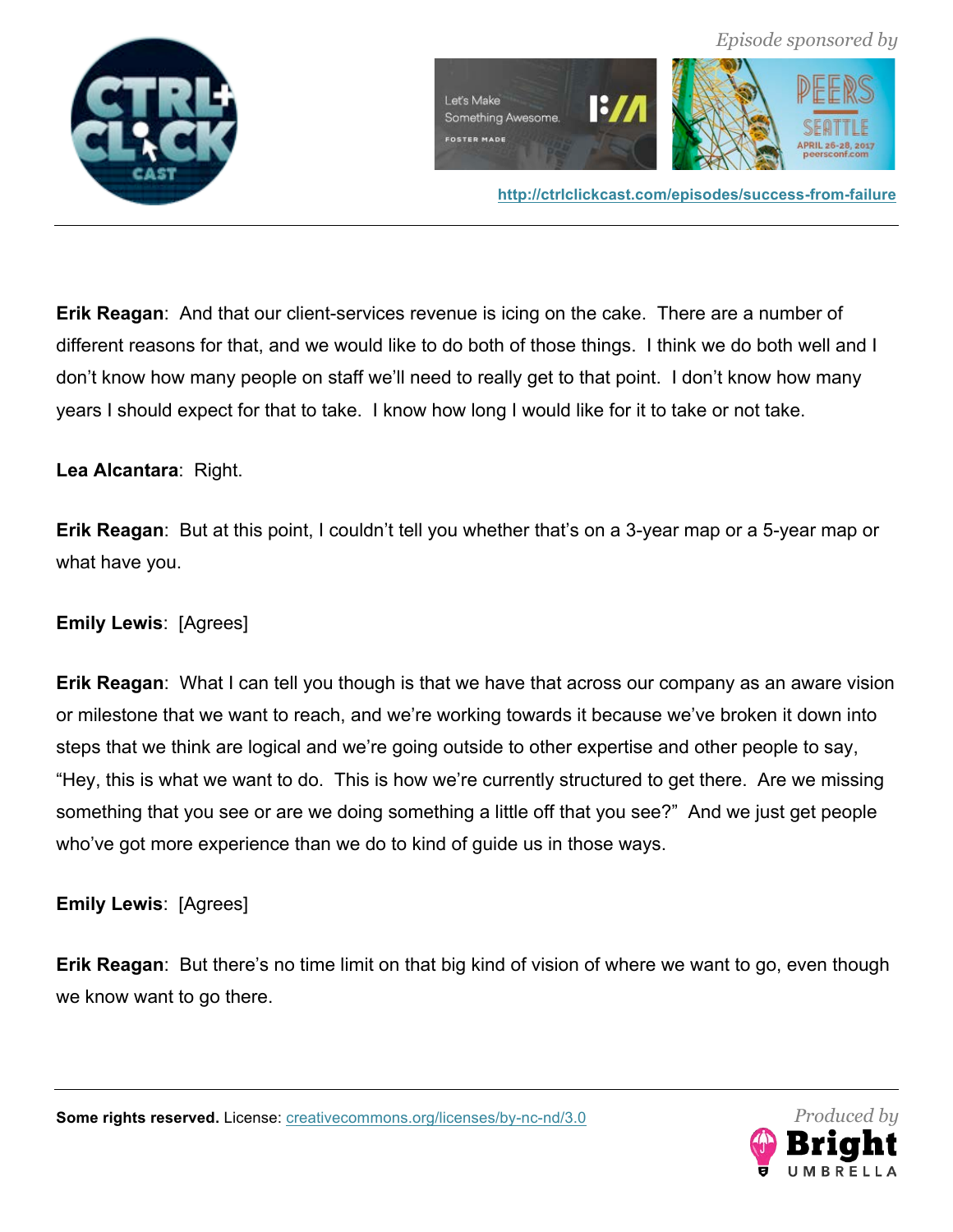



**http://ctrlclickcast.com/episodes/success-from-failure**

**Emily Lewis**: So with that in mind, let's just take that example. So you described goals as having a time frame and being measurable, so when you're describing this grander vision, you've mentioned that you've had some steps. Are those like milestones that you can measure? How do you know if you're heading in that direction if you haven't really set like a time frame on it?

**Erik Reagan**: Yeah, I'm glad you asked that. So I don't know long it's going to take me to get to that finish line, but I do know that today my ratio of products to client service revenue is one number and so maybe this year, we're going to aim to get it to a different number and see if we can hit that goal.

### **Lea Alcantara**: [Agrees]

**Erik Reagan**: If we can hit it easily, then we'd recognize, "Oh, well, maybe we can grow this a little faster, and if it's really far off, then maybe we were too ambitious in this one step of the path." Even though we don't know how long it's going to take us to get all the way to that 100%, what it's going to take us to get into the double digits or into 20% or something like that, we know what the steps should look like to a degree, we know how to measure a ratio of product revenue to client service revenue, so this year we're trying to increase it to a new goal, and that's kind of our measurable goal that gets us to that path. I imagine that as we get further along, that we'll start to get a clearer picture of, "Okay, now this actually looks like it's 18 months away or it's 2-1/2 years from now or something like that."

**Emily Lewis**: [Agrees]

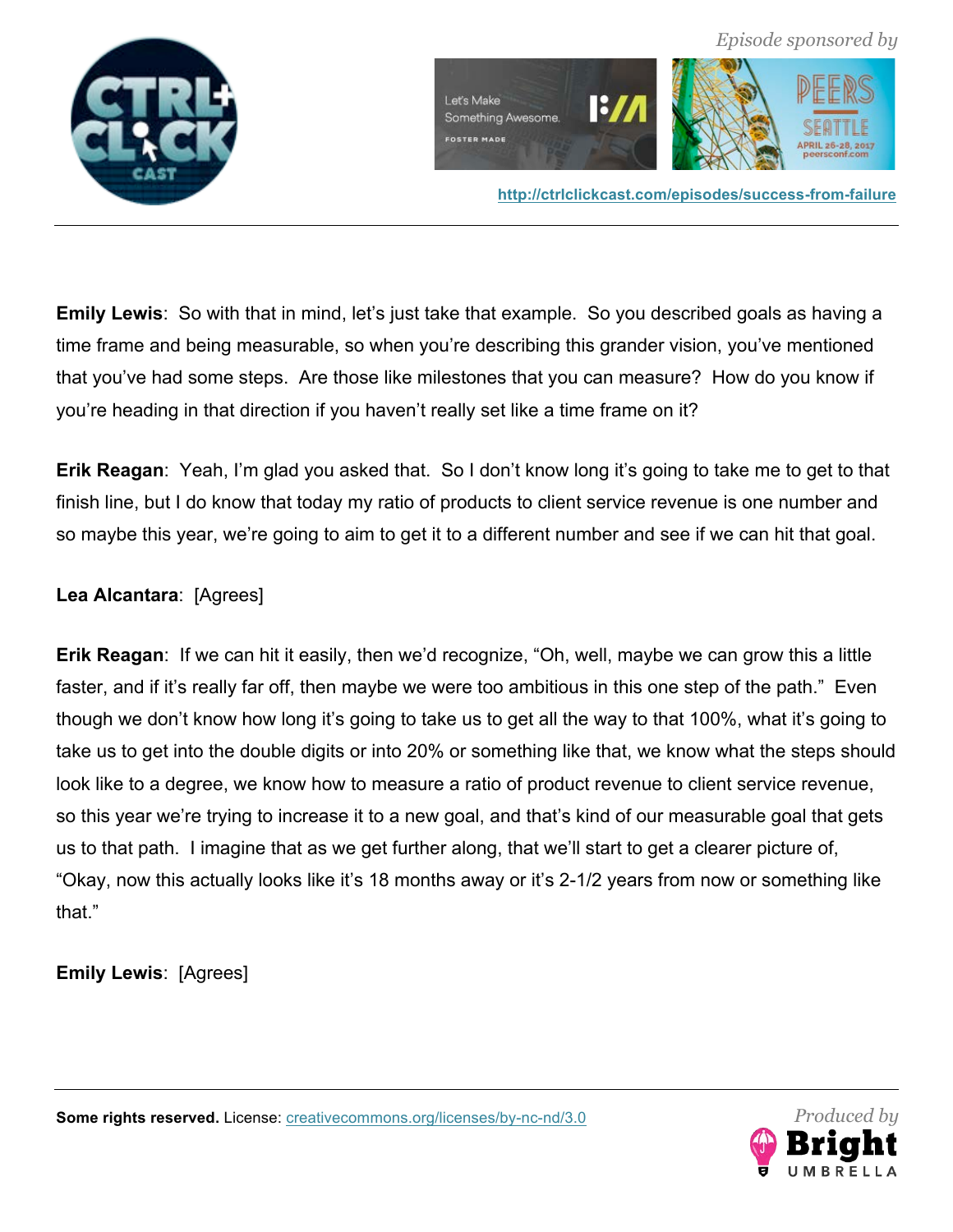



**Erik Reagan:** But for now, it's so far away that we don't know how to measure it yet.

**Emily Lewis**: That makes sense, and I feel like also by taking a more measured approach to it, it's almost like you're setting yourself up for success in the sense that you haven't said, "Well, in the next year, we're going to do X."

**Lea Alcantara**: [Agrees]

**Emily Lewis**: You recognize that you don't quite know what the X value is just yet or how long it's going to take to get there, so by not making it a very narrow time frame, you're allowing yourself to find successes within it versus if you said, "Well, if we haven't done it by one year, then we failed because that was our goal."

**Erik Reagan**: Right. And one thing I would add is that with that approach and let's say we're trying to go from like 10% to 15% of our revenue being product based, if I get to the end of the year and I hit 14%, then technically based on the goal at being 15, I failed, but I've still progressed.

**Lea Alcantara**: Right.

**Erik Reagan**: I'm actually fine with that.

**Emily Lewis**: Right.

**Lea Alcantara**: Right. [Laughs]

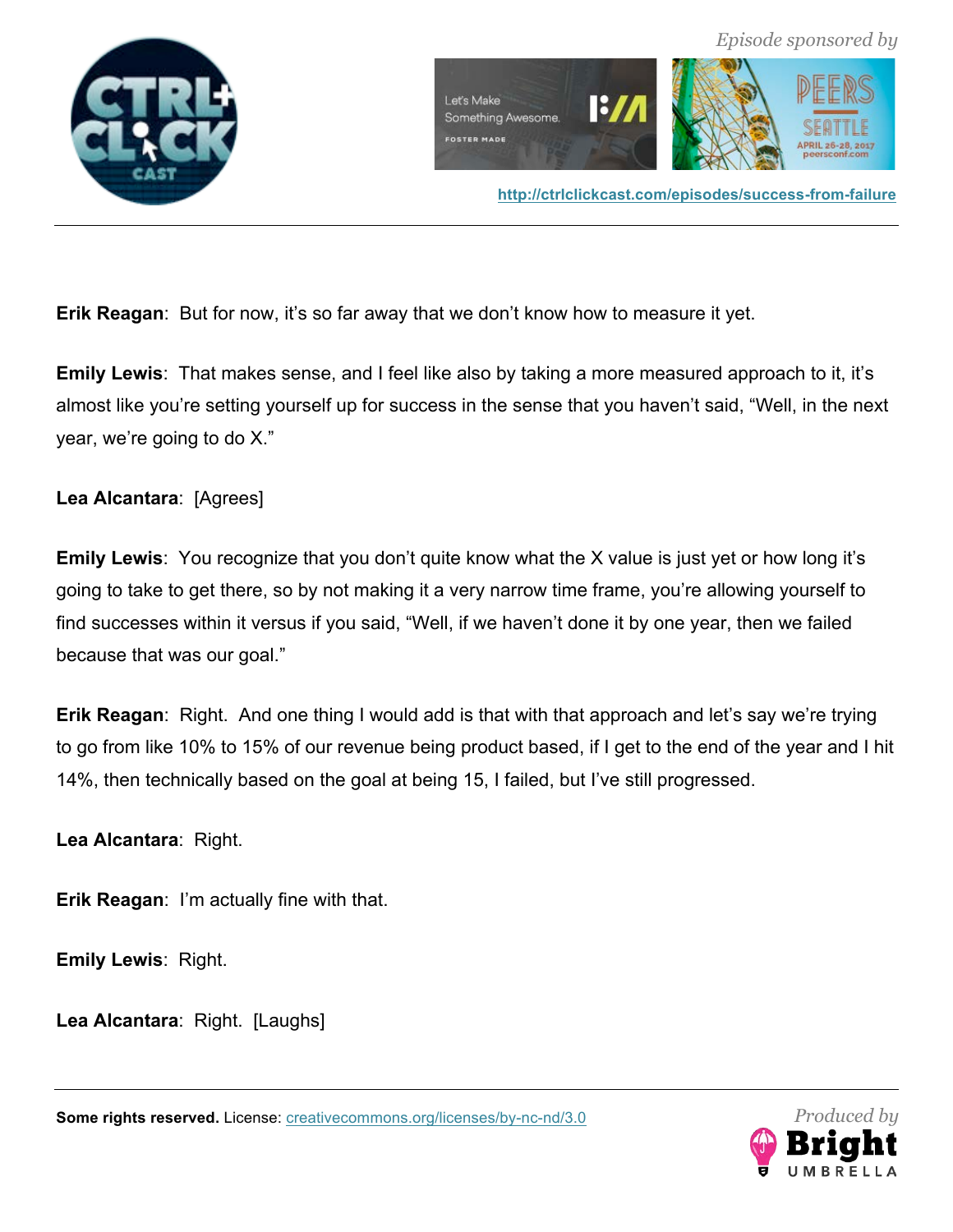



**Erik Reagan**: Like failure, that does not hurt me in any way.

**Emily Lewis**: So would you still consider that a failure, I mean, I guess based on the strict definition?

**Erik Reagan**: Yeah, if I would fail to meet that goal, but I would have succeeded in progressing.

**Emily Lewis**: Okay, good.

**Lea Alcantara**: Right.

**Emily Lewis**: I like that nuance.

**Lea Alcantara**: Do you know what this entire conversation reminds me of is client discussions about project timeline, right?

**Emily Lewis**: Totally.

**Lea Alcantara**: Because I feel like what's happening here is defining exactly what the endpoint is and that making realistic assumptions over what that means, and then testing to see if that actually makes sense because I feel like what's a problem is between agencies and clients and businesses is that they set arbitrary goals as in, "Okay, a year from now, it's got to be this X number of revenue." Why did you decide it's going to take one year?

**Emily Lewis**: Or X revenue.

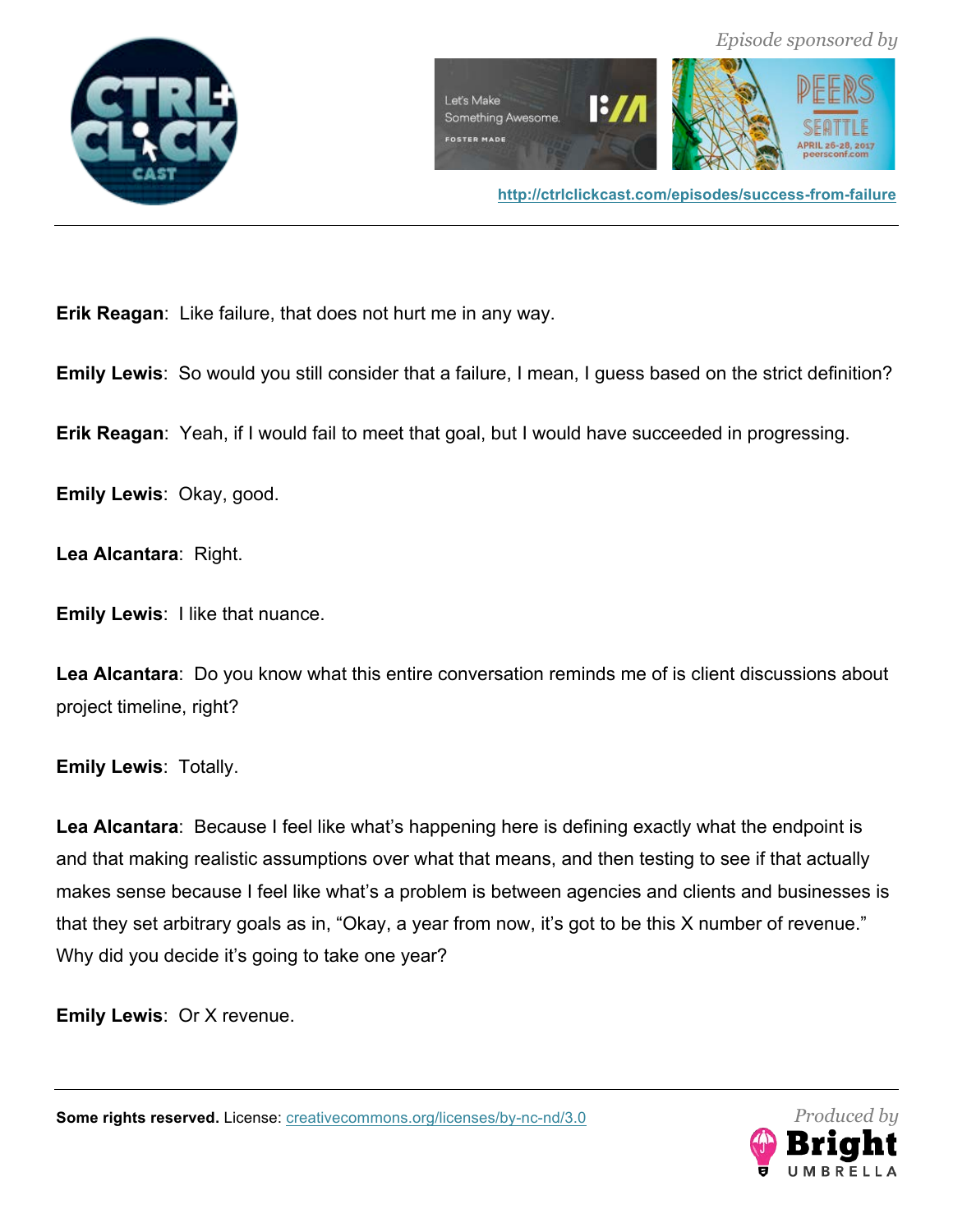

**Lea Alcantara**: Right, exactly, exactly. So it just seems rather arbitrary, and at this point, it seems like, "Okay, so here's the bigger vision. Here are the steps to get there. Let's see if we succeed in these original steps and how fast and how easy it was to even achieve that smaller goal and then adjust so that the bigger goal is more achievable. Does that make sense?

# **Erik Reagan**: [Agrees]

**Emily Lewis**: Is that anything you had to work with clients on, especially branding, I mean, it's a little bit harder I think to define concrete results of like a rebrand or something.

**Erik Reagan**: Measurable results.

**Emily Lewis**: Exactly.

**Erik Reagan**: Yeah, yeah.

**Emily Lewis**: And so how do you have those types of conversations with clients to set the goals and figure out whether a goal was met or not?

**Erik Reagan**: Yeah, so we have a questionnaire that we start with and we kind of reinforce some of the things that our client will tell us in that text-based questionnaire, in our kickoff meetings with them and then sometimes continue to bring the topics up through our project, and one of the things that we put a lot of energy into is, and we're still continuing to get better at it, not to imply that we've kind of nailed this thing down, but fully understanding some of these expectations of us.

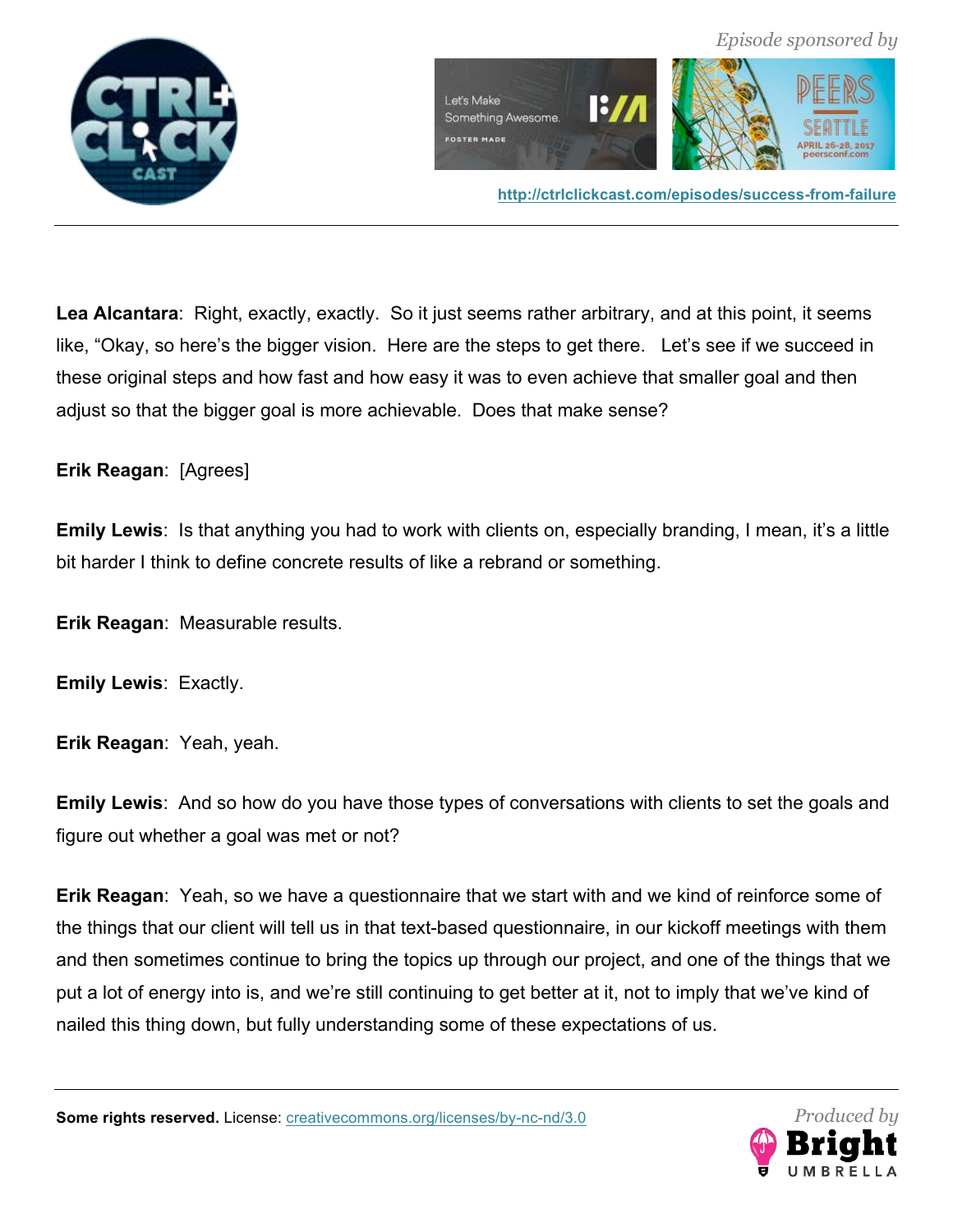



What do they expect us to bring to the table? What do they expect the results to be? In their mind, what have they paid us for? And the more that we can understand these things, the better we can either show the success along the way or help prepare to measure it at the end, and we're pretty – blunt I guess maybe is not the best word, but we're pretty…

#### **Emily Lewis**: Direct.

**Erik Reagan**: Yeah, we're pretty direct when it comes to brand work being fairly subjective. So there are definitely measurable criteria, that certain aspects of a branding engagement have, but it's a lot of subjective work, and there's not a lot that gets measured in a branding project with a team if it's literally just something that we're doing from a branding perspective, but we usually take that into other avenues as well that become more measurable, whether it's video stuff and it's trying to give you an ability to watch something or if it's a website conversions increasing and things like that.

### **Emily Lewis**: [Agrees]

**Erik Reagan**: But yeah, it can be tough if you are working with a client who has a certain expectation of results that you are not actually trying to deliver or offering to deliver, but it's unspoken and so you get to a certain milestone or certain maybe a finish line and the client is kind of like, "So this isn't what I thought was going to happen. I thought that I was going to end up with all these additional followers or likes or my sales were going to increase or whatever," then you have to say, "We weren't trying to drive traffic to your site. We were actually just trying to make the experience of the site better."

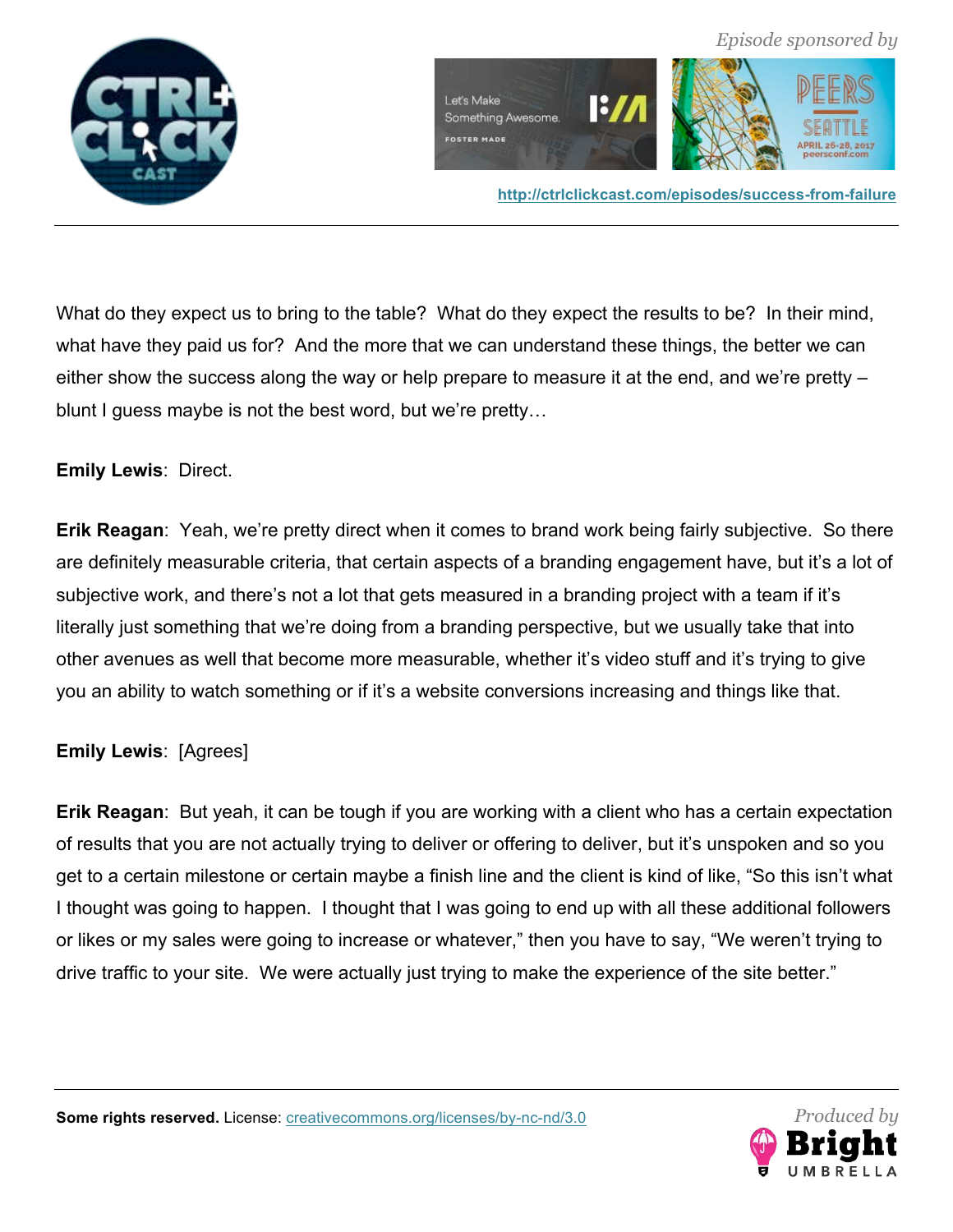



 *Episode sponsored by*

**Emily Lewis**: [Agrees]

**Erik Reagan**: Or whatever the case is, seeking out those expectations has been something we've learned a lot about, we failed a lot at, we've gotten a lot better at, and I think we continue to improve on.

**Lea Alcantara**: Yeah.

**Emily Lewis**: [Agrees]

**Lea Alcantara**: So in regards to when things are not working, either internally for Focus Lab or for clients, at what point do you understand that you're failing as in, "This isn't working, let's pivot, change, try another tack"? Because I think something that's even harder to understand is even if you've broken everything down to smaller goals and everything, how do know when what you're pursuing is the wrong pursuit?

**Erik Reagan**: So I think I heard a question I was ready to answer until that last question, that last part of the "how do you know when what you're pursuing is the wrong pursuit." That sounds like a really like deep question. [Laughs]

**Emily Lewis**: [Laughs]

**Lea Alcantara**: [Laughs]

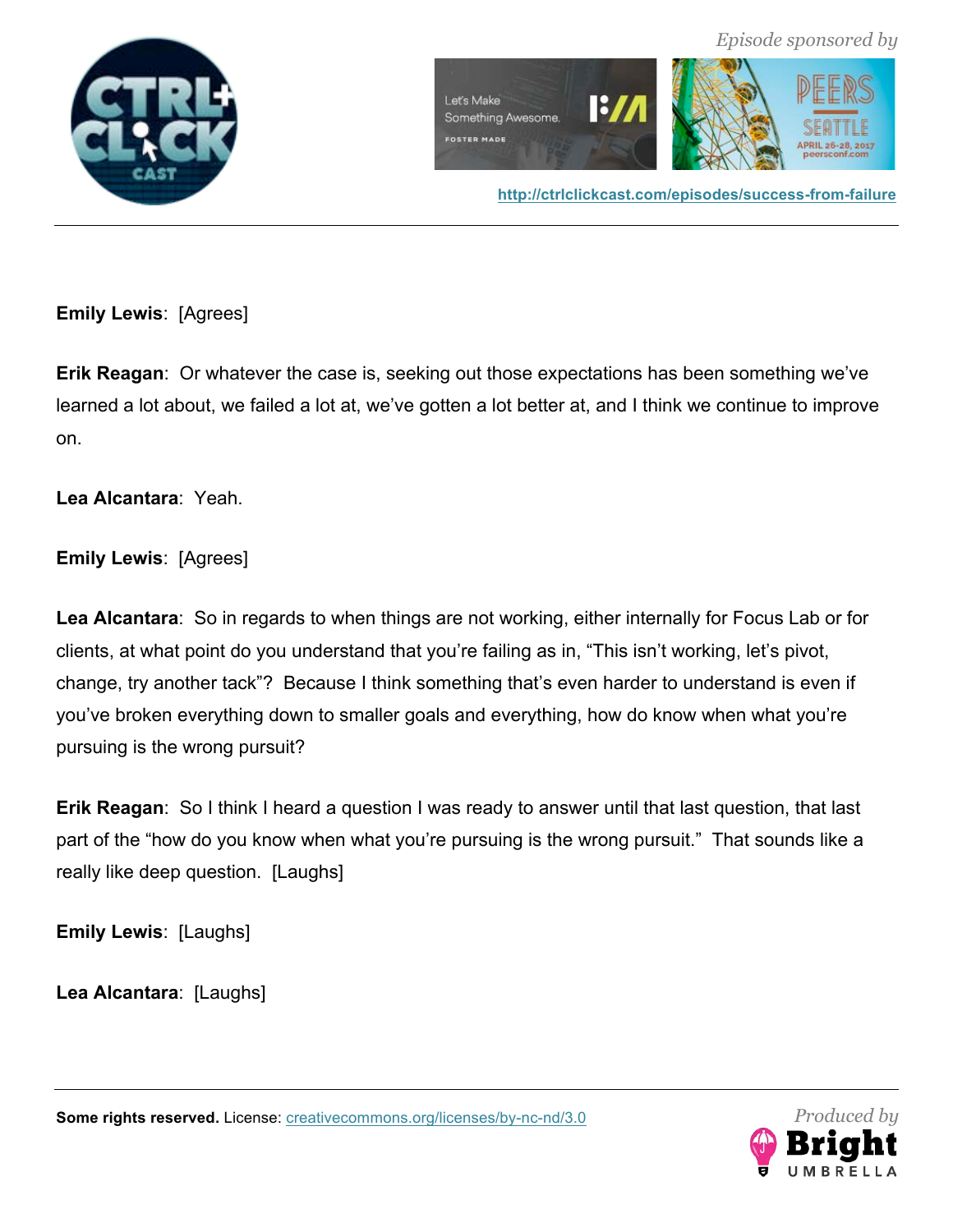



**http://ctrlclickcast.com/episodes/success-from-failure**

### *Timestamp: 00:29:47*

**Erik Reagan**: So I'm going to pretend that part wasn't there and I'm just going to go backwards a little bit. So I think that it really comes down if your stuff is measurable, if you've broken things down that are measurable, if you have project milestones and you're getting close to the milestone and you recognize that the work is not even close, that's a good indicator that that's going to fail, that actually meeting that deadline is going to fail. If you are working towards business goals, and I'm going back to my example of revenue ratio of product to services, if I'm in November and if my goal is to get from 10% to 15% and I'm at 11 and it's November, then that's a little late in the game to really try and change much to get that 11 to 15.

## **Lea Alcantara**: Right.

**Erik Reagan**: And so along the way, if you've got measurable goals, then you should be able to look at them and look at the timeline assigned to it — which might be like a milestone in a project — and say, "Okay, at this point, it's Friday and next Friday I have to show this particular feature to a client, but nothing is working yet. Can I do that by next Friday or am I just way off?"

Sometimes we have our head down so long that we don't think to look at the progress we're making or not making, so creating a habit of regularly just looking up and just checking the progress of things, assuming that you've made a goal measurable and has a time limit on it, then you should be able to see that kind of failure coming. But there are failures I think that you don't see coming, you kind of get blindsided by them sometimes. If I could just go off into a totally non-business context…

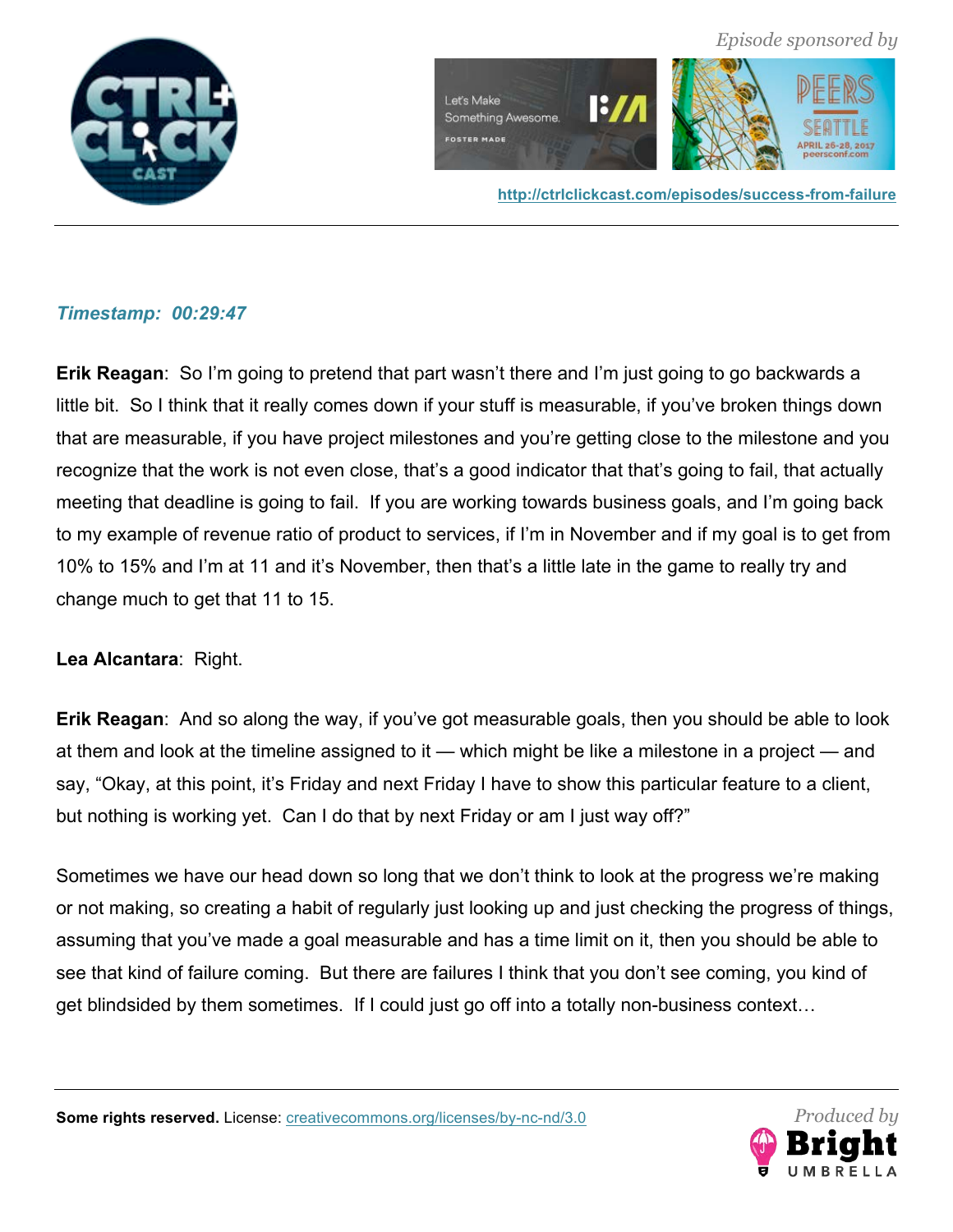



**http://ctrlclickcast.com/episodes/success-from-failure**

**Emily Lewis**: Sure.

**Lea Alcantara**: Yeah.

**Erik Reagan**: Let's just say that somebody has a very poor lifestyle when it comes to health. They don't really exercise, they eat really poorly. They might get to an age where that catches up to them and they suffer an intense kind of medical emergency. That might not have been something that was terribly important to them over time, but looking backwards kind of hindsight, they may have control over those decisions, what am I eating, what is my activity like, and that, in my mind, is also could be a type of a way of failing. I intend to live as long as my life allows me to.

**Lea Alcantara**: Right.

**Erik Reagan**: But I'm not actually investing in my body in the way that would imply I intend to live a long life. So I think some failures do sneak up on us, but if you're thinking about intentions that we have and picking your head up every once in a while to just take a look at progress or lack of progress, then you should be able to see stuff coming more often than not.

**Emily Lewis**: I feel like the word "intention' is very appropriate here. I feel like, to take the analogy back to business, Lea and I would do things like, let's say, with marketing, we would do some marketing stuff or we thought it was marketing, but we weren't intentional about it.

**Lea Alcantara**: Right.



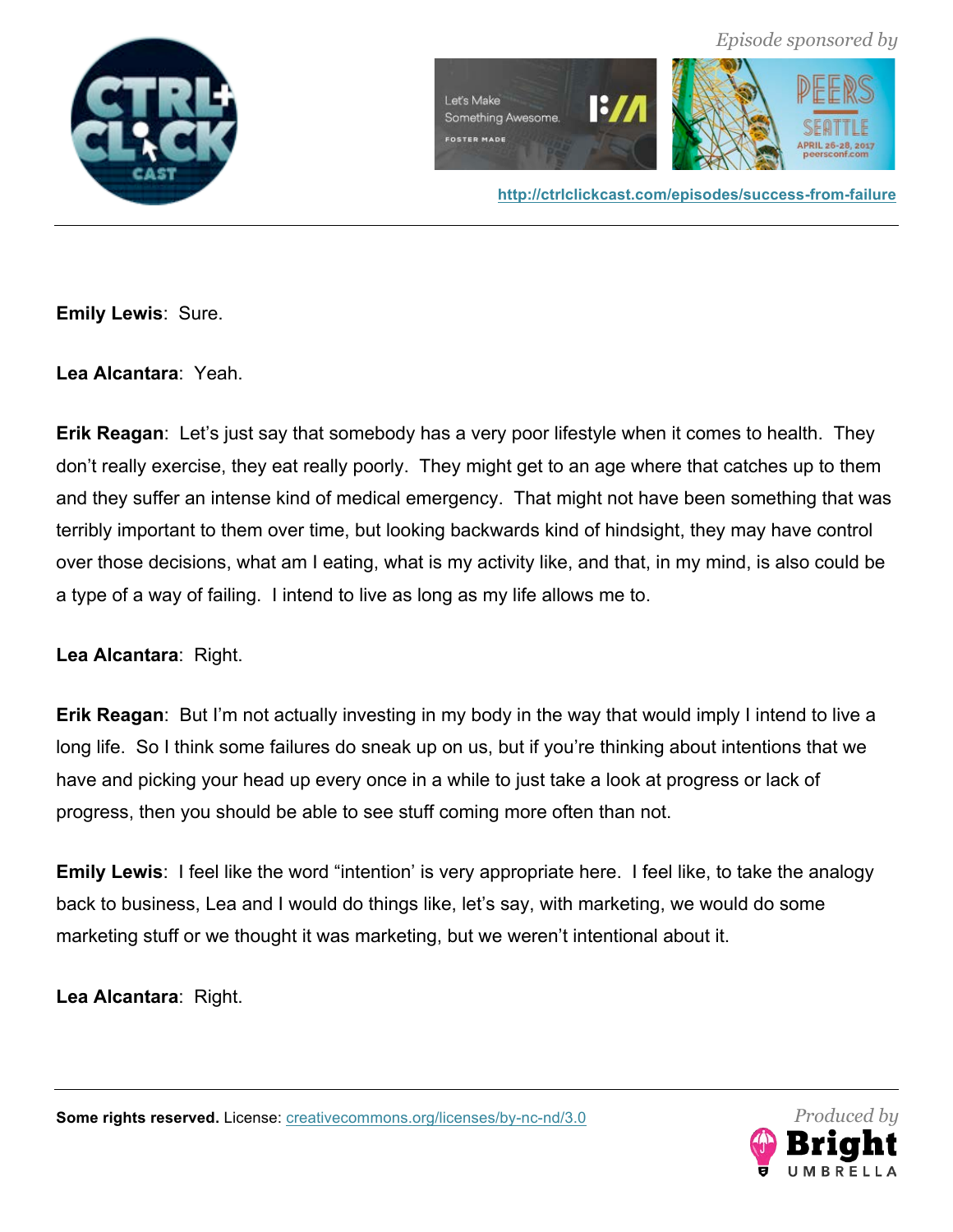

**Emily Lewis**: We didn't set goals. We defined milestones, but more like deadlines like, "Oh, we should get this stuff done." It wasn't get it done and reflect if you had made progress, it was just get stuff done and crank stuff out.

**Erik Reagan**: Right.

**Emily Lewis**: So we were feeling productive, we think we're doing stuff, we think we're marketing, but it's only after we decide to be intentional about something and then we find success in it, and then we realized we were failing before.

**Lea Alcantara**: Right. [Laughs]

**Erik Reagan**: Yeah. [Laughs]

**Emily Lewis**: We didn't even know we were failing when we were failing because we didn't set goals.

**Lea Alcantara**: Right, right.

**Emily Lewis**: We didn't measure. We were just doing stuff and it was only when we became intentional and set a goal and found success through it that we realized the previous attempts were essentially failures.

**Erik Reagan**: Yeah, that's interesting. I can see that.

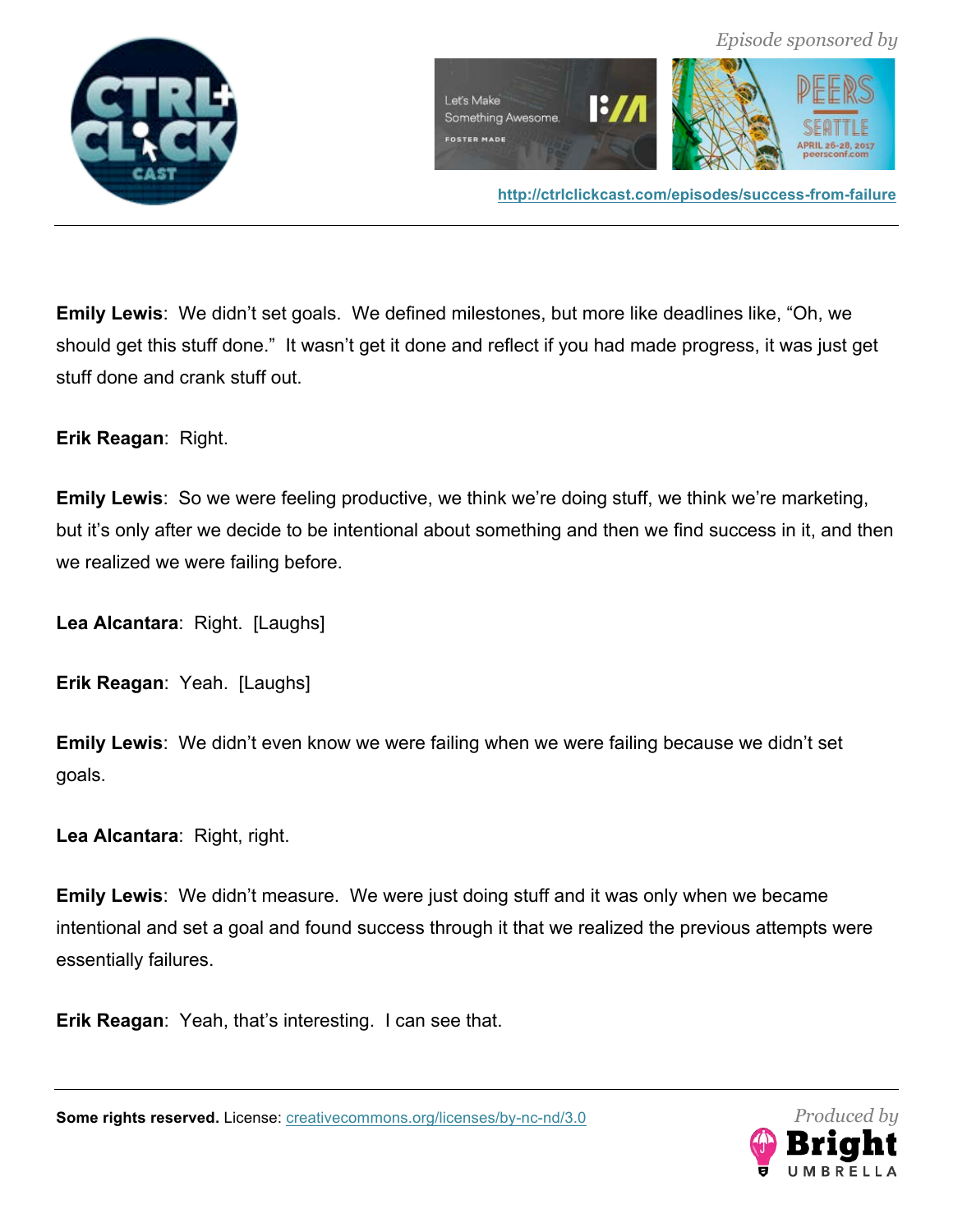



**Emily Lewis**: I think how many times a year do we say to ourselves, "Why are we just now figuring this out?" [Laughs]

**Lea Alcantara**: I know. I guess at the end of the day, as long as we figure it out, that's the important point, but Erik, I do want to put you on the spot with that question that I put towards you about figuring out what to pursue and whether it's making some sort of sense. So I'm actually going to use an example that Focus Lab has worked on, so I remember you guys years and years ago started Sidecar for a totally different iteration than it is now.

**Erik Reagan**: Yeah, right.

**Lea Alcantara**: Because I remember at one point you started it and then it was completely shattered, silence for a while.

**Erik Reagan**: Yeah.

**Lea Alcantara**: Then a few years later, new life was breathed into it, so at that point, I feel like that's one of the examples of try to pursue something, didn't work out, and then you decided it was going to work out, but for a different goal.

**Erik Reagan**: Right.

**Lea Alcantara**: Like how was that process? Like how do you decide not to pursue it back then and then to reopen it years later?

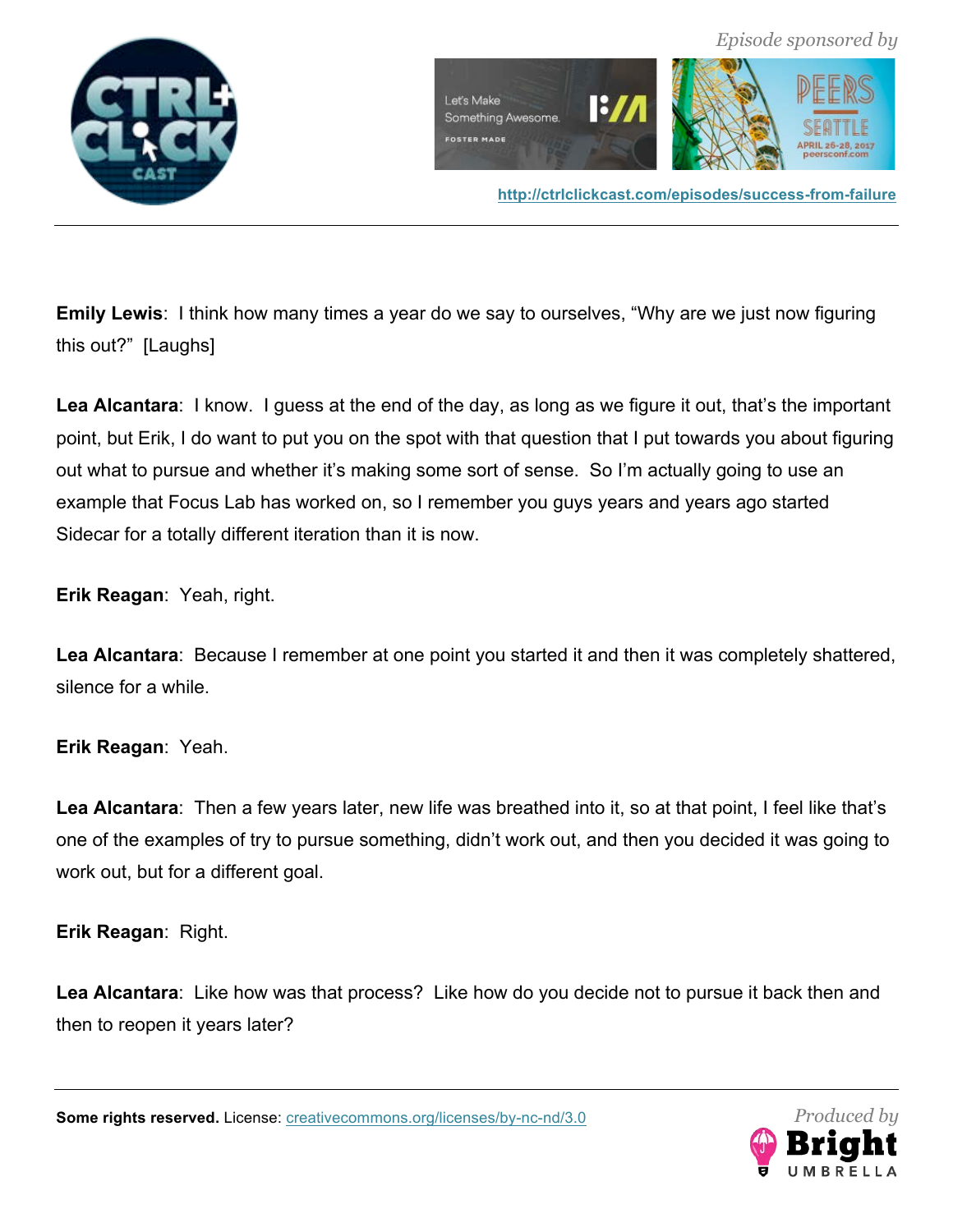



 *Episode sponsored by*

**Erik Reagan**: Yeah, man, that could be an entire hour-long conversation, yeah. [Laughs]

**Emily Lewis**: [Laughs]

**Lea Alcantara**: Podcast. [Laughs]

**Erik Reagan**: So for some history, I guess, Sidecar first came about as an idea for Focus Lab to create CMS add-ons and to sell them and to create kind of a revenue source based on that.

**Lea Alcantara**: Right.

**Erik Reagan**: We've done a lot of add-on development for ExpressionEngine and that was kind of the focus at the time was that Sidecar could be the ExpressionEngine add-on arm of Focus Lab. So what I did was I started talking to a bunch of different add-on developers who were already kind of doing that, people who already made money, sold add-ons, people who just distributed them for free, but still supported them, and I talked to – if I remember – maybe five or six people for pretty long periods of time. I mean, I basically was interviewing them about their experience in add-on development sales, revenue model and all this stuff, and Focus Lab, we had no desire to get away from client services and we still don't, but we did want to diversify our revenue because that just was a healthy practice. It's something that we knew would be beneficial to us in some way, and so to not just have to rely on the client projects every single day of the year.

So in the research phase, I noticed how many developers were dissatisfied with their own operation, in how it was performing or how profitable it was versus how profitable they want it to be, what

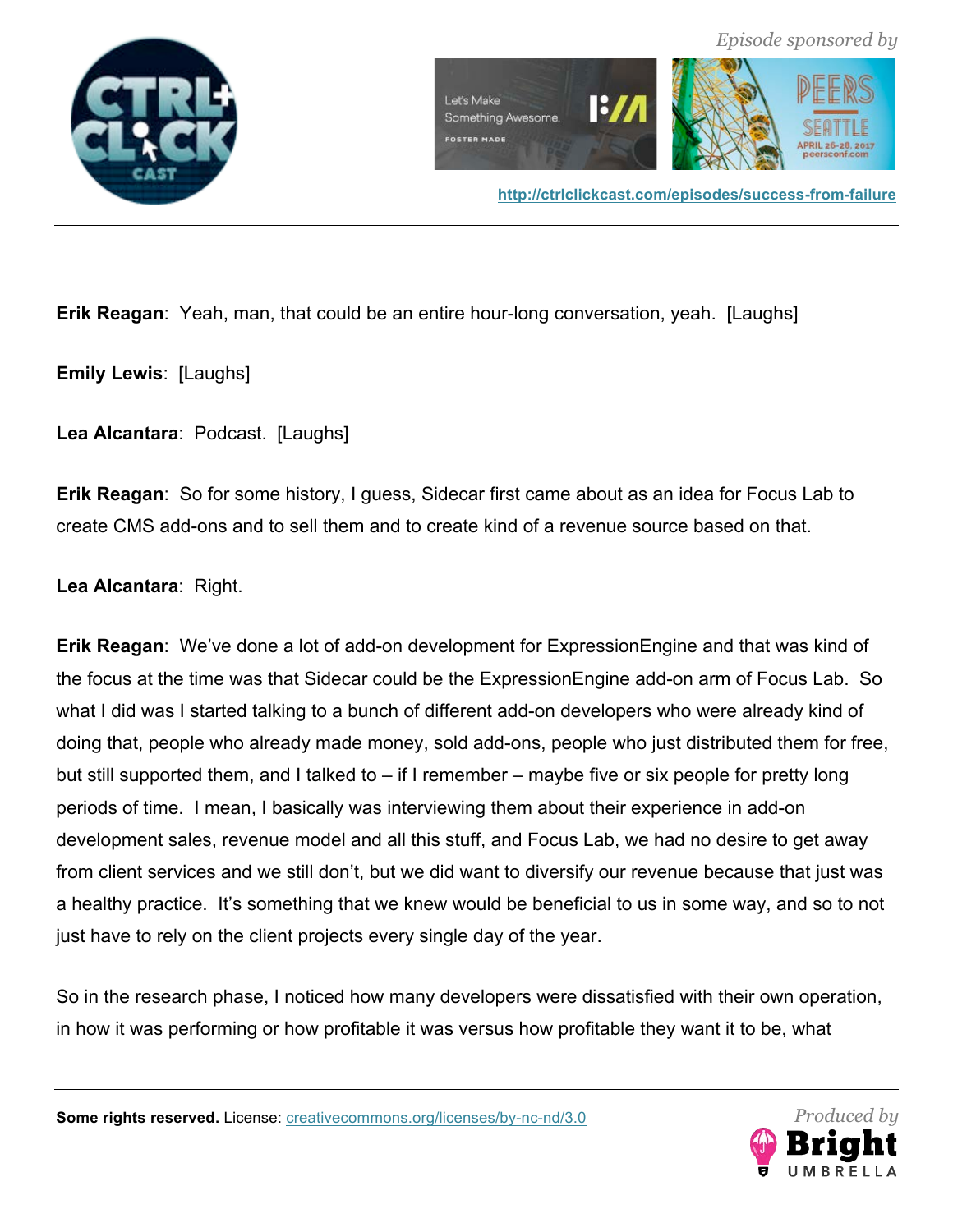









different expectations were of customers and what they felt should have been a more appropriate expectation. So I got a pretty clear picture during this research phase that I did not want to start an add-on business. The biggest thing that came it down to was if we started one, I wanted it to basically be the gold standard of dependable software, really well-documented software, pleasure to use software, and then support to be just topnotch.

And for support to be topnotch, in my mind, as a customer, I need to be getting responses really quickly, and what it came down to are these two things, the model seemed less then favorable, the business model side of it, specifically around trying to do it just with ExpressionEngine and what the ExpressionEngine market was used to at the time, and then the way that I wanted support to function, it was going to be expensive and it also did not align with my own goals at home.

# **Lea Alcantara**: [Agrees]

**Erik Reagan**: I knew that basically at the size of our company at this time, it was maybe six or seven people, that pretty much I would be the person responding to support requests whenever they came through.

# **Lea Alcantara**: [Agrees]

**Erik Reagan**: And I, as a customer, liked when my request get quick attention and I want it again to be that gold standard, but to be that gold standard, I would have needed a bigger basically support team to make that happen, almost segmented off in different hours of the day, and we didn't have

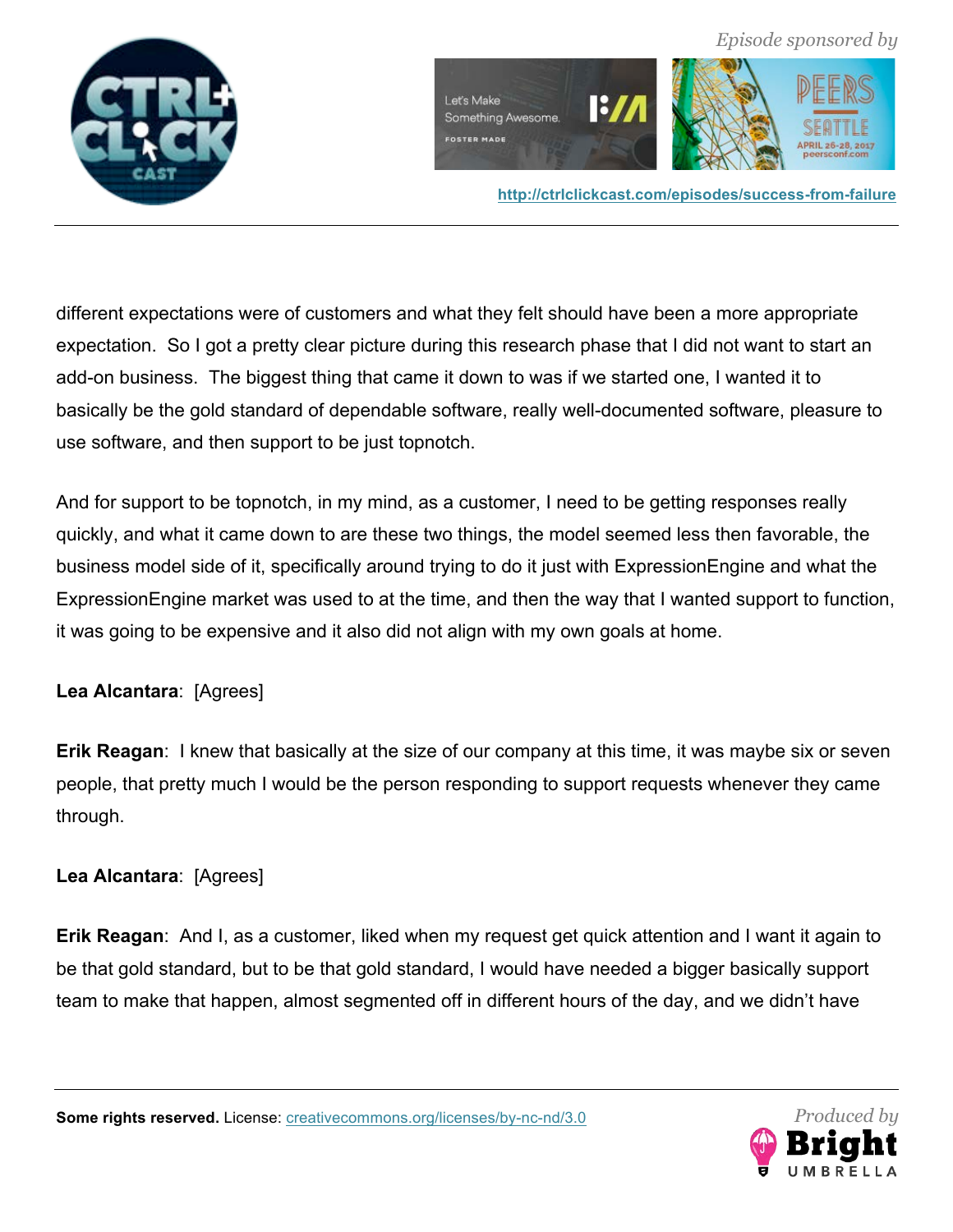



**http://ctrlclickcast.com/episodes/success-from-failure**

that. We didn't have the ability to do that and I wasn't willing to provide that and take away from family time, so during that research phase, we just decided, "Okay, this is not a good idea for us. It might be a good idea for other people, but the way we would want to do this, we can't do this.

Focus Lab is relied upon by a number of staff, and within those staff members, we've got family members who also kind of rely on the income, and this is kind of a risky thing to try and it's just not the right time or the right model. So we tailed it, but we love the name.

### **Lea Alcantara**: Aha.

**Erik Reagan**: So a couple of years later, we had a new idea that was not add-on related. It wasn't software related at all. It was, in fact, design related, and we kind of revived the name Sidecar and totally went a different direction on the brand side of it and it is a source of product-based revenue right now and it doesn't require support basically. The support required when you sell a design product is vastly different than the support required when you sell a technology product. So we did that on purpose.

Some of the ideas we have for our current Sidecar involve support needs that we are unwilling to really offer so we haven't done those products yet, but the products that we do have out are basically you buy them and you can use them and there's almost no documentation needed, and it's something that you can't really break across one server to another server. That stuff is just not applicable with these products. So Sidecar was an idea a few years ago. We recognize we are on a

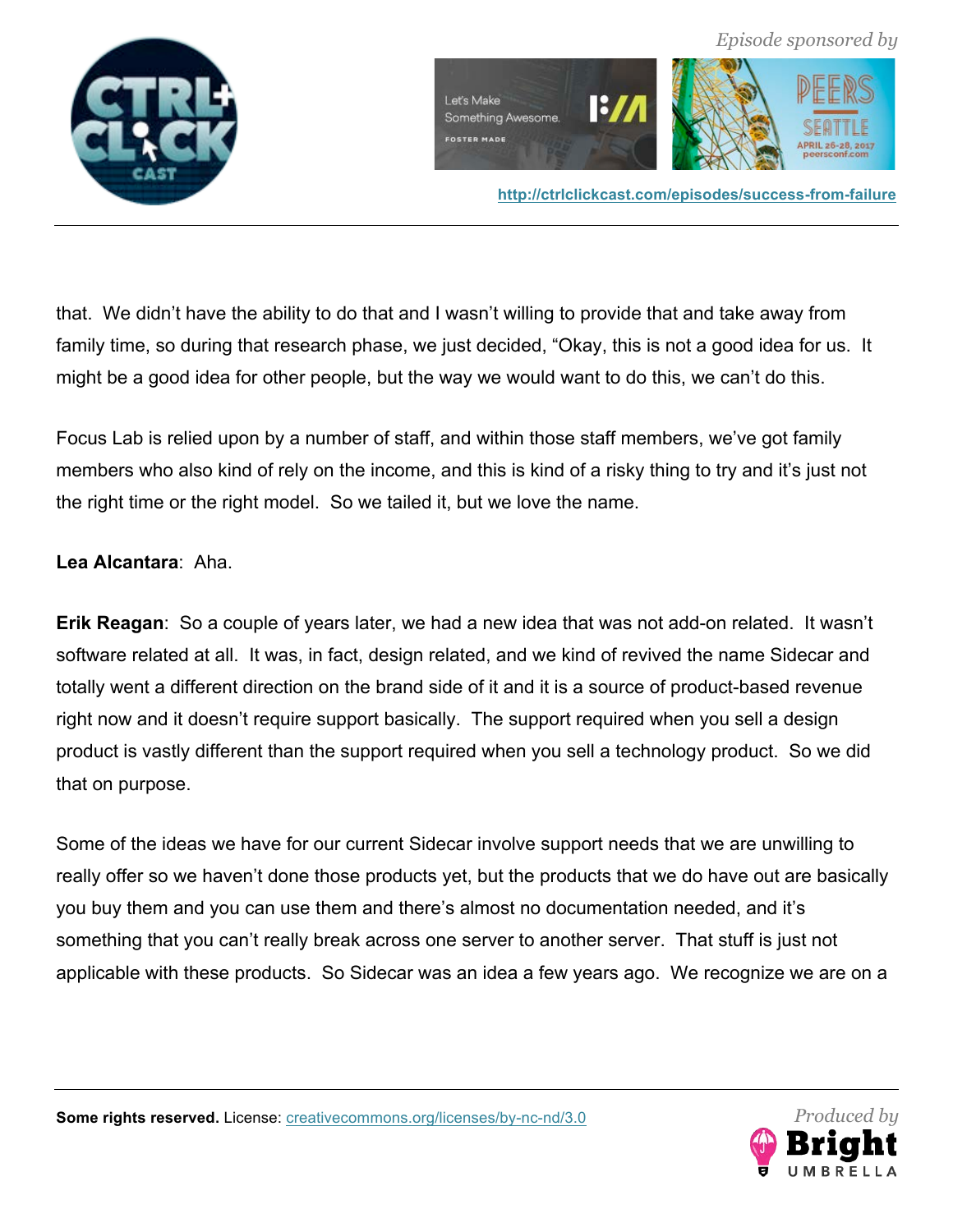



path for failure if we try this, so we didn't try it, and then a few years later, a new idea was birthed and we just love the idea of the name Sidecar and we kind of rebirthed that.

**Lea Alcantara**: That's pretty cool, like, I mean, I think it's interesting that you've done enough research and I feel like that's something that a lot of us in the design development world kind of don't do because I think a lot of us get into this industry because we love it and we think, "Oh, this will just be a nice side thing, and then fast forward, it ends up being more than we could handle perhaps, so on and so forth.

### **Erik Reagan**: [Agrees]

### *Timestamp: 00:39:51*

**Lea Alcantara**: So I think the lesson here is to do your research. In order to help put your company into the right path for success, you need to do your research and maybe do a smaller test before you invest all this time and money and effort and stuff into something that isn't actually in line with your overall goals. But one thing that I heard from your entire story there was your emphasis on how this affects your home life and as well as how it affects your staff's family as well.

### **Erik Reagan**: [Agrees]

**Lea Alcantara**: So you've spoken about failure in all these conferences and I feel like you've been very open about how work affects your home life. So how do you pursue success in your business while also having a successful/healthy home life?

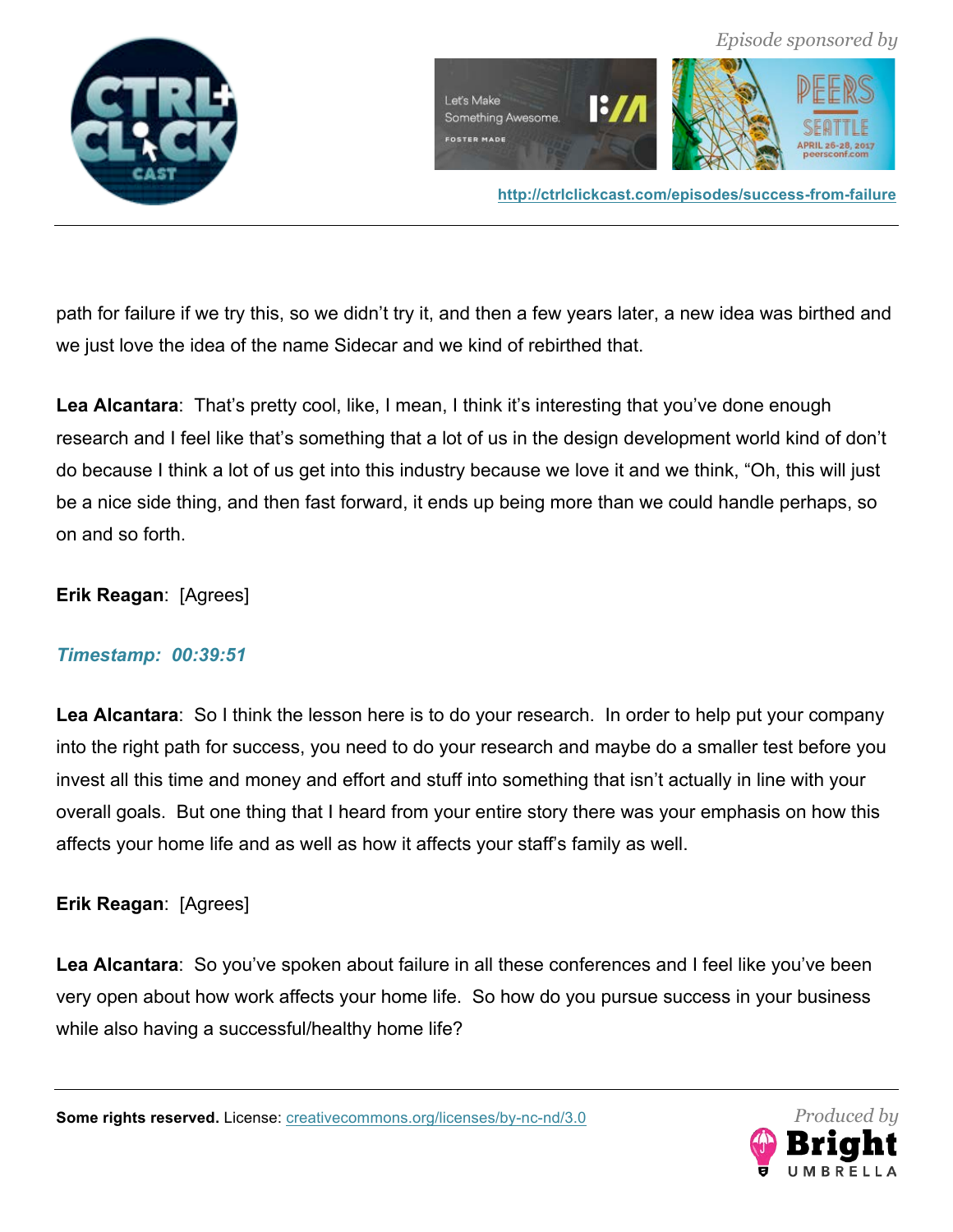

 *Episode sponsored by*  $I:II$ Something Awesome.

**http://ctrlclickcast.com/episodes/success-from-failure**

**Erik Reagan**: Well, that's a good question. I will start by saying I don't always get it right. It is one of those things that is really easy to talk about and much harder to practice. So I really enjoy making things. I think earlier on in my career it was making music, and then it became kind of making websites and software, and at this point, the things that I really enjoy making are building teams and just like processes around this whole business stuff, and the point is, I love my work and I love being able to work, going to work, and it's easy for me to default to work if I'm bored. But my approach to most of the business stuff is that actually for me, the goals, the vision and all that stuff, it doesn't really start with the business. It doesn't start even with Erik.

Let's Make

**FOSTER MADE** 

It starts with the other things in my life, and I mentioned faith earlier. Family is a close second to that in terms of what impacts the things I do, and I made some commitments to myself and I also made some commitments to my wife and kids with this whole business stuff and my kids don't really understand the commitments, they're too young, but a lot of that has to do with how I'm present, and if I'm present, and if I have a desired business outcome, that the only way to get to it will require some type of presence, sacrifice on the family side, that's a really big discussion and decision that I'll be making with my wife, like it's not something that we will take lightly.

So at work I'm not going to just say, "You know, this year I'm going to double our revenue this year. That's a big goal. I mean, but this is the right year for it, so I'm going to go do that." Well, that would be no small feat, and to do that, one of the few ways that I know to do that is to spend more time doing things, but that would really take away from that commitment to my wife and to my kids, being there for them, and honestly, one of the things I wish I remembered where I heard this so I cannot take credit for this, but maybe some of you listening will know and can hit me up on Twitter or

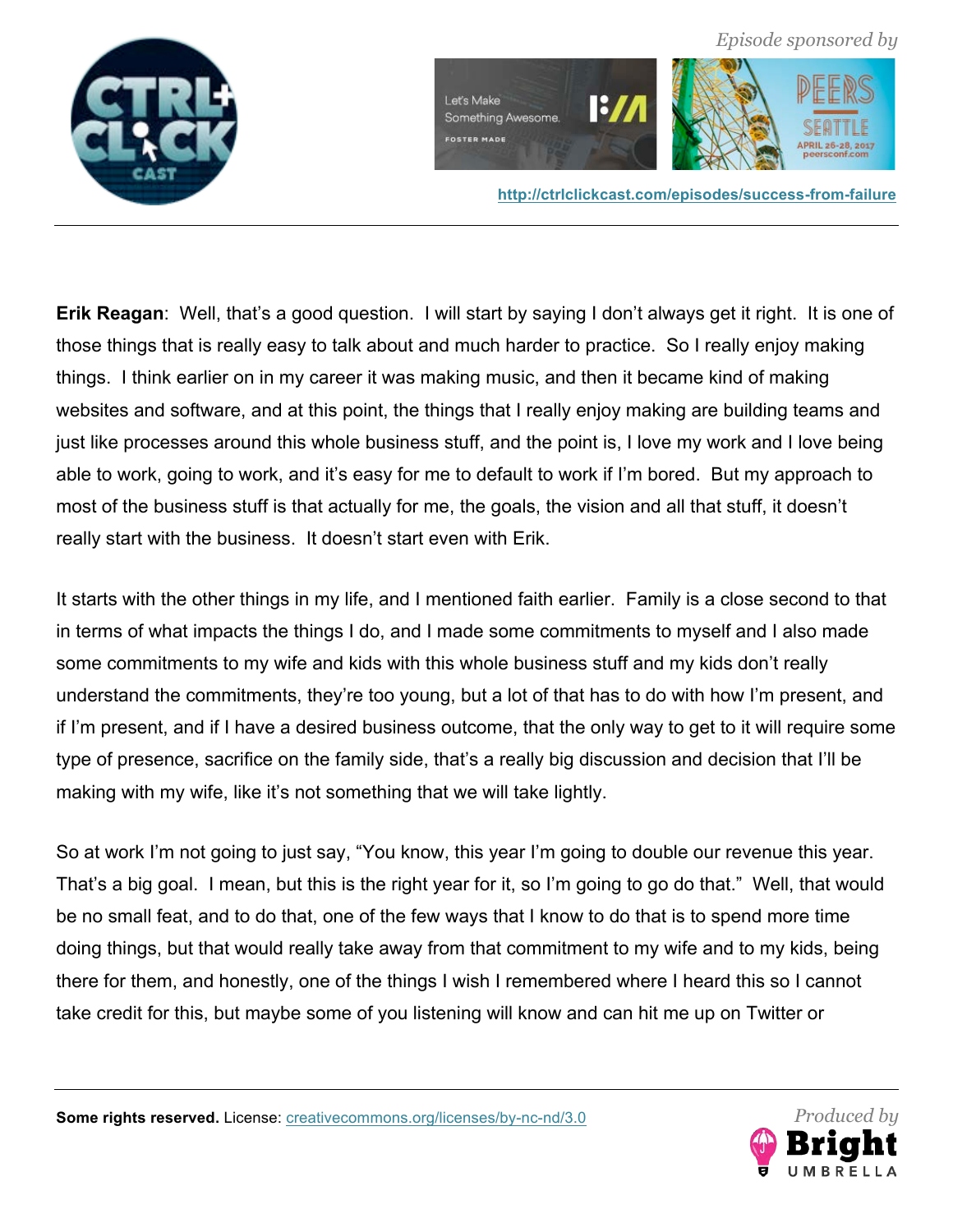

 $I:II$ Let's Make Something Awesome. **FOSTER MADE** 

**http://ctrlclickcast.com/episodes/success-from-failure**

 *Episode sponsored by*

something, but I really believe that I don't know whether or not my biggest investment to the world is going to be something I create versus someone I raise.

So what if my biggest investment on the world is somebody I raise, then I need to actually be present to invest in my children, and to do that I feel like I need strong partner in crime, and that would be my bride, and these things are really important to me and I've said this to my staff, I've said this to a number of peers, "If, not that I'm anticipating this happening, but if Focus Lab crumble to the ground today, I'd be fine. I'll be distraught, but I'll be fine. If my family crumbles to the ground, that would be way, way more impactful on me than the business."

Family is definitely a much bigger priority to me and the goals that we set at Focus Lab, if it seems like they are going to require more than I am willing to provide, then we adjust then, but at this point, that doesn't happen and then vice versa. Sometimes the things that we want to do at work mean that I come back home and I say, "Hey, this is something that we want to try and do and it actually means I might need to travel a little bit more this year," and so we're going to talk about that and there's kind of an ebb and flow, a seasonality to where the emphasis is of time, and you hear the phrase "work-life balance" thrown around a lot. I think don't think that exist. You have a life. You don't have a work life and a home life, so there's just a seasonality to that, and as long as I remain aware of my priorities, then I should be in pretty good shape, and I've got a lot of people who love me around me willing to call me on it when I'm not sticking to them.

**Emily Lewis**: I feel like the point — I don't have kids — but I do feel that the point about bringing your partner in to what your business goals are, letting them know what's going on is key, that

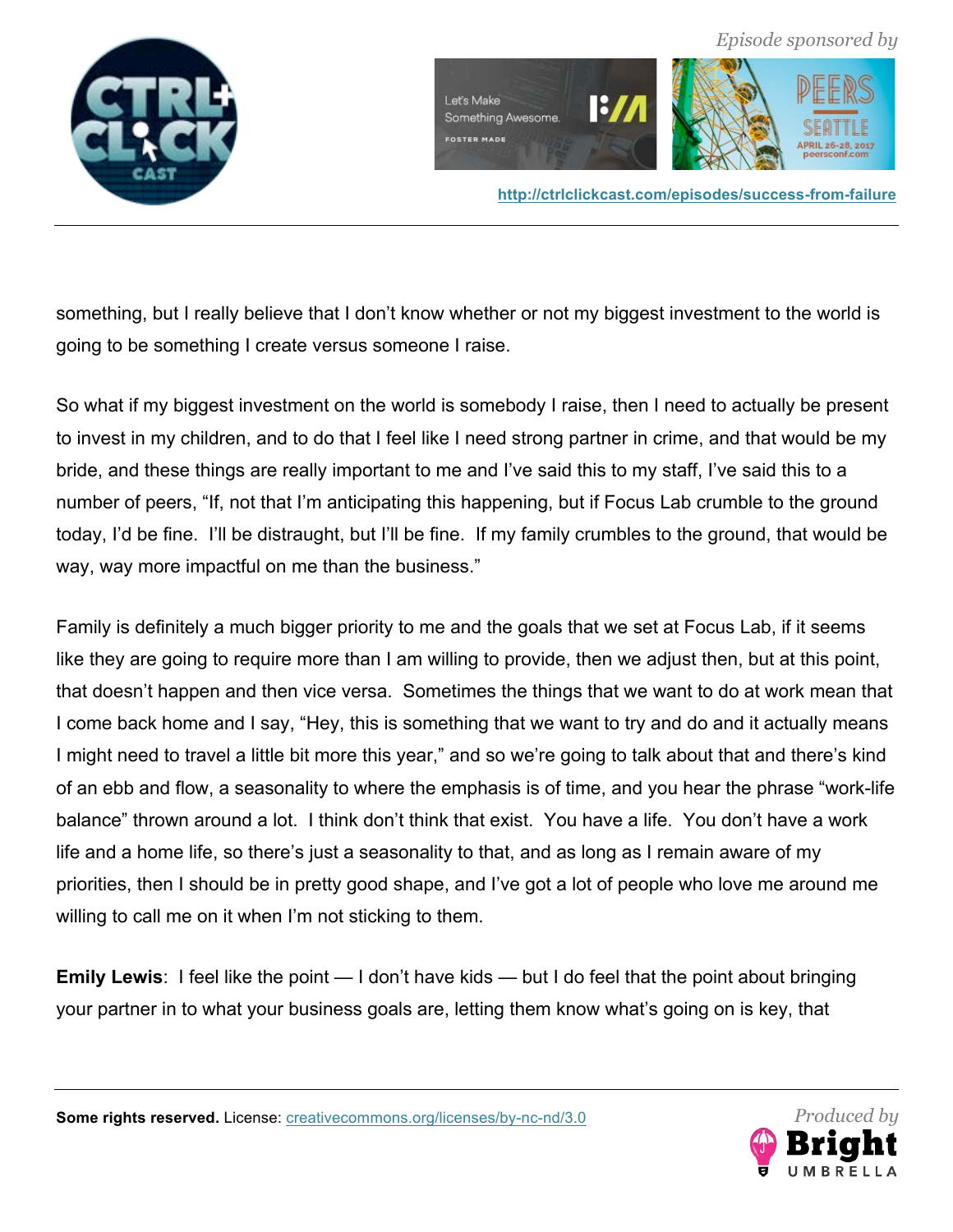







**http://ctrlclickcast.com/episodes/success-from-failure**

communication is so important for making sure that, like you said, if Bright Umbrella fell apart, I'd be pretty upset, but I'd be far more upset if something happened to my partner or someone I love, something happen to my home life, and so I feel like one of the things that I do that I hear you do is that communication, that ongoing communication, keeping my partner informed about what I want to do and where he is and where we are in our life and how our personal goals sometimes, we have to find a way to prioritize them differently, depending on what the business goals are, and the same in his life, he doesn't even own his own business, but he has a job that takes up a lot of his time and is very important to him.

### **Erik Reagan**: [Agrees]

**Emily Lewis**: And so I think even just someone, if they're not a business owner, keeping that home life open and everyone knows what's going on and everyone feels like they have a sense of where their significant other stands can also not only help you make decisions and take the next steps to do different things, but you just feel also supported that someone understands that what your priorities are with your business, and Lea understands what my priorities are with my personal life, so it's the same.

**Erik Reagan**: Yeah.

**Emily Lewis**: That communication is like foundation of it.

**Erik Reagan**: Yeah, that's true.

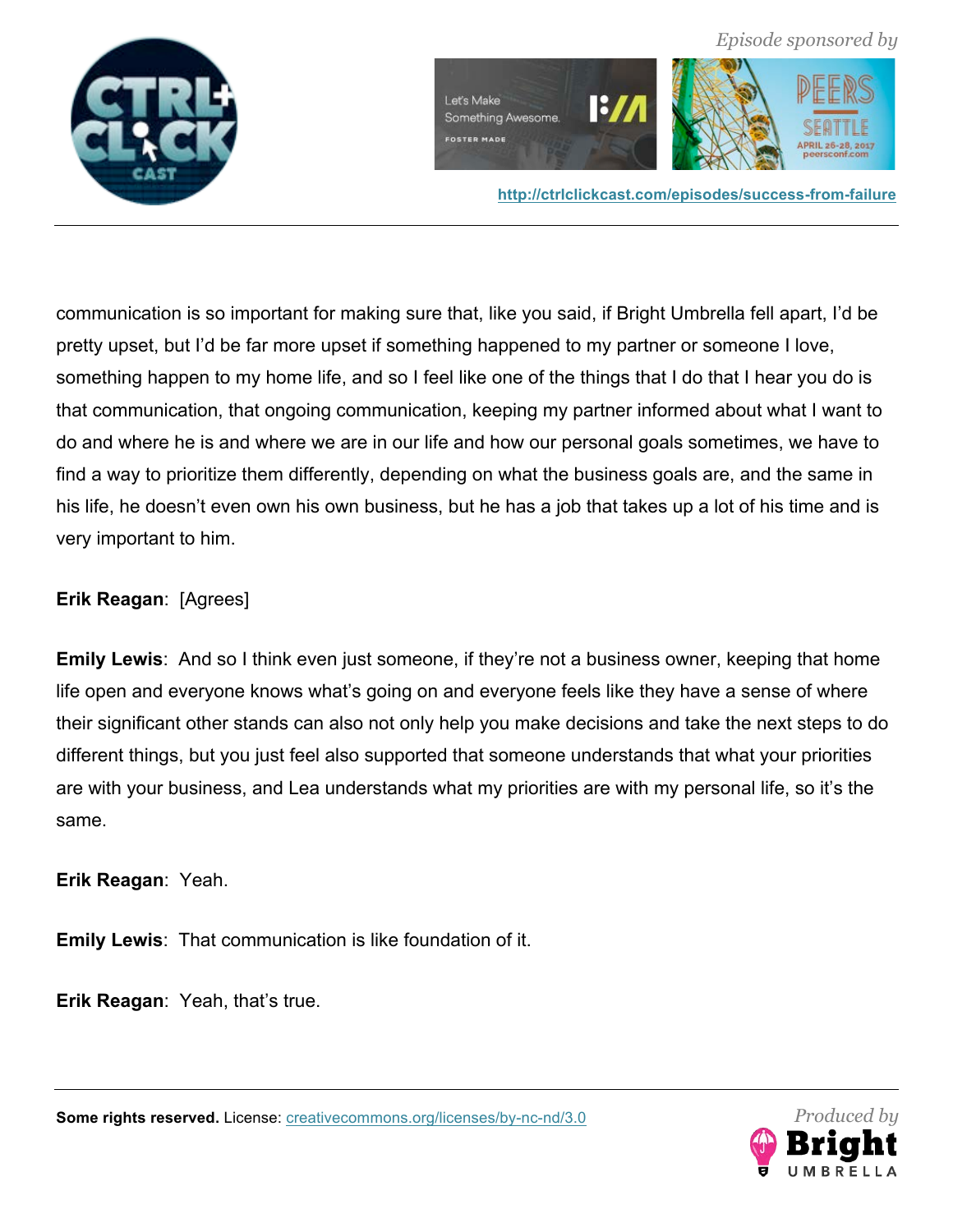



**Lea Alcantara**: This reminds me of our episode with Carl Smith actually.

**Emily Lewis**: Yeah.

**Lea Alcantara**: When Erik mentioned there's an ebb and a flow, so sometimes, yes, you do have to travel a bit more and maybe not see your family as often as you would have liked or ideal, but maybe that's priority there at that point in time, and then other times it's like, "No, we have to say no to certain business things, so that you prioritize your family at that time because there really is no worklife balance."

## **Emily Lewis**: Right.

**Lea Alcantara**: There is just the ebb and flow and discussion over what needs to be prioritized at this point in time for specific agreed-upon reasons, you know?

**Erik Reagan**: Yeah, I mean, a good example that comes to mind for me is there was a conference I really wanted to go to last April or May and it happened to fall on the last week of school for my daughter, so I would have been missing her ballet recital.

**Lea Alcantara**: [Agrees]

**Erik Reagan**: I would have been missing kind of like the closing ceremonies kind of deal. There are multiple things at her end of the year that I would have been missing if I got on to this event, and the

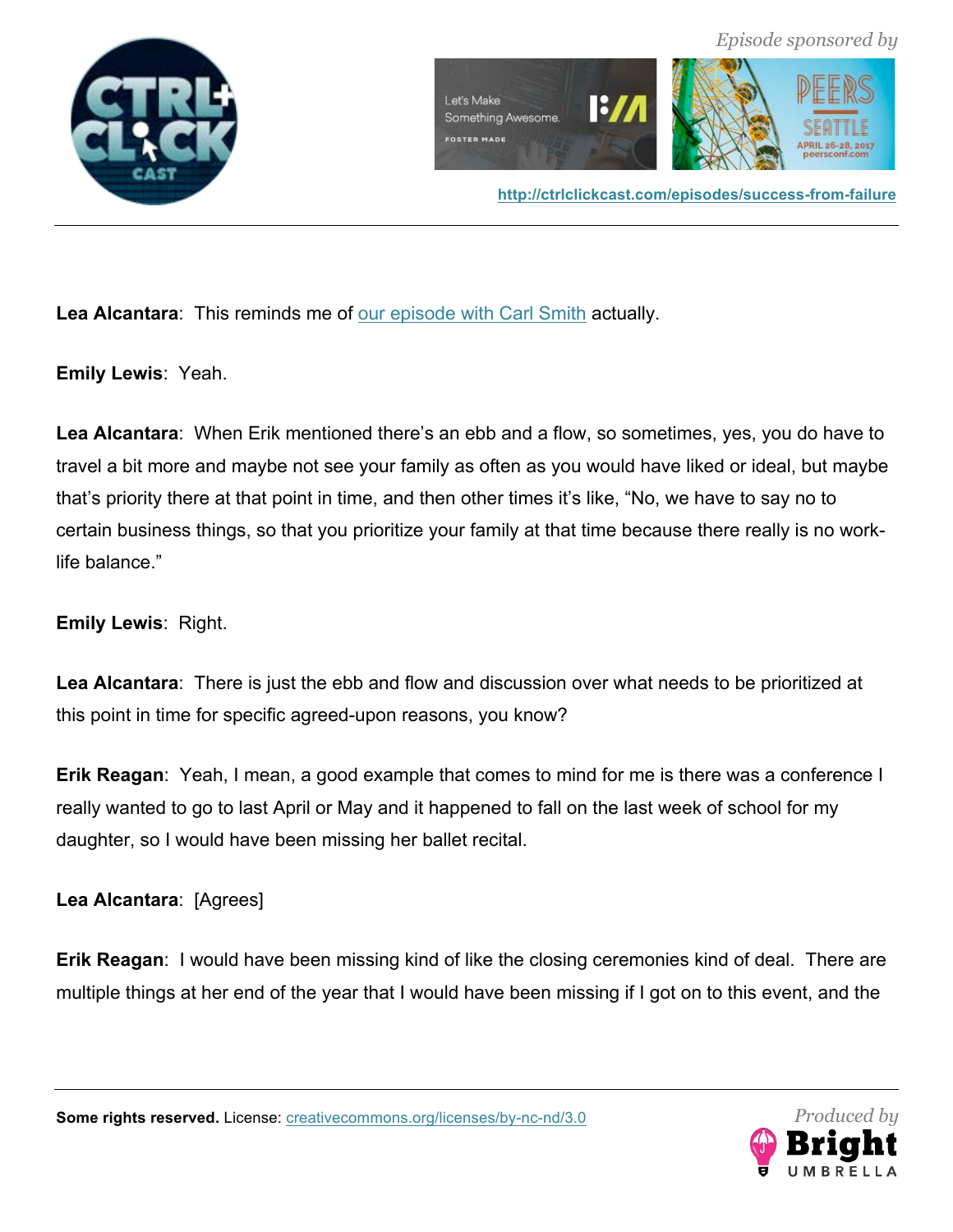



event was definitely a nice to have, not a must have, for our Focus Lab operations, so that was just an example of where I really did want to go, but that wasn't the order of my priorities.

**Emily Lewis**: Right.

**Erik Reagan**: It wasn't crucial to Focus Lab's living or success or whatever, and I really wanted to be present for the recital and for other things. I want my daughter to remember me being there because I was there.

**Emily Lewis:** I feel like if I recall correctly, Lea, Carl described it like a triangle and every morning he looks at his triangle. That one corner is him personally, one corner is his work, professional life, and the other corner is his family, and each day he looks at what the needs are and he turns the pyramid and whatever is at the top gets the most attention that day, and so it's sort of adjusting to see which is most important on a given day or week or whatever time frame.

Lea Alcantara: Yeah, I think that's how he described it. I thought it was really interesting, but I think the emphasis that nothing will be absolutely ideal each time and you do have to take a step back and be like, "Well, what's the point here? Like what is my priority at this point in time for very specific reasons?" Right?

**Emily Lewis**: [Agrees]

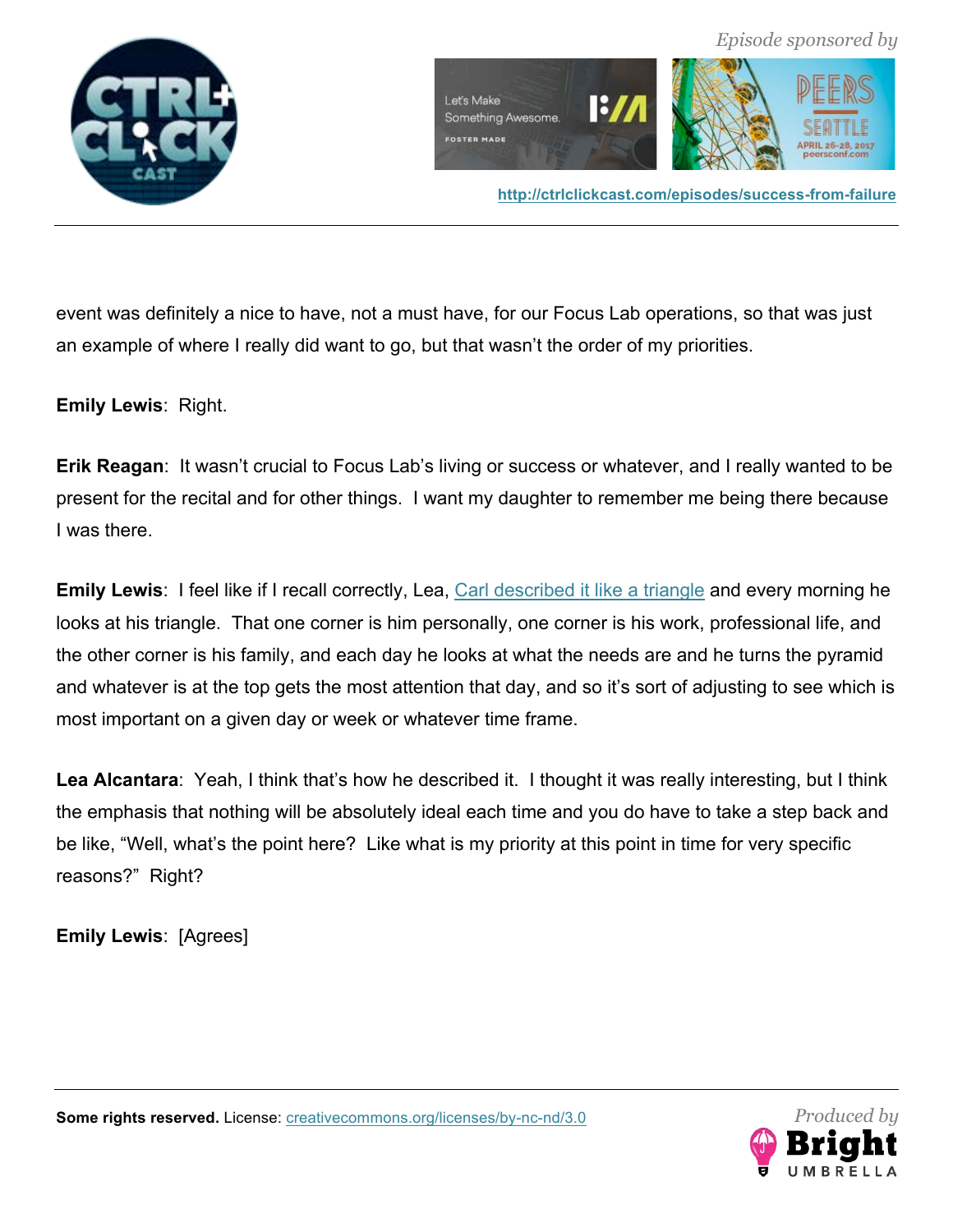

**Lea Alcantara**: So I think that's very interesting. Now, what I'm curious about is that we've talked about different types of failure and defining failure and like mistakes and all those kinds of things, but do you think failure is actually necessary for success?

**Erik Reagan**: Oh, absolutely. Yeah, I think it was Winston Churchill who said this, and I'm probably going to butcher this, but it's, "Going from failure to failure without the loss of enthusiasm."

**Emily Lewis**: [Laughs]

**Lea Alcantara**: [Laughs]

**Emily Lewis**: When was that?

**Lea Alcantara**: It's fun.

**Erik Reagan**: I really like that because I think that we all have a lot more failures in whatever size they come in than we do successes, and we talked about how success is defined for each of us, by us, hopefully, but I do think that regardless of what it takes for you to get to your success, that an ingredient that we both share in our successes is that we failed along the way. If you're not failing at something, then you're clearly not trying things that you haven't tried before, and that's one of the core needs of any type of growth. I want to be growing in some way, whether it's learning a new thing or it's growing the easy type of growth as we talk about in business, it would be like revenue or your company size, but what about just growing as a communicator? That would be great.

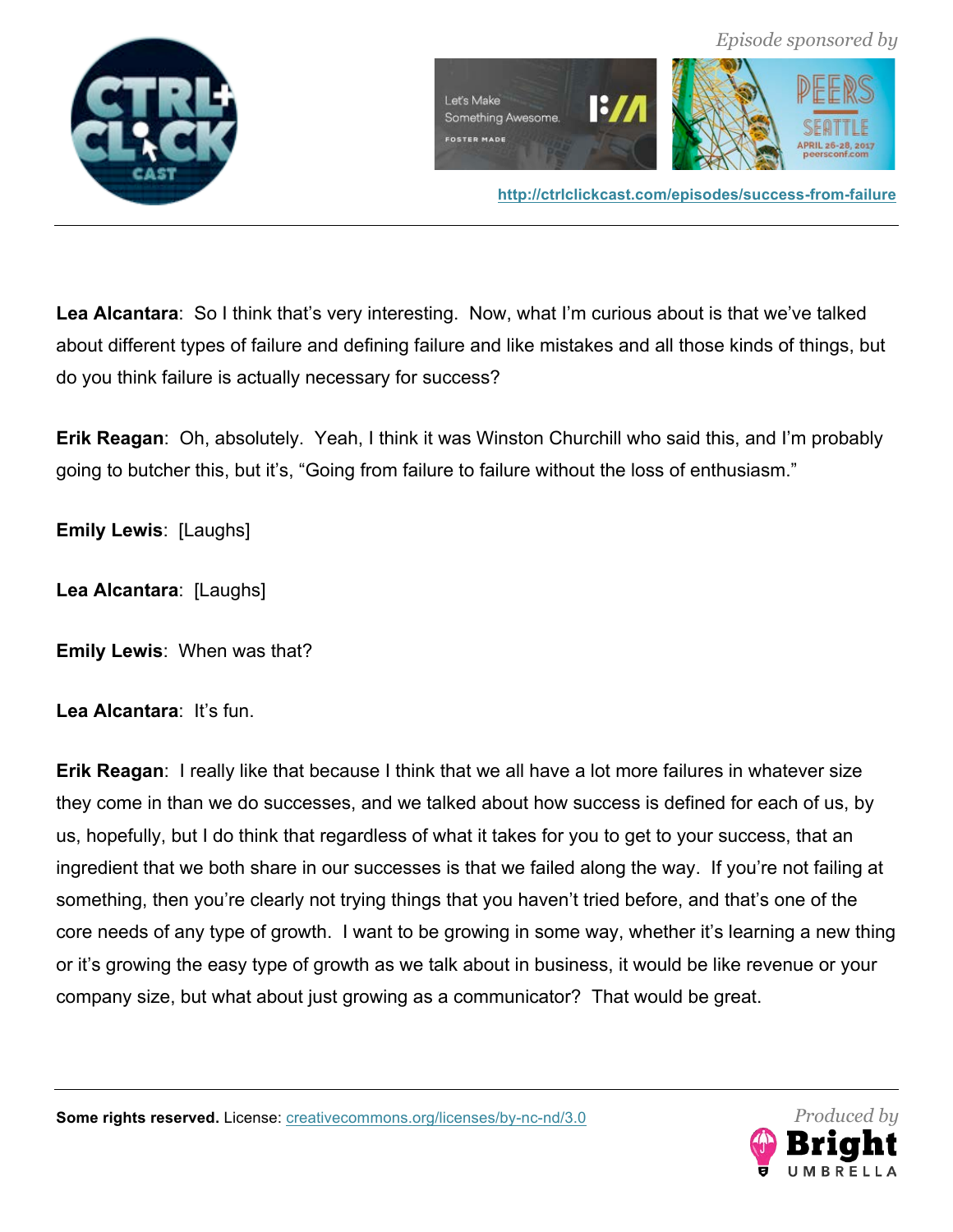



**http://ctrlclickcast.com/episodes/success-from-failure**

**Emily Lewis**: [Agrees]

**Lea Alcantara**: Right.

**Erik Reagan:** So if you're not growing, then you're probably not trying new things. If you're not trying new things, you're probably not failing, and I think that failure is a necessity for success.

### *Timestamp: 00:49:58*

**Emily Lewis**: Really, I know I said this at the beginning, but I almost feel like maybe we need to make failure not such a bad word.

**Erik Reagan**: Yeah.

**Lea Alcantara**: Right.

**Emily Lewis**: Because I think about all the things, I still do not view any of the missteps of my past as failures.

**Erik Reagan**: [Agrees]

**Emily Lewis**: They just don't feel like failure as how I've grown up to perceive it as a concept. They just feel like those were the things that had to happen for me to figure out the new way because you learn, and so if you can redefine failure, especially if failure for someone who's listening feels like a

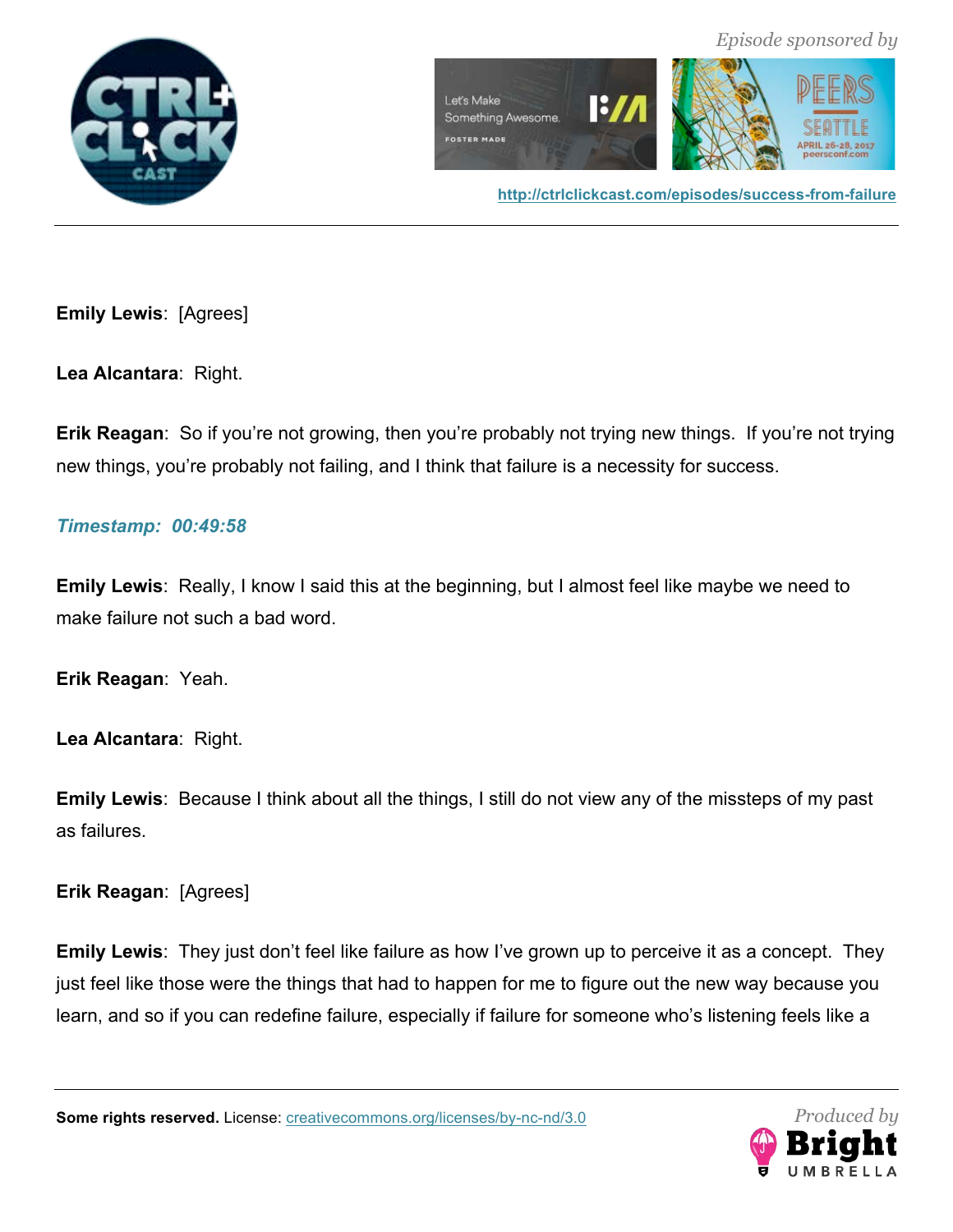



blow to an ego or they take it personally, like there's something wrong with them, that that's just not the way I thing failure should be viewed. I think it should be like that's how you learn or you learned.

**Erik Reagan**: Yeah, we need to detach failure from us.

**Lea Alcantara**: Right.

**Erik Reagan**: We are not failure. We may fail along the way, we will fail along the way, and we have failed in the past, but I think the biggest reason that failure is a hard word to use or to claim ownership over or whatever. It's because we tie ourselves to it.

**Emily Lewis**: [Agrees]

**Erik Reagan**: So one of the things that I really learned from and remind myself of, when necessary, is part of the conference talks that I've been doing is that failure is an event, not a person.

**Emily Lewis**: [Agrees] An event.

**Lea Alcantara**: Right.

**Erik Reagan**: And I think that one of the reasons that the word feels so bad is that so many of us think that we are failures, but that's not the case at all. You are not a failure. You just failed. So knowing that failure is an event and not a person, and that's Zig Ziglar quote, by the way. I love Zig

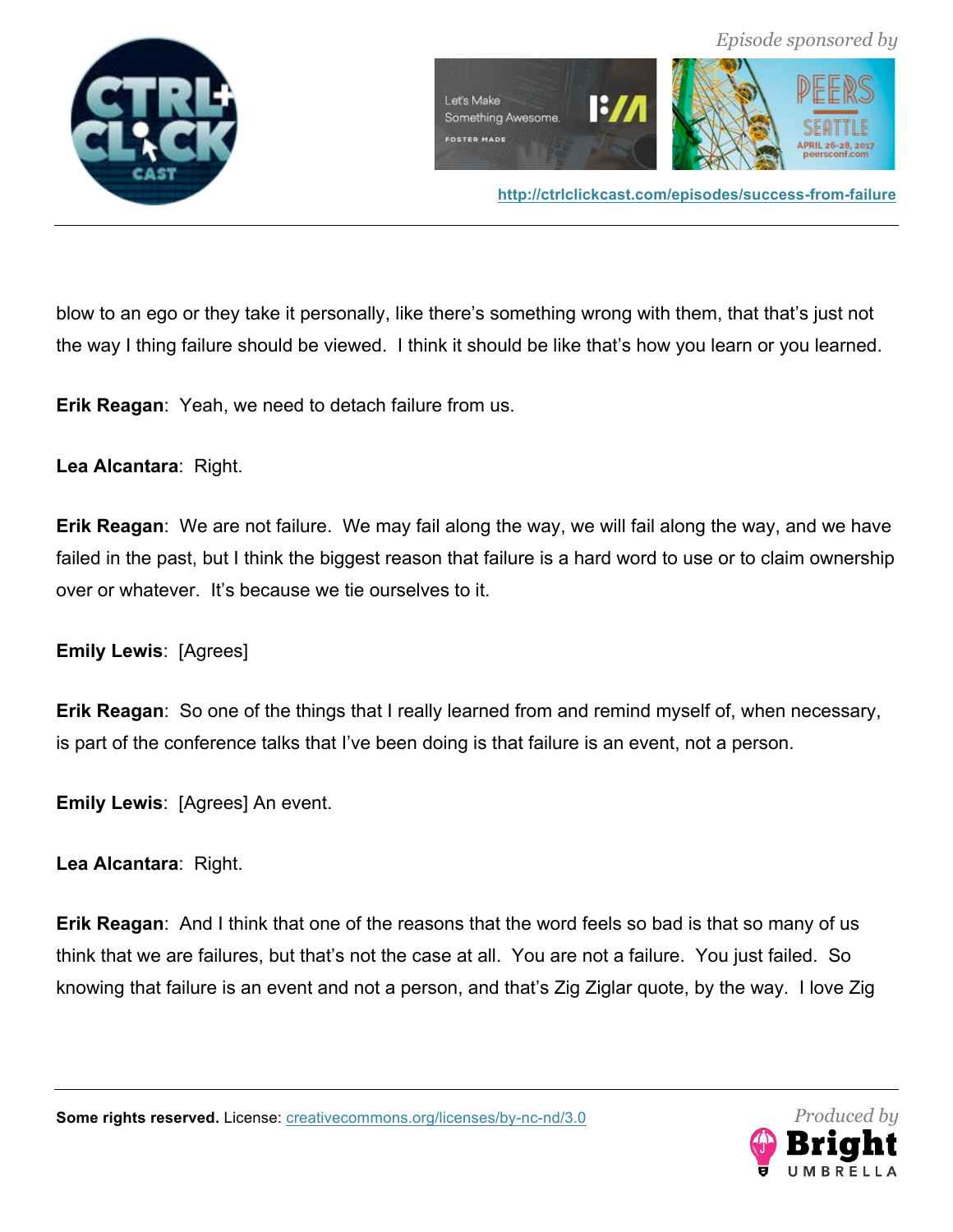



Ziglar. He buckets wise things into little statements, it's amazing. If you acknowledge that failure is an event and that is not you as a person, then that word starts to lose a bit of the stigma.

**Emily Lewis**: [Agrees]

**Lea Alcantara**: What's interesting is, as you were talking, actually, this reminds me of an article. I don't remember the actual article. If I do find it, it will be in the show notes, but defining failure as a person is actually a modern construct.

**Emily Lewis**: [Agrees]

**Erik Reagan**: [Agrees]

**Emily Lewis**: That before the Industrial Revolution, nobody, like you can define something as failing like a machine has had a failure, but no one ever defined a human being as a failure, and that because of this modern construct of a person being a failure, that has affected a lot of people in how they pursue life or career goals, right?

**Erik Reagan**: [Agrees]

**Lea Alcantara**: So I just find it interesting that because it's a modern construct, it's possibly not something that's even natural for humans to think about as opposed to a learned perception or concept. So the reason why I'm bringing this up is that if it's something that's learned then you can learn not to think about events in certain things as a part of yourself as well.

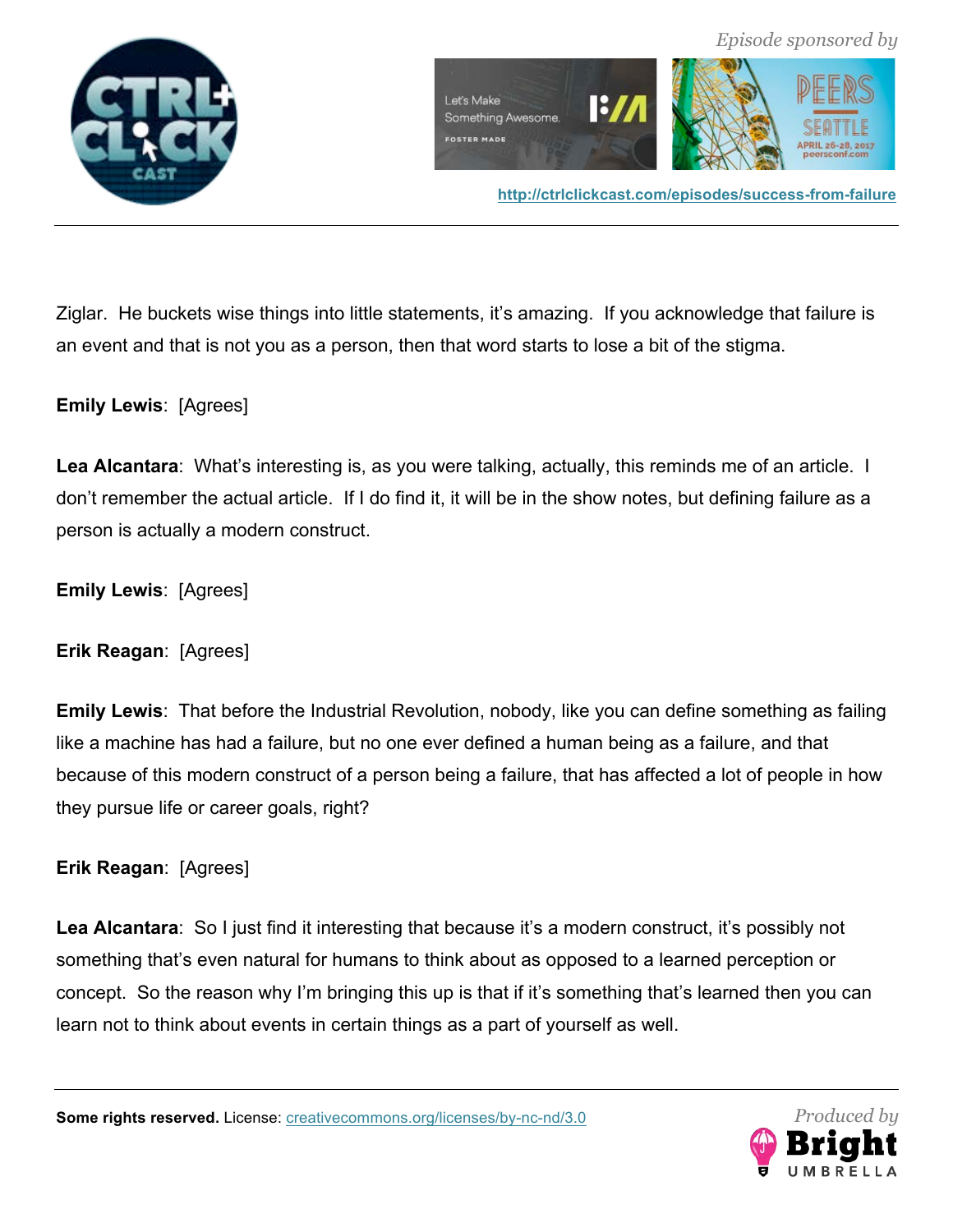



**Erik Reagan**: Yeah, I'd love to read that, wherever that is.

**Emily Lewis**: Erik, I'm curious, do you feel the same way about the word "success," like an event can be a success, but a person can't be a success.

**Erik Reagan**: Yeah, yea. So I think that those two things are directly tied and I hate to be Mr. Quotastic today, but I like quoting people who are smarter than me.

**Emily Lewis**: [Laughs]

**Erik Reagan**: And so I'm going to go back to Winston Churchill again because he's another guy who says a lot of smart things or I guess I should say said a lot of smart things, but one of the things that he said is that "Success isn't final, and that failure isn't fatal," and I think that in the same way that I cannot call myself a failure, I can also not call myself a success. I may have had a success. I may have been successful in a thing, but I am in myself not a success. You are not a success. This doesn't seem to jive. So yeah, I think you're spot on.

**Emily Lewis**: Oh, I love that. I think redefining how we perceive it, I think that's really an important part, and almost my head is thinking that failure and success in a way, they're just different sides of a single coin. They're all one thing; you need one to have the other in a way.

**Lea Alcantara**: Right.

**Erik Reagan**: Yeah, exactly.

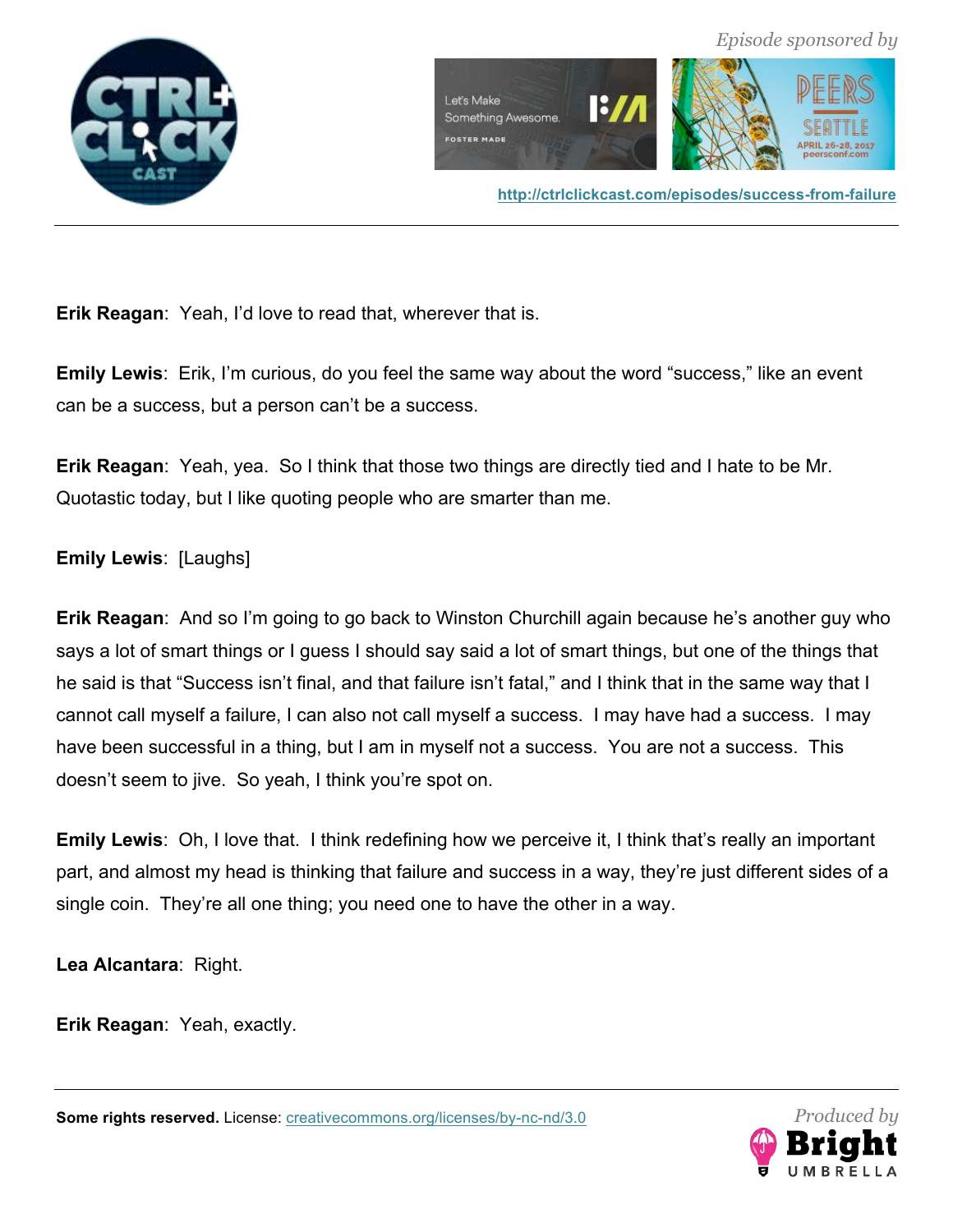





Lea Alcantara: It's that perspective, right?

**Emily Lewis**: Yeah.

**Lea Alcantara**: So what advice would you give to anyone who has faced or is currently facing failure?

**Erik Reagan**: So I'm going to assume that we're kind of talking about that tougher failure because the advice could vary based on what's going on.

**Lea Alcantara**: Yeah.

**Erik Reagan**: But if it's that really tough stuff, the first thing I guess I would say to somebody who is currently facing that is simply that statement from Zig Ziglar, that failure is an event, it is not a person. If you are currently just in the thick of that failure, don't disappoint in word and say that you are a failure. You may have contributed to getting there. I have contributed in getting to some not fun failures in my life, but that didn't make me a failure, so look for the people around you who can love you, support you and remind you that you are not a failure, but failure is an event and just work out of it. It's going to be hard probably, but it is worthwhile, there is another side.

If you're somebody who has not really faced that failure, maybe you're, I guess, just young enough to have not hit something really bad or fortunate enough to have not hit a deep failure, I would just say still remember that when that kind of thing happens, that it's not you at your core, but it was an event,

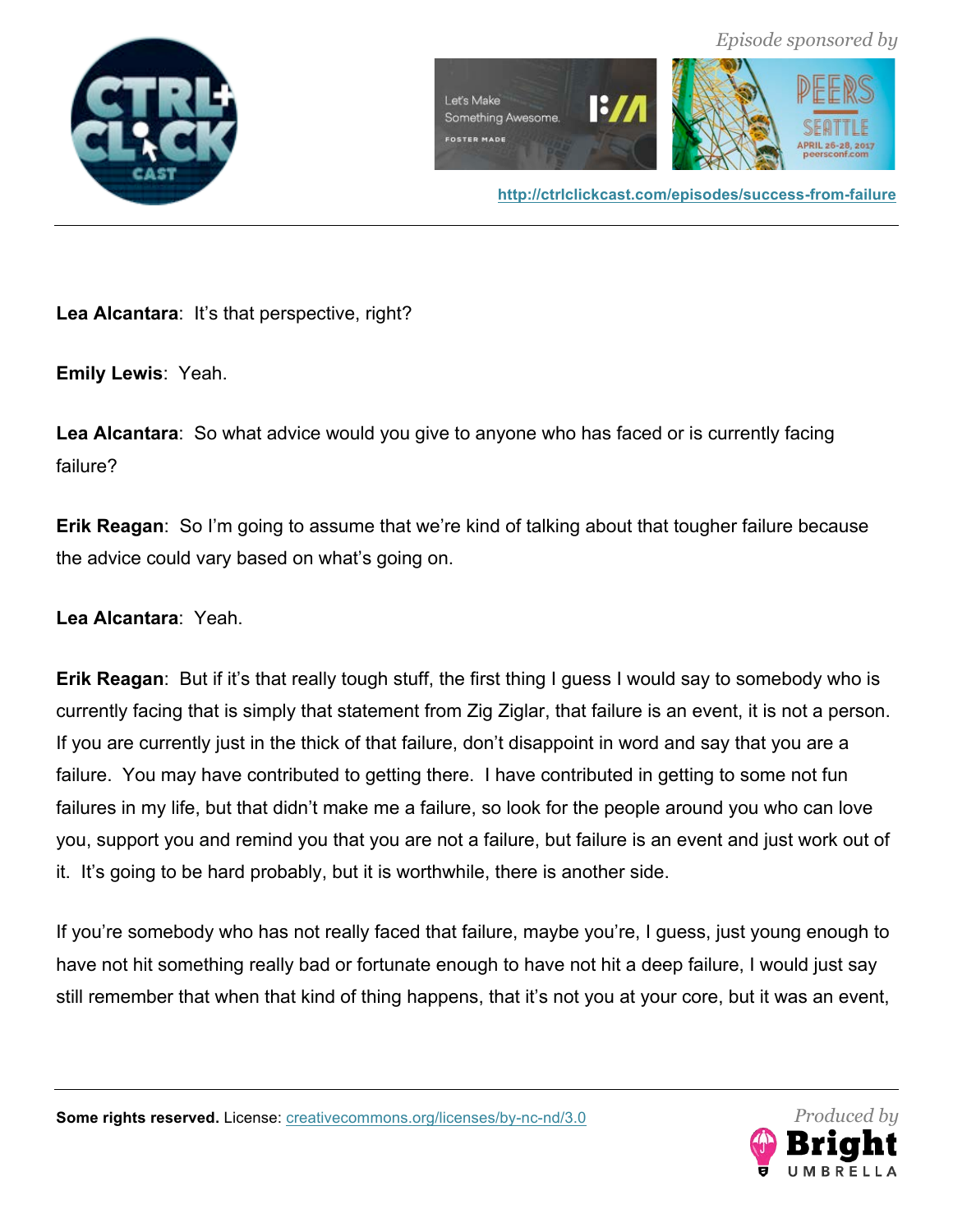

and then knowing that failure can have such a deep impact on somebody, just be aware of those around you who might be going through something like that.

**Emily Lewis**: Yeah.

**Erik Reagan**: They might need you to be their support in that time.

**Emily Lewis**: Compassion.

**Lea Alcantara**: Right.

**Erik Reagan**: And if you've already been through it and you're onto the side, then you're even more prone to that awareness and just be there for one another. That's one of the things that I love so dearly about Peers as a conference is that it's an event that somehow manages to fuse learning and growing as a person with the gaining of support from your peers, your friends who have been there done that, maybe can warn you about something that you don't see coming or can support you through something or teach you after they've been through something, and like that event is the epitome of this type of supporting one another and it's in their right, in the name Peers. So yeah, if you haven't gone through something like that, it can happen. If it hasn't happened yet, then just be ready if it does, but support those around you.

**Emily Lewis**: [Agrees]

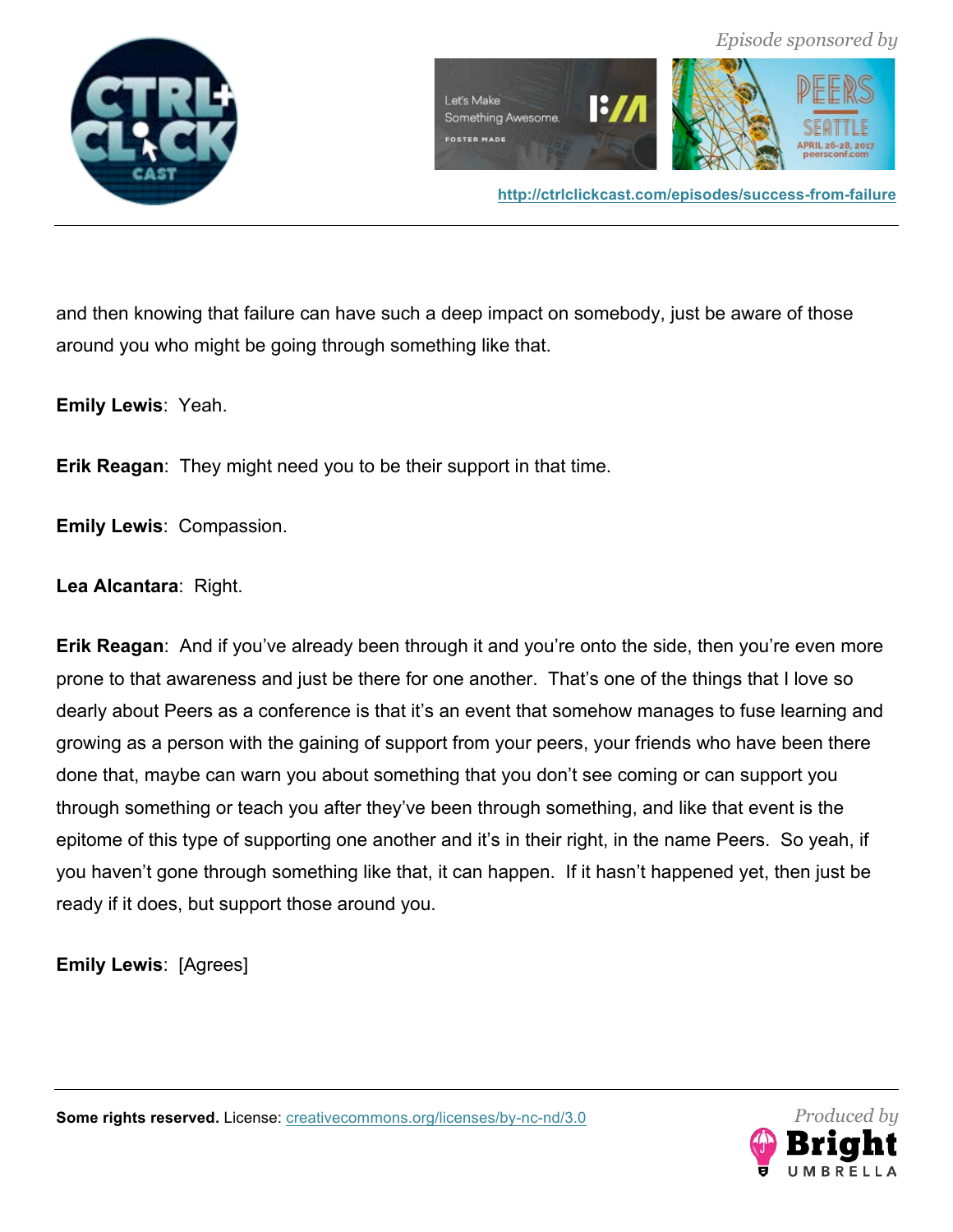



**http://ctrlclickcast.com/episodes/success-from-failure**

**Erik Reagan**: Because there are some things that we go through that we just can't do or we can't carry on our own, and sometimes people don't know how to ask for that help, so just be aware of when you should just go and help somebody else.

**Emily Lewis**: All right. Well, so that was advice for someone who is facing failure. What advice would you give to someone who is doing well, currently on the upswing?

**Erik Reagan**: I think it's just going to come back to acknowledging that you aren't invincible. You're not a success.

**Emily Lewis**: [Laughs] Right.

**Erik Reagan**: You may have been successful, which is awesome, congrats, high five, but just don't assume that's just who you are and be ready to try and repeat your success, be ready to maybe shift a little bit from feeling like that success to learning some hard lessons, but I just like the way that Churchill put it, "Success is not final." It's not over so you never really know what could happen next.

**Emily Lewis**: Yeah, I completely agree with that. I think the one thing I would love to add to that for our listeners, and this is again, learning from your mistakes from the past, is when you are finding success, try and look at it reflectively.

**Lea Alcantara**: Yes.

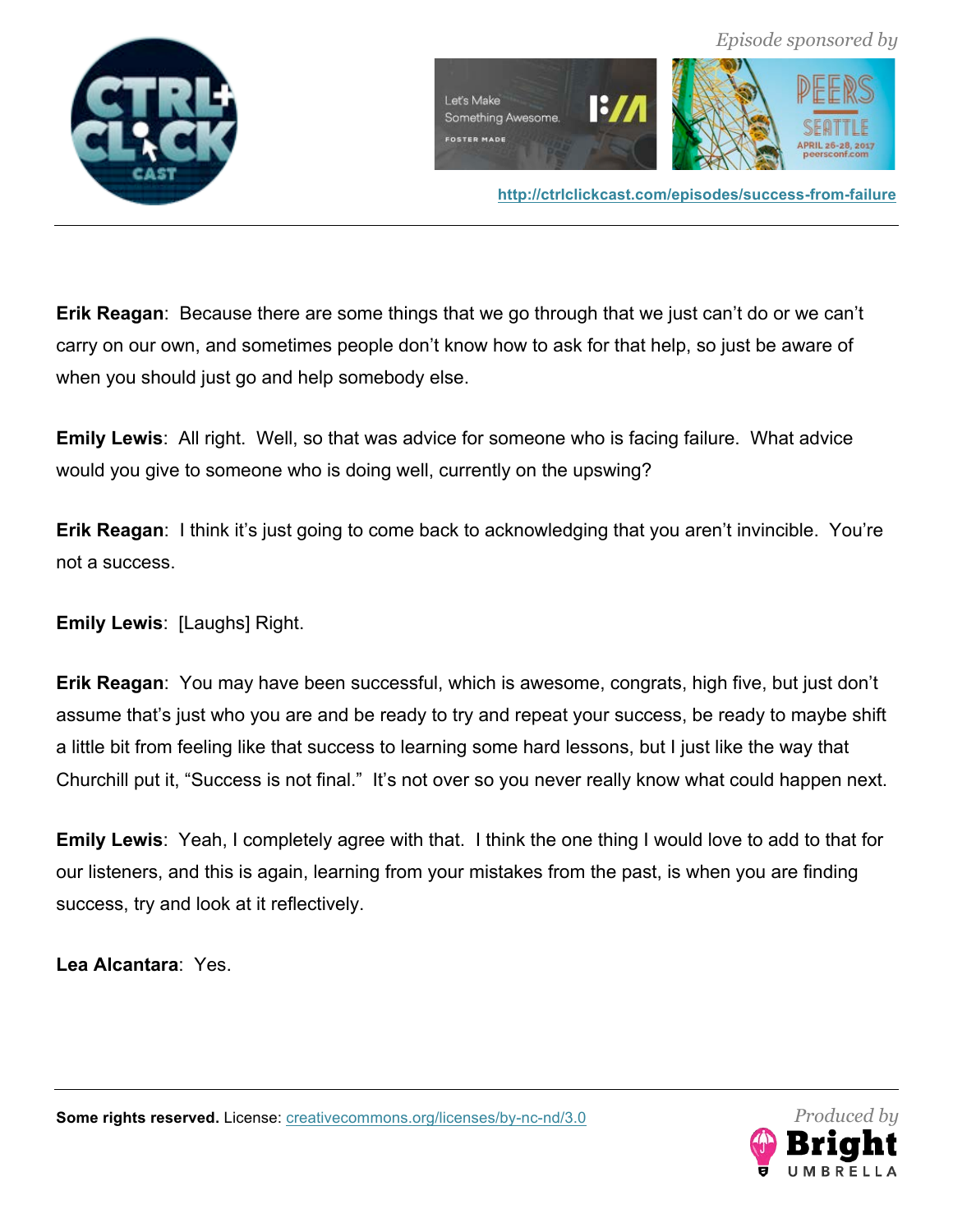



**http://ctrlclickcast.com/episodes/success-from-failure**

**Emily Lewis**: Like look back and try and see what did you do right. Did you ask someone who's smarter than you or something? Did you reach out to someone else? Was there something you did that kind of helped you get find that success that you could replicate or make a part of other things that you may do, whether it's professional or personal?

**Erik Reagan**: Yeah. And I think another question that you could ask yourself is, and this is something that is really hard to ask yourself, you might need some outside perspective, but were you successful because of you or in spite of you?

**Emily Lewis**: [Agrees]

**Lea Alcantara**: [Agrees]

**Emily Lewis**: Very good.

**Erik Reagan**: I mean, if I look at myself, if I look at Focus Lab and our growth over the years, there's absolutely no way that I could say that I did this. There were so many people involved, and what if, what if those people and the circumstances were just right so that the success was in spite of Erik, in spite of Erik's shortcomings or decisions, or you know?

**Emily Lewis**: Right.

**Erik Reagan**: I'm just kind of being a little dramatic, but just consider that, if you've been successful once with something, that's cool. Now, let's do it again and see how much of it was you or how much

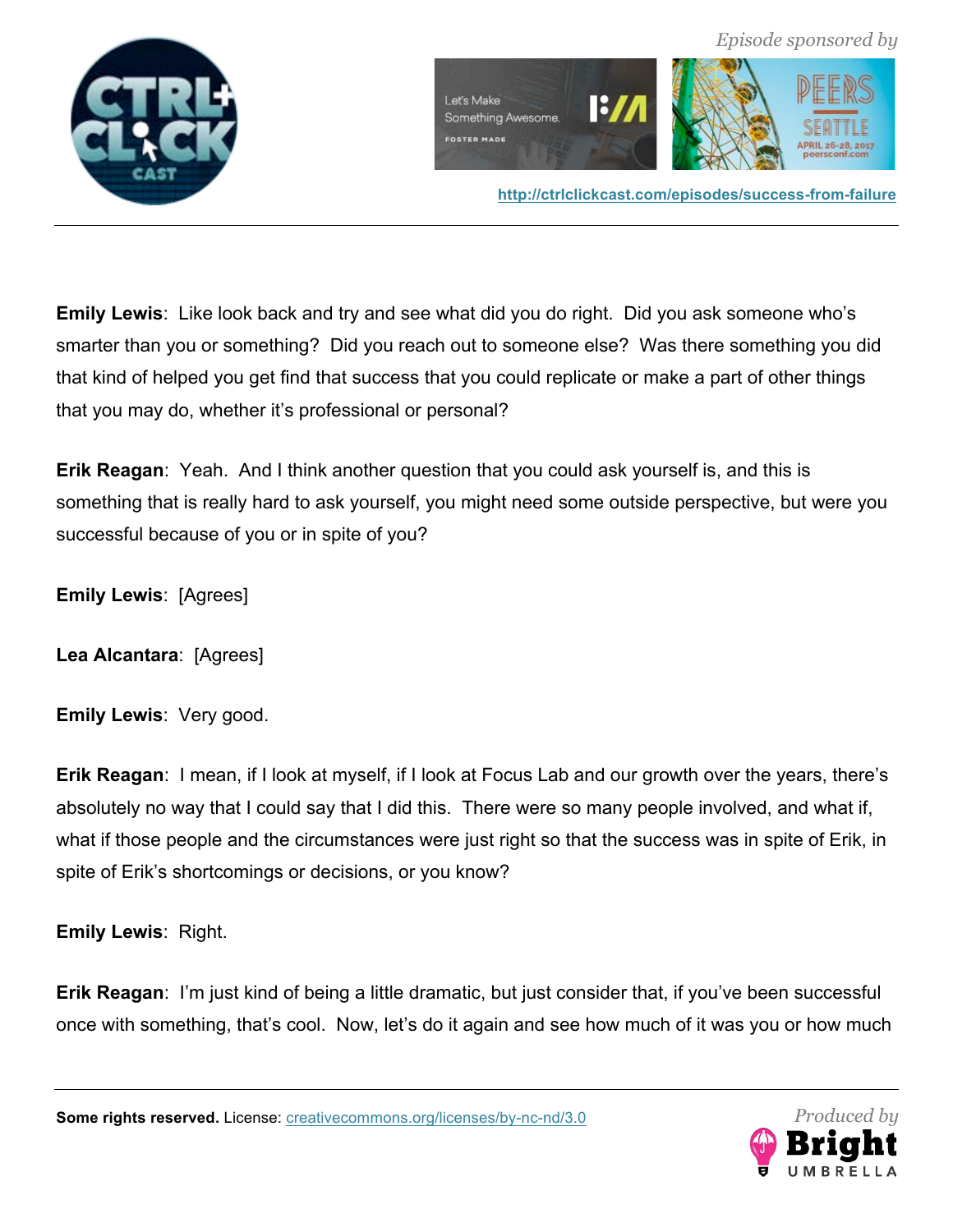

of it were things that you did, and then I think, Emily, what you said is really important. A lot of times we look at failure and we kind of try to dissect it and say, "Okay, let's work backwards. Let's see what we did wrong so that we don't do it again."

**Emily Lewis**: [Agrees]

**Erik Reagan**: But with success, we don't often enough look backwards and say, "What did we do right so we can do it again?"

**Lea Alcantara**: I think I'm going to add my two cents and just jumping on you guys about it. Success is about defining goals, so you can think you're being successful like how Emily and I used to blog with no points.

**Erik Reagan**: Right.

**Emily Lewis**: [Laughs]

Lea Alcantara: And because our short defined goal was blog, get it on deadline, that's success.

**Erik Reagan**: [Laughs]

**Emily Lewis**: [Laughs]

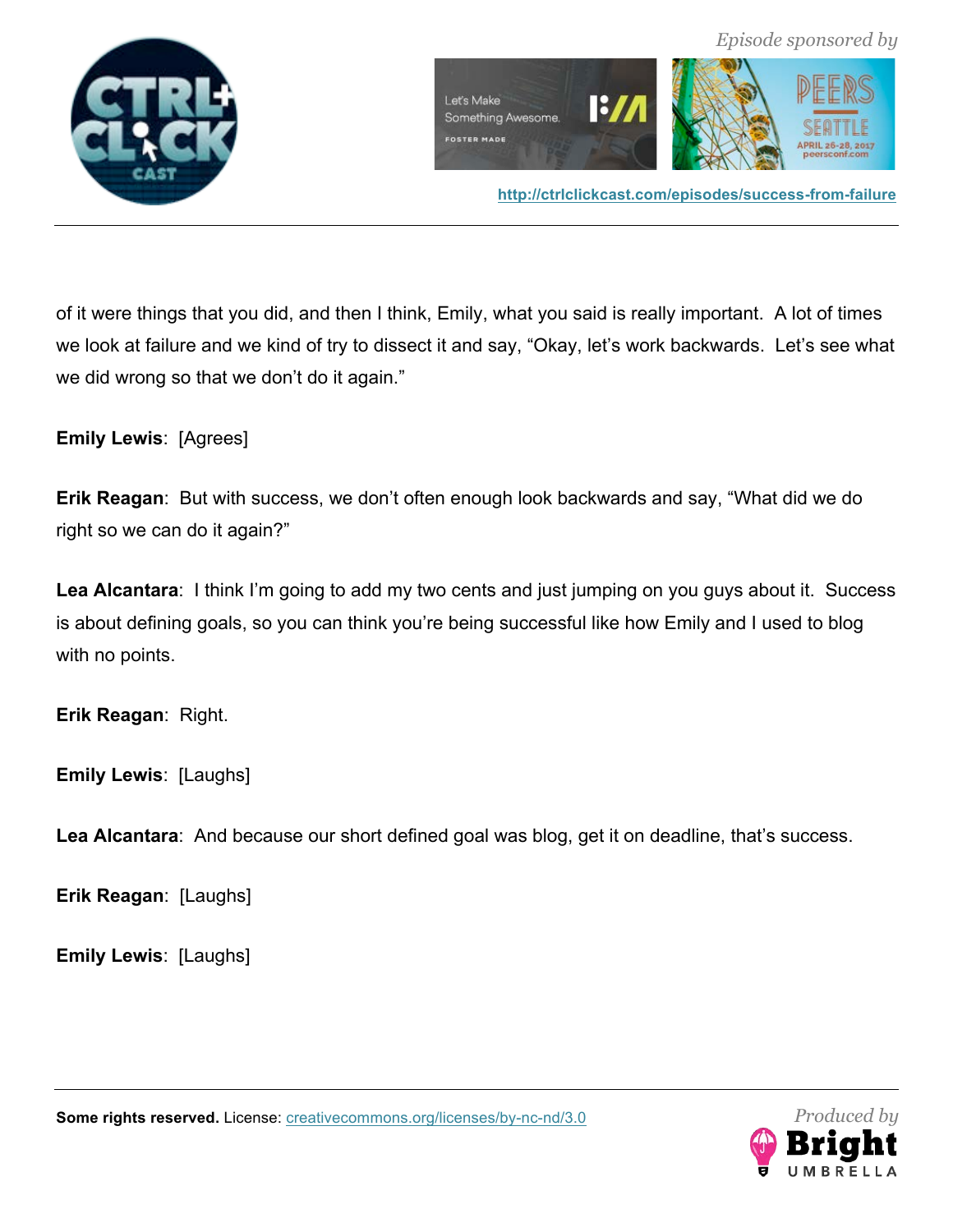



**Lea Alcantara**: So we could think we're actually being successful then marketing when it's absolutely not because we're pursuing the wrong goals and defining the wrong meaning of success.

**Erik Reagan**: [Agrees]

Lea Alcantara: So my advice for anyone who thinks they're on an upswing, and I'm glad that's happening, reflect and see what you're actually being successful in. Are you successful at being busy?

**Erik Reagan**: [Laughs]

**Emily Lewis**: Right.

**Lea Alcantara**: Or are you successful?

**Erik Reagan**: Right.

**Lea Alcantara**: Are you successful in actually growing your business or having a better life for you and your family, et cetera and so forth? Right? Because, again, Emily and I were successful in blogging. [Laughs]

**Erik Reagan**: Right, right. [Laughs]

**Emily Lewis**: [Laughs]

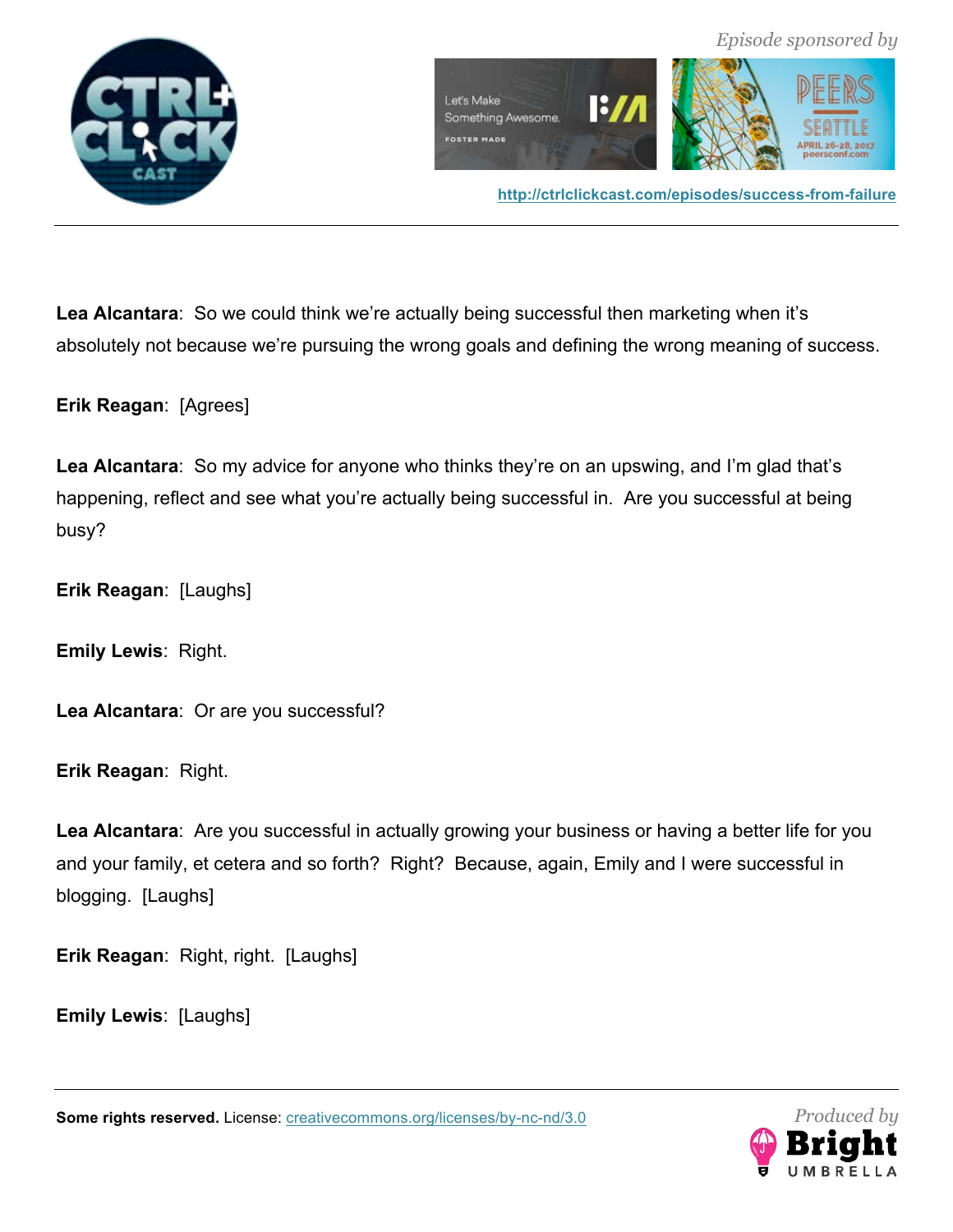



**Lea Alcantara**: But that doesn't mean we were actually marketing properly. [Laughs]

**Emily Lewis**: I love this conversation for the start of the year.

**Erik Reagan**: [Agrees]

**Emily Lewis**: I think it has set everyone's minds to thinking about themselves, their personal lives and their professional lives just a little bit differently so that we can head into the new year feeling that we have some optimism about how we're going to manage successes and failures.

### *Timestamp: 00:59:58*

**Lea Alcantara**: Absolutely, but before we finish up, we've got our Rapid Fire Ten Questions so our listeners can get to know you a bit better.

**Erik Reagan**: Okay, pressure is on.

**Lea Alcantara**: Are you ready, Erik?

**Erik Reagan**: Yes.

**Lea Alcantara**: Yes, okay. First question: introvert or extrovert?

**Erik Reagan**: Introvert.

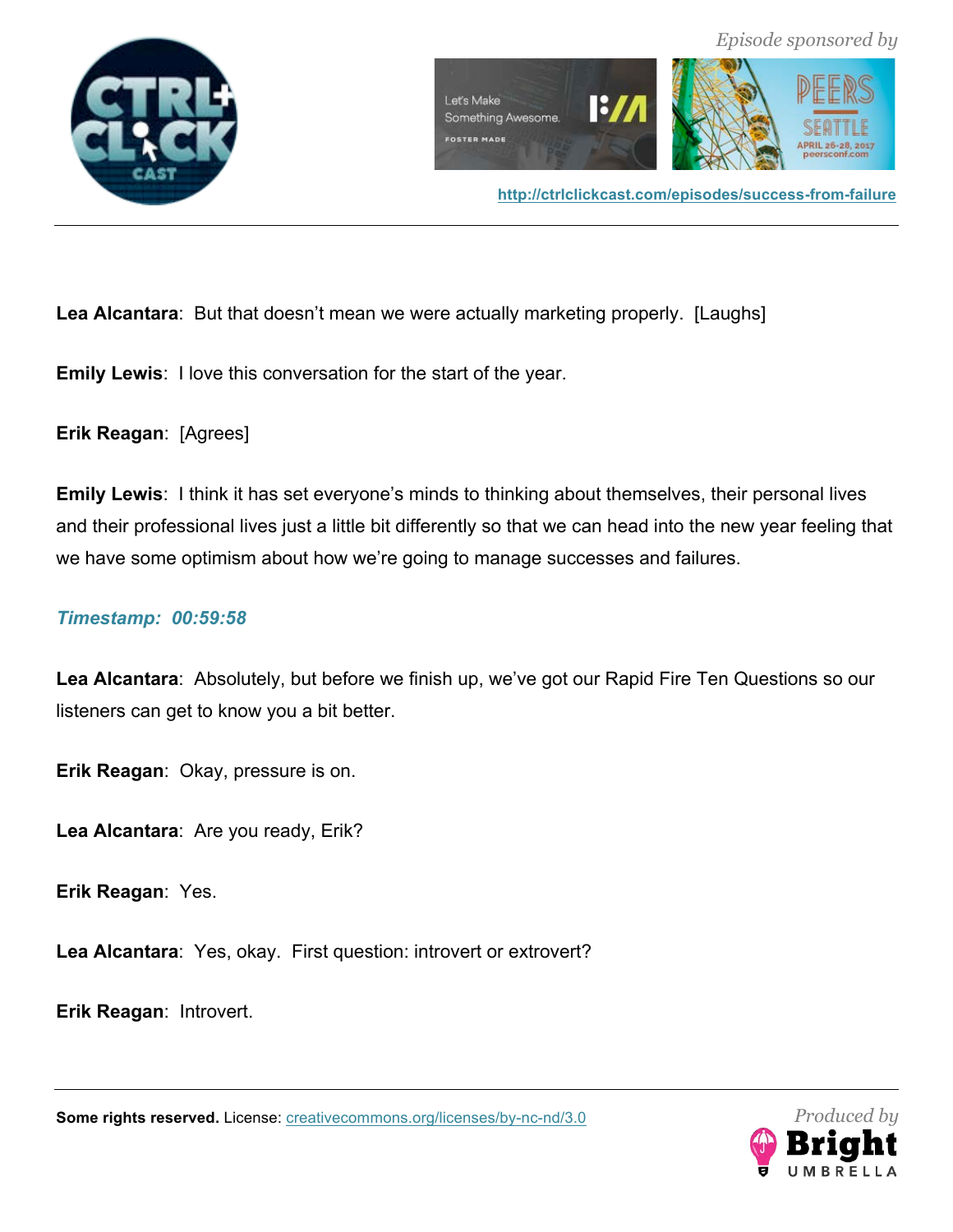

**Emily Lewis**: All right: the power is going to be out for the next week, what food from the fridge do you eat first?

**Erik Reagan**: Pineapples.

**Lea Alcantara**: [Laughs]

**Emily Lewis**: [Laughs]

**Lea Alcantara**: What's your favorite website for fun?

**Erik Reagan**: For fun, I don't associate websites with fun very often.

**Emily Lewis**: [Laughs]

**Lea Alcantara**: [Laughs]

**Erik Reagan**: I don't know. I guess for fun would be my hobbies. Right now, I'm learning a lot about woodworking, so woodworking forums.

**Emily Lewis**: What's the last thing you read?

**Erik Reagan**: The last thing I read, *Warren Buffet Speaks*.

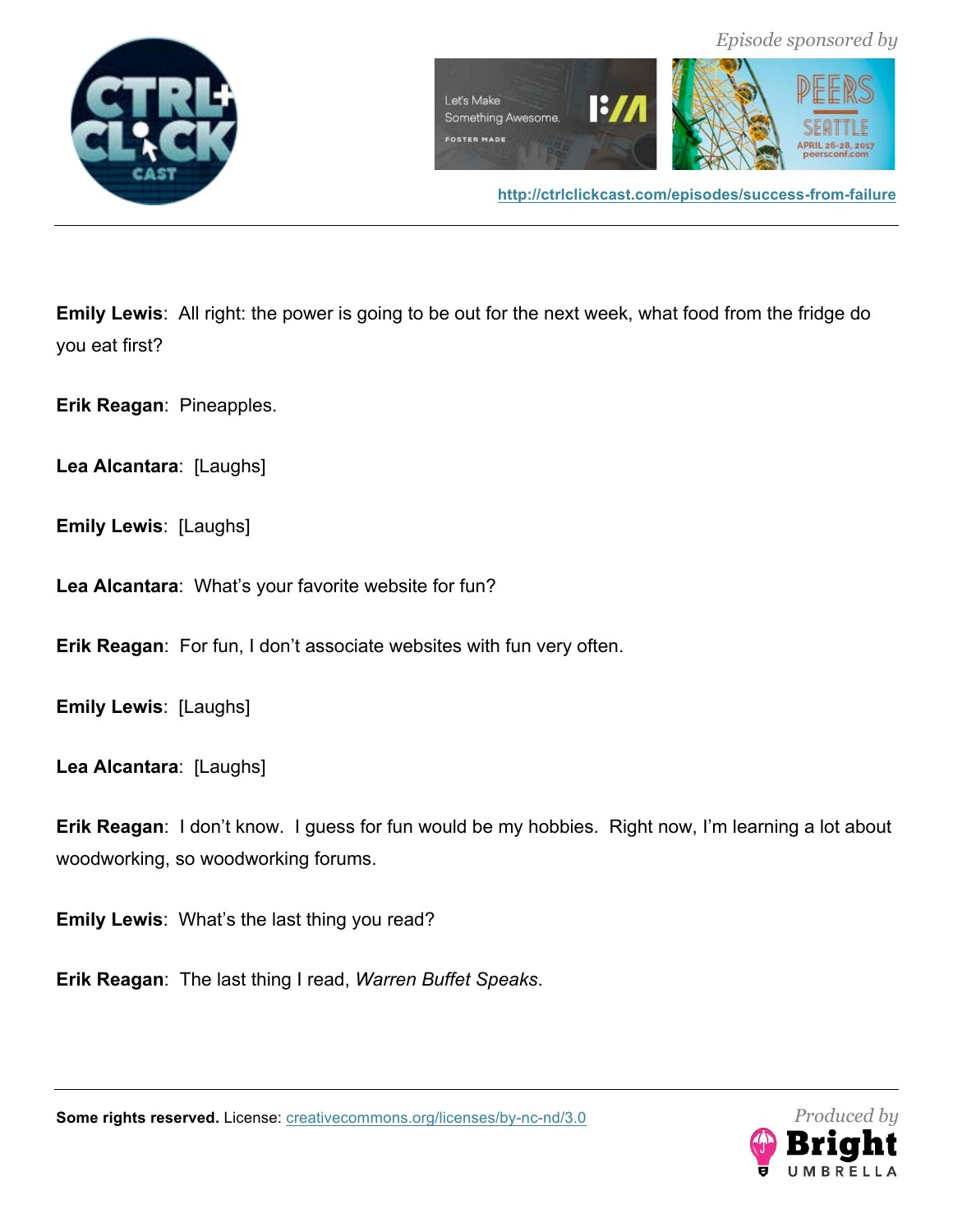



**http://ctrlclickcast.com/episodes/success-from-failure**

**Emily Lewis**: [Agrees]

**Lea Alcantara**: What's the best piece of professional advice you've ever received?

**Erik Reagan**: Failure is an event, not a person.

**Emily Lewis**: What's the worst piece of professional advice you've received?

**Erik Reagan**: I don't keep track of it, I don't know.

**Lea Alcantara**: [Laughs]

**Emily Lewis**: [Laughs]

**Lea Alcantara**: What's your favorite color?

**Erik Reagan**: Blue.

**Emily Lewis**: If you could take us to one restaurant in your town, where will we go?

**Erik Reagan**: Food is not important in my life other than consuming it. I'm not the best person to ask, but probably a new spot called The Atlantic only because we were related to it launching.

**Emily Lewis**: Cool.

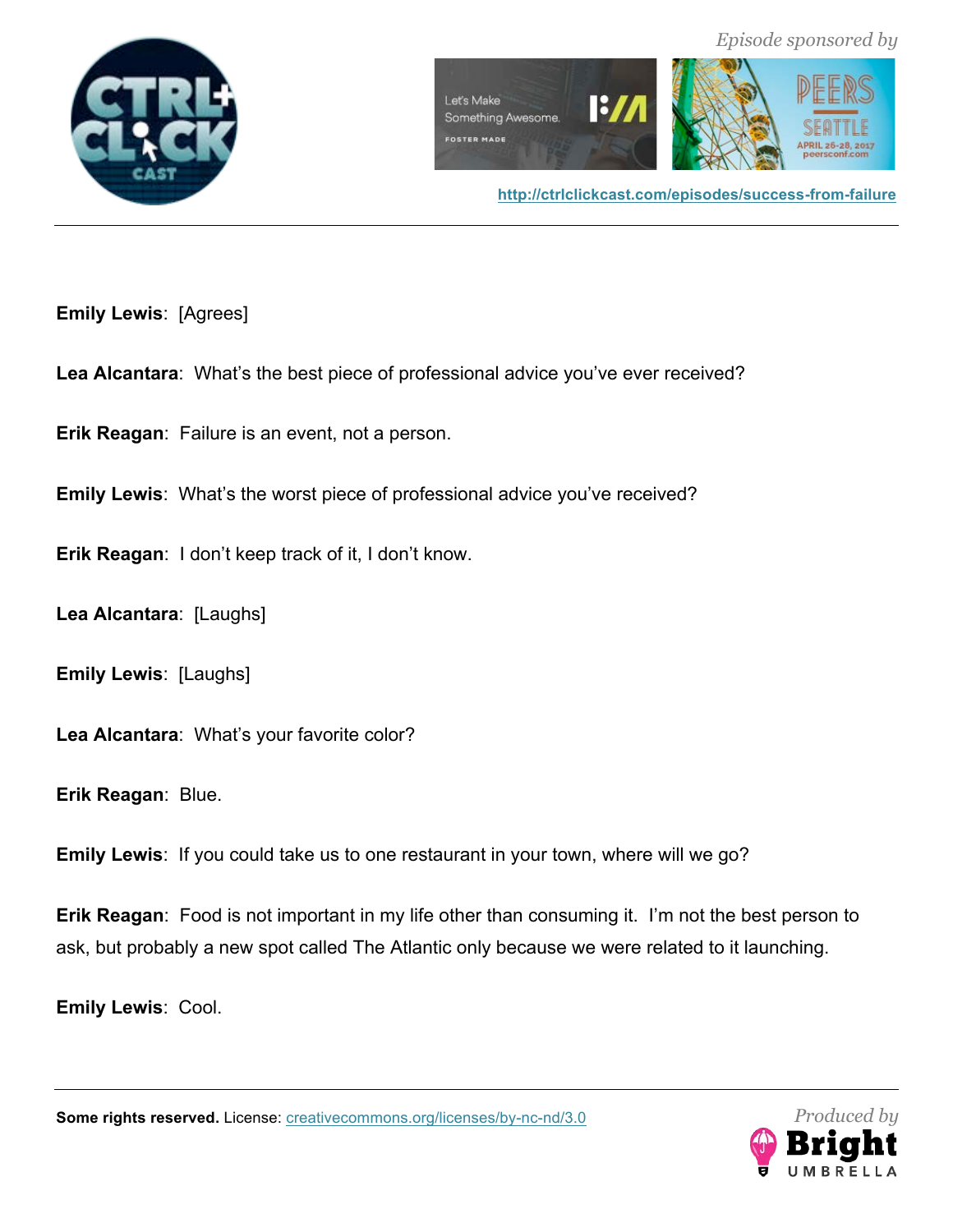



 *Episode sponsored by*

**Lea Alcantara**: What's your favorite board game?

**Erik Reagan**: Hungry Hungry Hippos. I don't know.

**Emily Lewis**: Oh, awesome. [Laughs] All right, last question, Hulu or Netflix?

**Erik Reagan**: Netflix.

**Lea Alcantara**: Awesome. So that's all the time we have for today. Thanks for coming back on the show, Erik.

**Erik Reagan:** Awesome. It's great to be back and I appreciate the opportunity. It's good chatting with you.

**Emily Lewis**: In case our listeners want to follow up with you, where can they find you online?

**Erik Reagan**: Yeah, online, it's Twitter, Facebook, all the social stuff, the username is just "erikreagan," and I have a little newsletter that I write occasionally. I don't have a site that it goes on right now, but you can just find that under my Twitter bio, but yes, just "erikreagan" at all the different socials.

**Emily Lewis**: Great. Thanks again for joining us today. This was a great conversation.

**Erik Reagan**: Awesome. Thanks for having me.

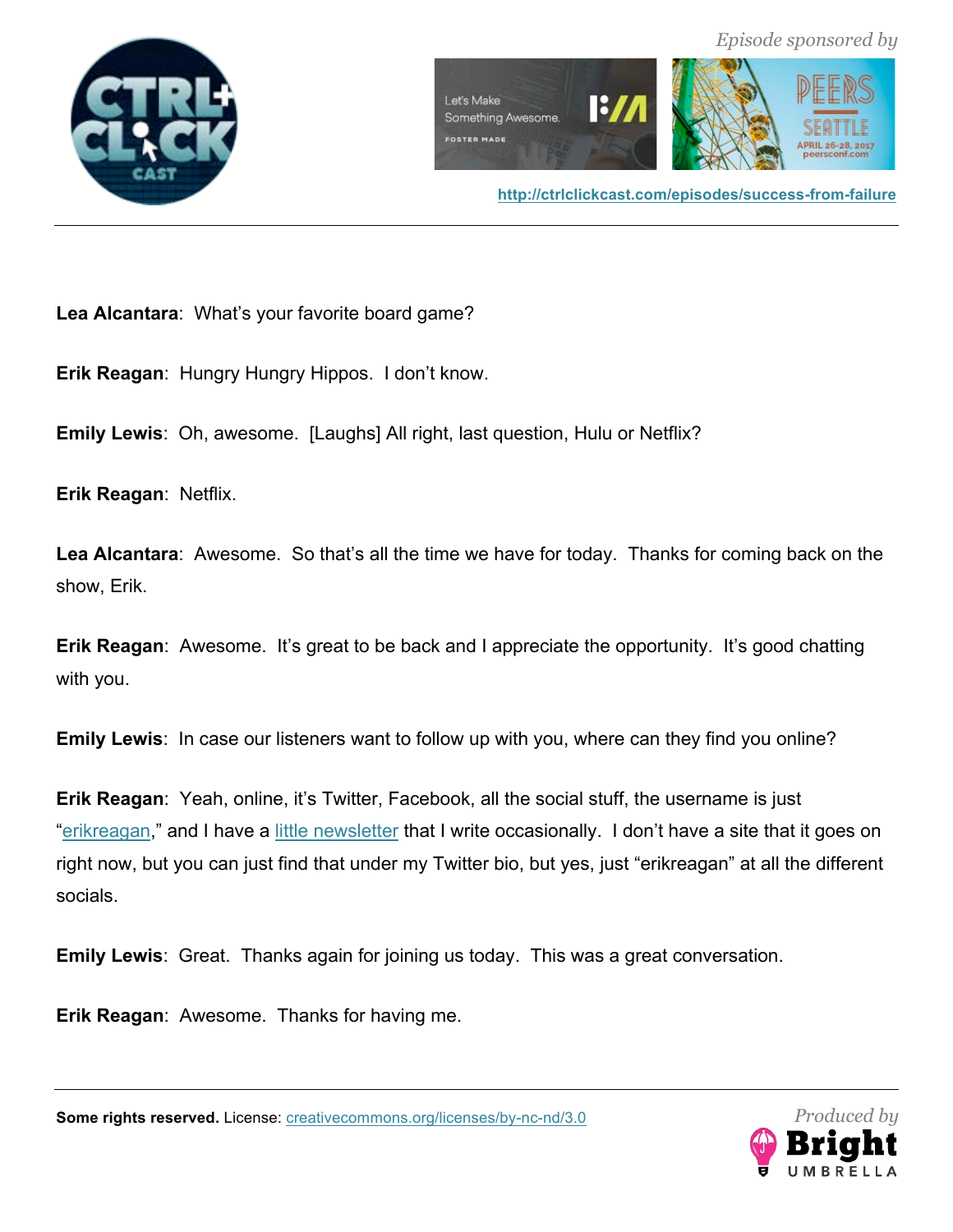



**http://ctrlclickcast.com/episodes/success-from-failure**

[Music starts]

Lea Alcantara: CTRL+CLICK is produced by **Bright Umbrella**, a web services agency obsessed with happy clients. Today's podcast would not be possible without the support of this episode's sponsors! Thank you, Foster Made and the Peers Conference!

**Emily Lewis**: We'd also like to thank our partners: Arcustech and Devot:ee.

**Lea Alcantara**: And thanks to our listeners for tuning in! If you want to know more about CTRL+CLICK, make sure you follow us on Twitter @ctrlclickcast or visit our website, ctrlclickcast.com. And if you liked this episode, please give us a review on iTunes, Stitcher or both! And if you really liked this episode, consider donating to the show. Links are in our show notes and on our site.

**Emily Lewis**: Don't forget to tune in to our next episode when Lea and I are going to kick off a CTRL+CLICK series this year. We're going to do a few episodes aimed at demystifying what we do for clients starting next month with a client-friendly chat about web design. Be sure to check out ctrlclickcast.com/schedule for more upcoming topics.

**Lea Alcantara**: This is Lea Alcantara …

**Emily Lewis**: And Emily Lewis …

**Lea Alcantara**: Signing off for CTRL+CLICK CAST. See you next time!